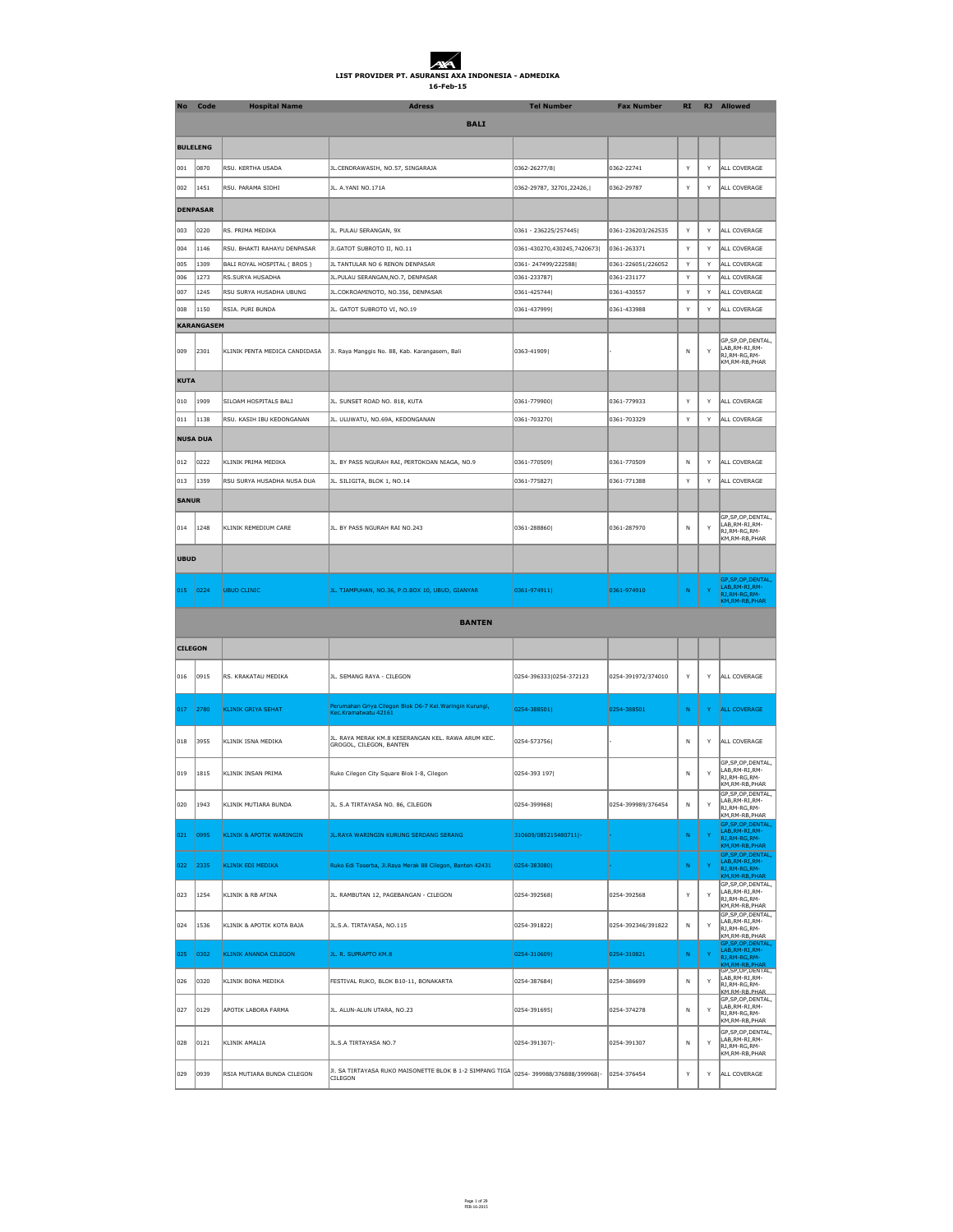|               | <b>PANDEGLANG</b>    |                                                               |                                                                                                   |                                               |                      |              |              |                                                                                      |
|---------------|----------------------|---------------------------------------------------------------|---------------------------------------------------------------------------------------------------|-----------------------------------------------|----------------------|--------------|--------------|--------------------------------------------------------------------------------------|
| 030           | 1764                 | KLINIK ALFURQON                                               | JL. RAYA LABUAN KM 2 TOROGONG MARGASANA - PANDEGLANG   0253-803777                                |                                               | 0253-501313          | N            | Y            | GP, SP, OP, DENTAL,<br>LAB, RM-RI, RM-<br>RJ, RM-RG, RM-<br>KM, RM-RB, PHAR          |
| 031           | 0997                 | KLINIK DIFFA                                                  | JL. RAYA LABUAN KM. 12 CIPUTRI MENES                                                              | 0253-502161 -                                 | 0253-502160          | N            | Y            | GP, SP, OP, DENTAL,<br>LAB, RM-RI, RM-<br>RJ, RM-RG, RM-<br>KM, RM-RB, PHAR          |
|               | <b>RANGKASBITUNG</b> |                                                               |                                                                                                   |                                               |                      |              |              |                                                                                      |
| 032           | 0658                 | KLINIK SEHAT RABINZA                                          | JL. HADIWINANGUN, PERTOKOAN RABINZA, BLOK B1-2                                                    | 0252-280023                                   | 0252-280023          | N            | Y            | GP, SP, OP, DENTAL,<br>LAB, RM-RI, RM-<br>RJ, RM-RG, RM-<br>KM, RM-RB, PHAR          |
| 033           | 1084                 | RS MISI LEBAK                                                 | JL. MULTATULI NO.41                                                                               | 0252-201014 -                                 | 0252-203390          | Y            | $\mathsf{Y}$ | ALL COVERAGE                                                                         |
|               | <b>SERANG</b>        |                                                               |                                                                                                   |                                               |                      |              |              |                                                                                      |
| 034           | 2392                 | KLINIK & APOTIK BONA SERANG                                   | JL. RAYA SERANG - CILEGON RUKO LEGOK SUKMAJAYA NO. 5A1<br>SERANG                                  | 0254-228005/287684                            | 0254-205906          | N            | Y            | GP, SP, OP, DENTAL,<br>LAB, RM-RI, RM-<br>RJ, RM-RG, RM-<br>KM RM-RB PHAR            |
| 035           | 2336                 | Klinik Tiara Dental                                           | Jl.Raya Waringin Kurung, Ruko Nusa Residence Kav.R No.19 Desa<br>Margatani Kec.Kramatwatu, Serang | 0254-84822031                                 | 0254-5751349         | N            | Y            | GP, SP, OP, DENTAL,<br>LAB, RM-RI, RM-<br>RJ, RM-RG, RM-<br>KM, RM-RB, PHAR          |
| 036           | 1414                 | RSIA. PURI GRACIA                                             | JL. GRIYA PURNAMA NO 99 Tegal Padang Legok, serang banten<br>42162                                | 0254-223333                                   | 0254-223786;         | Y            | Y            | ALL COVERAGE                                                                         |
| 037           | 1272                 | RS. SARI ASIH SERANG                                          | JL.JEND.SUDIRMAN, NO.38, PENANCANGAN, CIPOCOK                                                     | 0254-220022                                   | 0254-220345          |              | Y            | ALL COVERAGE                                                                         |
| 038           | 0716                 | RSIA. BUDI ASIH                                               | JL. K.H. SOHARI, NO.39                                                                            | 0254-212484                                   | 0254-208583          | Y            | $\mathsf{Y}$ | ALL COVERAGE                                                                         |
| 039           | $ 0115\rangle$       | KLINIK SERANG MEDIKA                                          | JL. RAYA SERANG CILEGON RUKO LEGOK SUKMAJAYA BLOK 5C<br>NO.1                                      | 0254-223992                                   | 0254-223992          | N            | Y            | GP, SP, OP, DENTAL,<br>LAB, RM-RI, RM-<br>RJ, RM-RG, RM-<br>KM, RM-RB, PHAR          |
| 040           | $\boxed{2414}$       | <b>KLINIK JANNAH</b>                                          | JI.KH.Abdul Hadi No.13 Kebun Jahe Serang, Kab.Banten                                              | 0254-209321                                   |                      | N            | $\mathsf{Y}$ | <b>ALL COVERAGE</b>                                                                  |
| $ 041\rangle$ | 0937                 | KLINIK MODERN MEDIKA CIKANDE                                  | JL. RAYA SERANG KM.68 RUKO B6 CIKANDE SERANG                                                      | $ 0254 - 400554 $ -                           | 0254-400556          | N            | $\mathbf{Y}$ | GP, SP, OP, DENTAL,<br>LAB, RM-RI, RM-<br>RJ, RM-RG, RM-<br>KM, RM-RB, PHAR          |
| 042           | 0941                 | KLINIK MODERN MEDIKA KRAGILAN                                 | JL.RAYA SERANG KM15 RUKO D9 KRAGILAN                                                              | 0254-281720 -                                 | 0254-281720          | N            | Y            | GP, SP, OP, DENTAL,<br>LAB, RM-RI, RM-<br>RJ, RM-RG, RM-<br>KM, RM-RB, PHAR          |
|               | <b>TANGERANG</b>     |                                                               |                                                                                                   |                                               |                      |              |              |                                                                                      |
| 043           | 0737                 | RS USADA INSANI                                               | JL. KH HASYIM ASHARI NO.24 CIPONDOH, TANGERANG                                                    | 021-55752575/5521270 021-<br>55755665/5521272 | 021-55754335         | Y            | Y            | ALL COVERAGE                                                                         |
| ∥044          | 3791                 | RB CITRA ANANDA                                               | Jl. RE Martadinata No. 30, Ciputat - Tangerang                                                    | (021) 7401347                                 | (021) 7491701        | $\mathsf{N}$ | Y            | GP,SP,OP,DENTAL,  <br>$\vert$ MAT,LAB,RM-RI,RM-<br>RJ, RM-RG, RM-<br>KM, RM-RB, PHAR |
| 045           | $\vert$ 2774         | RSIA INSAN PERMATA                                            | JL. BHAYANGKARA 1 NO.68 KEL. PAKUJAYA, KEC. SERONG UTARA 021-53121344<br>- TANGERANG SELATAN      |                                               | 021-5396733          | Y            | Y            | ALL COVERAGE                                                                         |
| 046           | 2744                 | RSIA AQIDAH                                                   | JL.RADEN FATAH NO.40 PARUNG SERAB, CILEDUG, TANGERANG                                             | 021 73450244, 7319025                         | 7310851 ext.222      | Y            | Y            | ALL COVERAGE                                                                         |
| 047           | 0021                 | SILOAM HOSPITALS LIPPO VILLAGE<br>(KARAWACI)                  | JL. SILOAM NO.6, LIPPO KARAWACI 1600                                                              | 021-546 0055/25668000                         | 021-5460921/546008   | Y            | Y            | ALL COVERAGE                                                                         |
| 1048          | 1774                 | RS. DR. SUYOTO PUSREHAB KEMHAN JL. RC VETERAN NO. 178 BINTARO |                                                                                                   | 021-73884000                                  | 021-7342581, 7369156 | Y            | $\mathsf{Y}$ | ALL COVERAGE                                                                         |
| 049           | 1682                 | RSIA. ST CAROLUS SUMMARECON                                   | JL. GADING GOLF BOULEVARD KAV. 08 GADING SERPONG                                                  | 021-54220811                                  | 021-54220810         | Y            | $\mathsf{Y}$ | ALL COVERAGE                                                                         |
| 050           | 1637                 | RS MULIA INSANI                                               | JL RAYA SERANG KM 16.8 CIKUPA TANGERANG                                                           | 021-5962790/5962998/5962996  021-5963099      |                      | Y            | Y            | ALL COVERAGE                                                                         |
| 051           | 1487                 | RS. MULYA                                                     | JL. KH.HASYIM ASHARI NO.18 SUDIMARA PINANG                                                        | 021-7322443                                   | 021-7310721/7322445  | Y            | Y            | ALL COVERAGE                                                                         |
| 052           | 1768                 | KLINIK SATELIT GSM TANGERANG                                  | JL. KH. HASYIM ASHARI BABAKAN TANGERANG, RUKO<br>MODERNLAND BLOK AR NO 19-20                      | 021-55748000                                  | 021-4254816          | N            | Y            | GP, SP, OP, DENTAL,<br>LAB, RM-RI, RM-<br>RJ, RM-RG, RM-<br>KM,RM-RB,PHAR            |
| 053           | 1659                 | RS. HERMINA CIPUTAT                                           | JL. CIPUTAT RAYA, NO.2 KERTAMUKTI CIPUTAT                                                         | 021-74702525                                  | 021-74700999         | Y            | $\mathsf{Y}$ | ALL COVERAGE                                                                         |
| 054           | 1669                 | RSIA BUAH HATI CIPUTAT                                        | JL ARIA PUTRA NO 399 SERUA INDAH CIPUTAT - TANGERANG                                              | 021-74632222                                  | 021-74638568         | Y            | Y            | ALL COVERAGE                                                                         |
| 055           | 1670                 | CIPUTRA HOSPITAL                                              | JL CITRA RAYA BOULEVARD BLOK V 00/08 SEKTOR 3,4 KEC<br>PANONGAN                                   | 021-59405555                                  | 021-59405678         | Y            | $\mathsf{Y}$ | ALL COVERAGE                                                                         |
| 056           | 1812                 | SMILE N SHINE DENTAL CARE<br><b>CENTER</b>                    | ALAM SUTERA TOWN CENTER (ASTC) BLOK 10D NO 6<br><b>TANGERANG</b>                                  | 021-96679191                                  | 021-29008540         | N            | Y            | GP, SP, OP, DENTAL,<br>LAB, RM-RI, RM-<br>RJ, RM-RG, RM-<br>KM, RM-RB, PHAR          |
| 057           | 1866                 | KLINIK SATELIT GSM BINTARO                                    | RUKO ELANG RAYA KAV. 1 NO 10-11 JL BINTARO JAYA SEKTOR<br> IX                                     | 021-7450818                                   | 021-7450642          | N            | Y            | GP, SP, OP, DENTAL,<br>LAB, RM-RI, RM-<br>RJ, RM-RG, RM-<br>KM, RM-RB, PHAR          |
| 058           | 1935                 | APOTIK FARMARIN IV                                            | BINTARO UTAMA SEKTOR 3 BLOK AM, BINTARO JAYA                                                      | 021-7354088                                   |                      | N            | Y            | GP, SP, OP, DENTAL,<br>LAB, RM-RI, RM-<br>RJ, RM-RG, RM-<br>KM, RM-RB, PHAR          |
| 059           | 1555                 | RSIA. DHIA                                                    | JL. CENDRAWASIH NO.90, SAWAH LAMA CIPUTAT, TANGERANG<br><b>SELATAN</b>                            | 021-7494550/ 70310242                         | 021-7494551          | Y            | Y            | ALL COVERAGE                                                                         |
| 060           | 2128                 | KLINIK VIVA MEDIKA TANGERANG                                  | RUKAN TEUNGKU UMAR BLOK A1/A2 KARAWACI TANGERANG                                                  | 021-55772097/99                               |                      | N            | Y            | GP, SP, OP, DENTAL,<br>LAB, RM-RI, RM-<br>RJ, RM-RG, RM-<br>KM, RM-RB, PHAR          |
| 061           | $ 2130\rangle$       |                                                               | KLINIK VIVA MEDIKA DIABETES CARE JL. JALUR SUTRA TIMURKAV. A20 NO 19-20 KUNCIRAN PINANG           | 021-71343034                                  |                      | N            |              | GP, SP, OP, DENTAL,<br>LAB, RM-RI, RM-<br>RJ, RM-RG, RM-<br>KM, RM-RB, PHAR          |
| 062           | 1968                 | BETHSAIDA HOSPITAL                                            | DISTRICT TIVOLLI NO. 1 PARAMOUNT SERPONG, JL. BOULEVARD<br>GADING SERPONG, TANGERANG              | 021-29309999                                  | 021-29305999         | Y            | Y            | ALL COVERAGE                                                                         |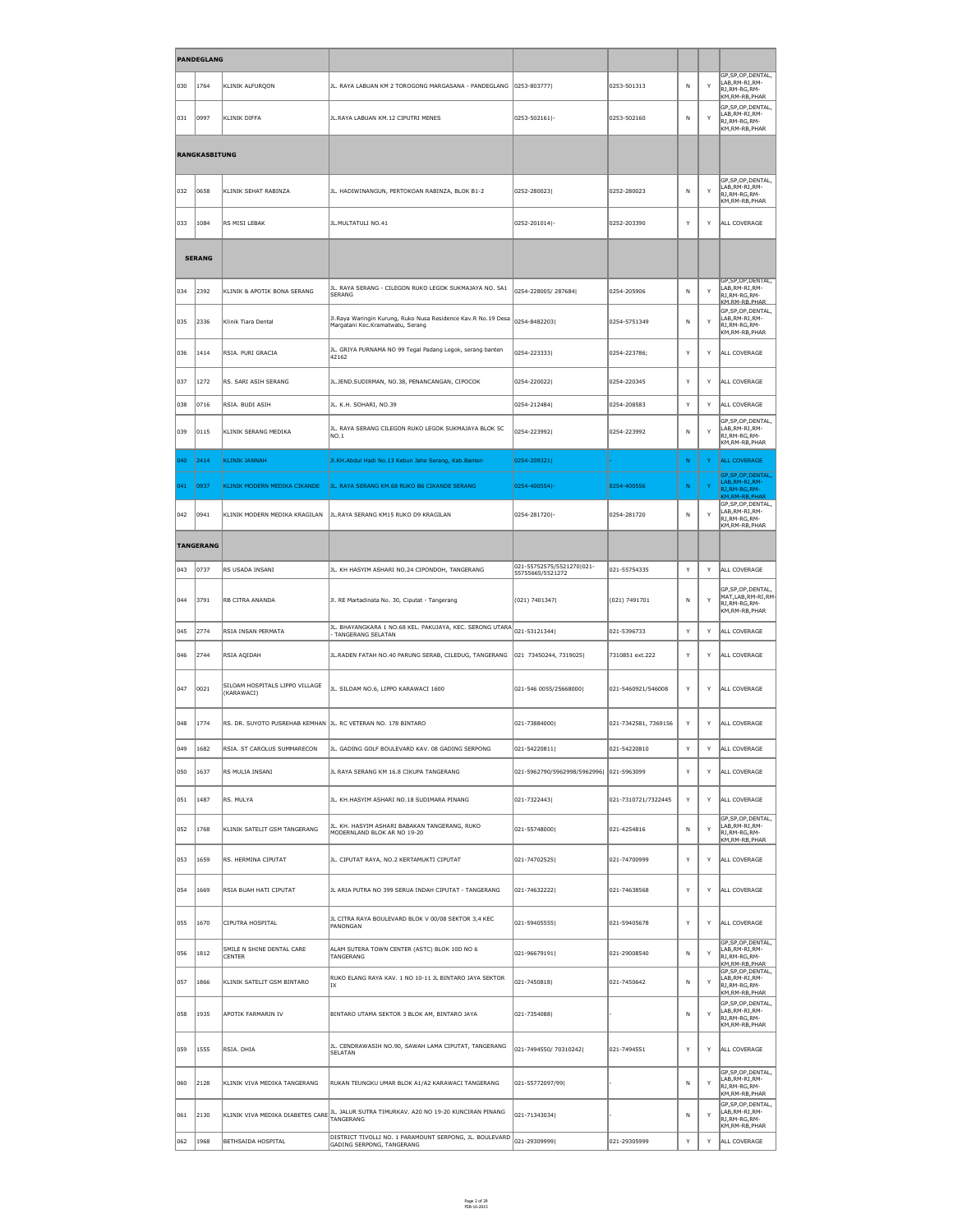| 063           | 2360           | RS PERMATA IBU TANGERANG                                | Jl. KH. Mas Mansyur No.2 Kunciran Tangerang                                                                             | 021-7334343/ 7300883                                |                      | Y            | Y. | <b>ALL COVERAGE</b>                                                              |
|---------------|----------------|---------------------------------------------------------|-------------------------------------------------------------------------------------------------------------------------|-----------------------------------------------------|----------------------|--------------|----|----------------------------------------------------------------------------------|
| 064           | 2337           | <b>KLINIK TUMBUR</b>                                    | Jl. Pahlawan No.4 Situgintung Rempoa Ciputat Timur                                                                      | 0217492818                                          |                      | N            | Y  | GP, SP, OP, DENTAL,<br>LAB, RM-RI, RM-<br>RJ, RM-RG, RM-<br>KM RM-RR PHAR        |
| 065           | 2347           | RS. PERMATA PAMULANG                                    | JL. RAYA SILIWANGI NO. 1A, PAMULANG TANGERANG                                                                           | 021-74704999/74709079                               |                      | Y            | Y  | ALL COVERAGE                                                                     |
| 066           | 2469           | KLINIK PRATAMA                                          | JL. CIRARAB RAYA NO.61 KEC. LEGOK TANGERANG - BANTEN                                                                    | 021-54260359                                        |                      | N            | Y  | GP, SP, OP, DENTAL,<br>LAB, RM-RI, RM-<br>RJ, RM-RG, RM-<br><b>KM RM-RR PHAR</b> |
| 067           | 1646           | KLINIK JATI ELOK                                        | Komp. Bumi Jati Elok Blok A I No 7, Jl. Raya Legok-Parung<br>Panjang km. 3, Malangnengah, Pagedangan, Tangerang, Banten | 021-98496234                                        | 021-5977529          | N            | Y  | GP, SP, OP, DENTAL,<br>LAB,RM-RI,RM-<br>RJ, RM-RG, RM-<br>KM, RM-RB, PHAR        |
| 068           | 2504           | RS. HERMINA SERPONG                                     | JL. RAYA PUSPITEK KM.8 NO.99, SERPONG, TANGERANG<br><b>SELATAN</b>                                                      | $(021)$ 7588 4999                                   | 021 - 75883704       | Y            | Y  | ALL COVERAGE                                                                     |
| 069           | 0971           | RS ISLAM ASSHOBIRIN                                     | JL. RAYA SERPONG KM.11 PONDOK JAGUNG - SERPONG                                                                          | 021-5384314 021-5374293                             | 021-5374392/5374294  | Y            | Y  | ALL COVERAGE                                                                     |
| 070           | 1116           | RS. AWAL BROS TANGERANG (d/h RS<br><b>GLOBAL MEDIKA</b> | JL.MH.THAMRIN NO.3 KEBON NANAS -CIKOKOL                                                                                 | 021-55780888/55781234                               | 021-55781545         | Y            | Y  | ALL COVERAGE                                                                     |
| $ 071\rangle$ | 1223           | <b>EKA HOSPITAL BSD</b>                                 | CENTRAL BUSINESS DISTRICT, LOT IX, BSD CITY                                                                             | 021-25655555                                        | 021-25655544         | Y            | Y  | ALL COVERAGE                                                                     |
| ∥072          | $ 1082\rangle$ | KLINIK TIGA MANDIRI                                     | JLCABE RAYA NO 68D PONDOK CABE, TANGERANG SELATAN                                                                       | 021-7426414/7426366 -                               | 021-7426414          | N            |    | GP, SP, OP, DENTAL,<br>LAB,RM-RI,RM-<br>RJ,RM-RG,RM-<br>KM.RM-RB.PHAR            |
| 073           | $ 1552\rangle$ | BUNDA DALIMA HOSPITAL                                   | BUMI SERPONG DAMAI, SEKTOR XIV, BLOK J.11, NO.1                                                                         | 021-53154447/8/9                                    | 021-5385062          | Y            | Y  | ALL COVERAGE                                                                     |
| 074           | 1564           | RSB. PERMATA SARANA HUSADA                              | PAMULANG PERMAI, BLOK D3, NO.1-2, PAMULANG                                                                              | 021-7407421/22                                      | 021-7496346/7407421  | Y            | Y  | GP, SP, OP, DENTAL,<br>MAT, LAB, RM-RI, RM-<br>RJ, RM-RG, RM-<br>KM, RM-RB, PHAR |
| 075           | 1527           | RSIA. TIARA                                             | JL.RAYA SERANG, NO.1, KM.4.5, CIKUPA                                                                                    | 021-5961999                                         | 021-5960699          | <sup>Y</sup> | Y  | ALL COVERAGE                                                                     |
| 076           | 1528           | KLINIK & RB ILANUR                                      | JL. RAYA SERANG, NO.1, BALARAJA                                                                                         | 021-5953241                                         | 021-5954473          | Y            | Y  | ALL COVERAGE                                                                     |
| $ 077\rangle$ | 1324           | RSIA. CINTA KASIH                                       | JL.CIPUTAT BARU RAYA NO.10 CIPUTAT                                                                                      | 021 - 74706020 / 7424639                            | 021 - 74707986       | Y            | Y  | ALL COVERAGE                                                                     |
| 078           | 1531           | KLINIK SAPTA MITRA TANGERANG                            | JL. PANDAN RAYA, NO.21, PERUMNAS 1                                                                                      | 021-55799768                                        | 021-55799768         | N            | Y  | GP, SP, OP, DENTAL,<br>LAB, RM-RI, RM-<br>RJ, RM-RG, RM-<br>KM.RM-RB.PHAR        |
| 079           | 1455           | KLINIK PRADHANA                                         | RUKO PANORAMA NIAGA NO.14-15 JURUMUDI BARU BENDA                                                                        | 021-55767587                                        |                      | N            | Y  | GP, SP, OP, DENTAL,<br>LAB, RM-RI, RM-<br>RJ, RM-RG, RM-<br>KM, RM-RB, PHAR      |
| 080           | $ 1459\rangle$ | KLINIK KARUNIA SEHAT II                                 | JL. PAHLAWAN SERIBU RAYA RUKO TOL BOULEVARD BLOK B<br>NO.18.BSD CITY                                                    | 021-53158045                                        | 021-53158046         | N            | Y  | GP, SP, OP, DENTAL,<br>LAB, RM-RI, RM-<br>RJ, RM-RG, RM-<br>KM, RM-RB, PHAR      |
| 081           | 1467           |                                                         | RSIA. MUTIARA BUNDA TANGERANG   JL. DR. CIPTO MANGUNKUSUMO, NO.3, CILEDUG                                               | 021-7301365/73454951                                | 021-73454952         | Y            | Y  | ALL COVERAGE                                                                     |
| 082           | 1491           | RS. HERMINA TANGERANG                                   | JL. KS.TUBUN, NO.10, PASAR BARU                                                                                         | $ 021 - 55772525 $                                  | 021-5582705          | Y            | Y  | ALL COVERAGE                                                                     |
| 083           | 1594           | RSU. DINDA                                              | JL. GALUH NO.2 JATIUWUNG, TANGERANG                                                                                     | 021-55650577                                        | 021-55652149         | Y            | Y  | ALL COVERAGE                                                                     |
| 084           | 1598           | RS. KARANG TENGAH MEDIKA<br>(GROUP YADIKA)              | JL. KARYAWAN IV, KARANG TENGAH TANGERANG                                                                                | 021-7336699/7335599                                 | 021-7333598          | Y            | Y  | ALL COVERAGE                                                                     |
| 085           | 1608           | RS. SARI ASIH CIPUTAT                                   | JL. OTISTA RAYA NO. 3 SASAK TINGGI CIPUTAT, TANGERANG<br><b>SELATAN</b>                                                 | 021-7410808                                         | 021-7424445          | Y            | Y  | ALL COVERAGE                                                                     |
| 086           | 1619           | RSIA BUAH HATI PAMULANG                                 | JL RAYA SILIWANGI NO 189 PONDOK BENDA PAMULANG                                                                          | 021-7414488                                         | 021-7420322          | Y            | Y  | ALL COVERAGE                                                                     |
| 087           | 1340           | RSIA. KELUARGA KITA                                     | JL. RAYA PLP CURUG KM. 4 NO. 8, DS SUKABAKTI CURUG                                                                      | 021 - 59491011 / 021 - 5986572  021-5984991/5982788 |                      | Y            | Y  | ALL COVERAGE                                                                     |
| 088           | 1292           | RS. MEDIKA BSD                                          | JL. LETNAN SOETOPO KAV. KOM. III A NO 7, BSD TANGERANG                                                                  | 021 - 5372296                                       | 021 - 5382296        | Y            | Y  | ALL COVERAGE                                                                     |
| 089           | 1086           | RSU SARI ASIH SANGIANG                                  | JL. RAYA MAUK.KM.3,5 SIMPANG TIGA SANGIANG                                                                              | 021-5582732 -                                       | 021-55791307         | Y            | Y  | ALL COVERAGE                                                                     |
| ∥090          | $ 0017\rangle$ | RS. AN-NISA TANGERANG                                   | JL. GATOT SOEBROTO, NO.96, KM.3, CIBODAS                                                                                | 021-5525564 021-557 91563                           | 021-55791563         | Y            | Y  | ALL COVERAGE                                                                     |
| 091           | $ 0412\rangle$ | RS. PREMIER BINTARO (d/h<br>RS.INTERNASIONAL BINTARO)   | JL. MH THAMRIN NO.1, SEKTOR 7, BINTARO JAYA                                                                             | 021-745 5500/27625500                               | 021-748 64854/745 58 | Y            | Y  | ALL COVERAGE                                                                     |

Page 3 of 29 FEB-16-2015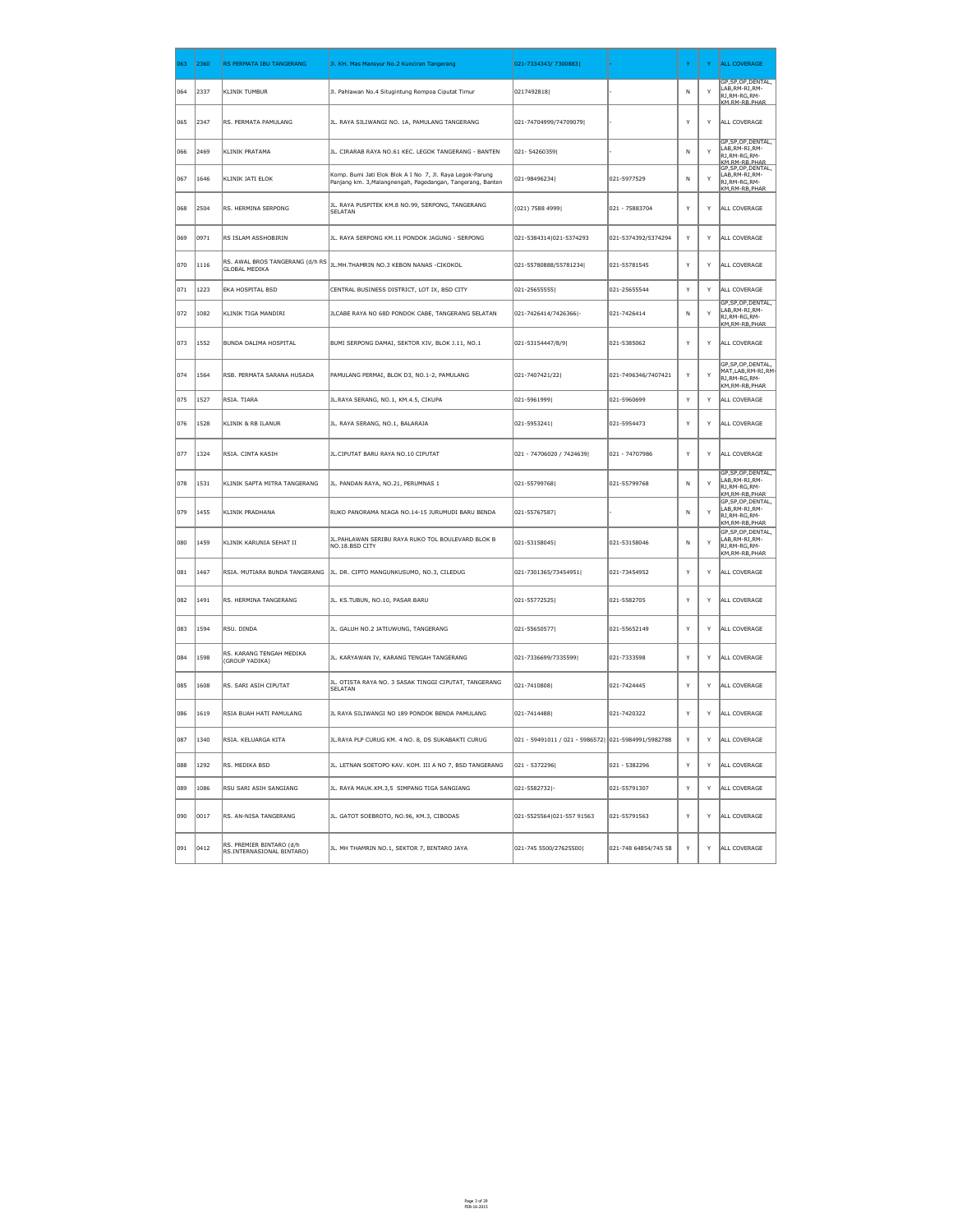| $ 092\rangle$   | 0308              | PAMULANG MEDICAL CENTER                    | JL. RAYA PAMULANG BLOK D II/2, PAMULANG                               | 021-740 5317                                | 021-7497624/7429156  | N. | Y            | ALL COVERAGE                                                                     |
|-----------------|-------------------|--------------------------------------------|-----------------------------------------------------------------------|---------------------------------------------|----------------------|----|--------------|----------------------------------------------------------------------------------|
| ∥093            | 0610              | RSIA. PUTRA DALIMA                         | GRIYA LOKA, SEKTOR 1.2, BLOK UA/26-27, BUMI SERPONG<br>DAMAI          | 021-5380375/5388279 021-<br>5388279 / 53741 | 021-5381220          | Y  | Y            | ALL COVERAGE                                                                     |
| ∥094            | 0007              | RS. UIN SYARIF HIDAYATULLAH                | JL. IR. H. JUANDA, NO.95, CIPUTAT                                     | 021-7402718                                 | 021-7493532          | Y  | Y            | ALL COVERAGE                                                                     |
| ∥095            | 0062              | KLINIK SARANA MEDIKA BARU                  | JL. RAYA PERUMAHAN KOTA BUMI KP.TERITI DS.KARET.SEPATAN 021-5921153   |                                             | 021-59308529         | N  | $\mathsf{Y}$ | GP, SP, OP, DENTAL,<br>LAB, RM-RI, RM-<br>RJ, RM-RG, RM-<br><b>KM RM-RR PHAR</b> |
| 1096            | 0291              | RS ICHSAN MEDICAL CENTER (IMC)             | JL. RAYA JOMBANG NO.56 BINTARO SEKTOR IX, TANGERANG                   | 021-7456379 021-7456386                     | 021-7450819          | Y  | Y            | ALL COVERAGE                                                                     |
| ∥097            | 0064              | RB & KLINIK 24 JAM DIANA PERMATA<br>MEDIKA | JL. MH. THAMRIN, NO.87C                                               | 021-5397314/ 53124105 021-<br>5395312       | 021-5394105/5312410  | Y  | Y            | GP, SP, OP, DENTAL,<br>LAB, RM-RI, RM-<br>RJ,RM-RG,RM-<br>KM, RM-RB, PHAR        |
| ∥098            | 0337              | RS. BHINEKA BAKTI HUSADA                   | JL. CABE RAYA NO.17 PONDOK CABE PAMULANG                              | 021-7490018/7490829                         | 021-7403535          | Y  | Y            | ALL COVERAGE                                                                     |
| ∥099            | 0912              | KLINIK KARUNIA SEHAT                       | RUKO CIKUPA BLOK B NO.21-23, DEPAN PERUM CITRA RAYA-<br><b>CIKUPA</b> | $ 021 - 5963001 $ -                         | 021-59408388         | N  | Y            | GP, SP, OP, DENTAL,<br>LAB, RM-RI, RM-<br>RJ,RM-RG,RM-<br>KM,RM-RB,PHAR          |
| 100             | 0285              | RS. MELATI                                 | JL. MERDEKA, NO.92                                                    | 021-5523945/55776739                        | 021-55769914/5520028 | Y  | Y            | ALL COVERAGE                                                                     |
| $ 101\rangle$   | 0108              | KLINIK PROVITA                             | JL. IR.H.JUANDA NO.125 CIPUTAT                                        | $ 021 - 749 2619 $                          | 021-744 0085         | N  | Y            | GP, SP, OP, DENTAL,<br>LAB, RM-RI, RM-<br>RJ,RM-RG,RM-<br>KM, RM-RB, PHAR        |
| 102             | 0091              | MAYAPADA HOSPITAL (d/h<br>RS.HONORIS)      | JL. HONORIS RAYA, KAV.6, KOTA MODERN/KODYA DATI II                    | 021-5529035                                 | 021-5529465/5529036  | Y  | Y            | ALL COVERAGE                                                                     |
| 103             | 0022              | RS. SARI ASIH KARAWACI                     | JL. IMAM BONJOL, NO.38                                                | 021-552 2794 021-5523239                    | 021-5525214          | Y  | Y            | ALL COVERAGE                                                                     |
| $ 104\rangle$   | 0733              | RS. OMNI ALAM SUTERA                       | JL.ALAM SUTERA BOULEVARD KAV.25 SERPONG - TANGERANG                   | 021-5312 5555/8555 0711 -<br>353438         | 021-5312 8666        | Y  | Y            | ALL COVERAGE                                                                     |
| 105             | 0833              | RS BUNDA SEJAHTERA                         | JL. RAYA PURI AGUNG NO 3, KOTA BARU- PASAR KEMIS                      | 021-5925876/5925889                         | 021-5925889          | Y  | Y            | ALL COVERAGE                                                                     |
| 106             | 0859              | RS AMINAH TANGERANG                        | JI.HOS COKROAMINOTO (CILEDUG RAYA) NO.4A KREO SELATAN-<br>LARANGAN    | 021-7371919 021-7371818                     | 021-7371333          | Y  | Y            | ALL COVERAGE                                                                     |
| 107             | 0872              | RB & KLINIK MUTIARA OBBINI<br>MEDIKA       | JL.RAYA KRESEK NO.27, DS.MERAK, BALARAJA                              | 021-59431110 -                              | 021-59430131         | N  | Y            | GP, SP, OP, DENTAL,<br>LAB, RM-RI, RM-<br>RJ, RM-RG, RM-<br>KM, RM-RB, PHAR      |
| 108             | 1020              | RSIA SELARAS CIKUPA                        | JL. RAYA SERANG KM.18,5 DS BOJONG, CIKUPA                             | 021-5969145/59401289                        | 021-59401277         | Y  | Y            | ALL COVERAGE                                                                     |
| 109             | 0936              | RS SARI ASIH CILEDUG                       | JL.HOS COKROAMINOTO NO.38 CILEDUG                                     | 021-7333430/33553359 021-<br>7332758        | 021-7333441          | Y  | Y            | ALL COVERAGE                                                                     |
|                 | <b>BENGKULU</b>   |                                            |                                                                       |                                             |                      |    |              |                                                                                  |
|                 |                   |                                            |                                                                       |                                             |                      |    |              |                                                                                  |
|                 | <b>BENGKULU</b>   |                                            |                                                                       |                                             |                      |    |              |                                                                                  |
| $ 110\rangle$   | 0848              | <b>RS. TIARA SELLA</b>                     | JL. S PARMAN NO. 61 PADANG JATI, BENGKULU                             | 0736-20350 021-8221574                      | 0736-20626           | Y. | Y.           | <b>ALL COVERAGE</b>                                                              |
| $\parallel$ 111 | 1021              | RS. RAFFLESIA BENGKULU                     | JL. MAHONI, NO.10, PADANG JATI                                        | $ 0736 - 21710 $ -                          | 0736-342677/21954    | Y  | Y            | ALL COVERAGE                                                                     |
|                 |                   |                                            | DAERAH ISTIMEWA YOGJAKARTA                                            |                                             |                      |    |              |                                                                                  |
|                 | <b>YOGYAKARTA</b> |                                            |                                                                       |                                             |                      |    |              |                                                                                  |
| $\vert$ 112     | 2974              | RSI YOGYAKARTA PDHI                        | JL. SOLO KM. 12,5 KALASAN, SLEMAN, YOGYAKARTA                         | $(0274)$ 498000                             | $(0274)$ 498464      | Y  | Y            | ALL COVERAGE                                                                     |
| $\vert$ 113     | 0606              | RS. PKU MUHAMMADIYAH<br>YOGYAKARTA         | JL. K.H. ACHMAD DAHLAN, NO.20                                         | 0274-512653 -                               | 0274-566129          | Y  | Y            | ALL COVERAGE                                                                     |
| $\vert$ 114     | 1229              | JOGJA INTERNATIONAL HOSPITAL<br>$ $ (JIH)  | JL. RING ROAD UTARA NO.160 CONDONG CATUR SLEMAN                       | $ 0274 - 4463535/4463190 $                  | - lihat remaks       | Y  | Y            | ALL COVERAGE                                                                     |
| $\vert$ 115     | 2864              | RS.AN NUR                                  | JLN.COLOMBO, NO. 14, YOGYAKARTA                                       | 0274-585848/0274-514784                     | 0271-564110          | Y  | Y            | ALL COVERAGE                                                                     |
| $\parallel$ 116 | 2170              | APOTEK FARMARIN YOGYAKARTA                 | JI. P. MANGKUBUMI NO.73 YOGYAKARTA                                    | 0274-7822198                                |                      | N  | Y            | GP, SP, OP, DENTAL,<br>LAB, RM-RI, RM-<br>RJ,RM-RG,RM-<br>KM, RM-RB, PHAR        |
| $\vert$ 117     | 0077              | RS. BETHESDA YOGYAKARTA                    | JL. JEND.SUDIRMAN NO.70                                               | 0274-586688/562246 0274 -<br>586688         | 0274-563312,521251   | Y  | Y            | ALL COVERAGE                                                                     |
| $\parallel$ 118 | 1674              | RS. PKU MUHAMMADIYAH UNIT II               | JL WATES KM 5,5 GAMPING SLEMAN YOGYAKARTA                             | 0274-6499704/6499706                        | 0274-6499727         | Y  | Y            | ALL COVERAGE                                                                     |
| 119             | 1400              | RSU. BETHESDA LEMPUYANGWANGI               | JL.HAYAM WURUK NO.6                                                   | 0274-512257/588002                          | 0274-547253          | Y  | Y            | ALL COVERAGE                                                                     |
| 120             | 1437              | RS. PKU MUHAMMADIYAH BANTUL                | JI. JEND. SUDIRMAN 124-126                                            | 0274-368587                                 | 0274-368586          | Y  | Y            | ALL COVERAGE                                                                     |

Page 4 of 29 FEB-16-2015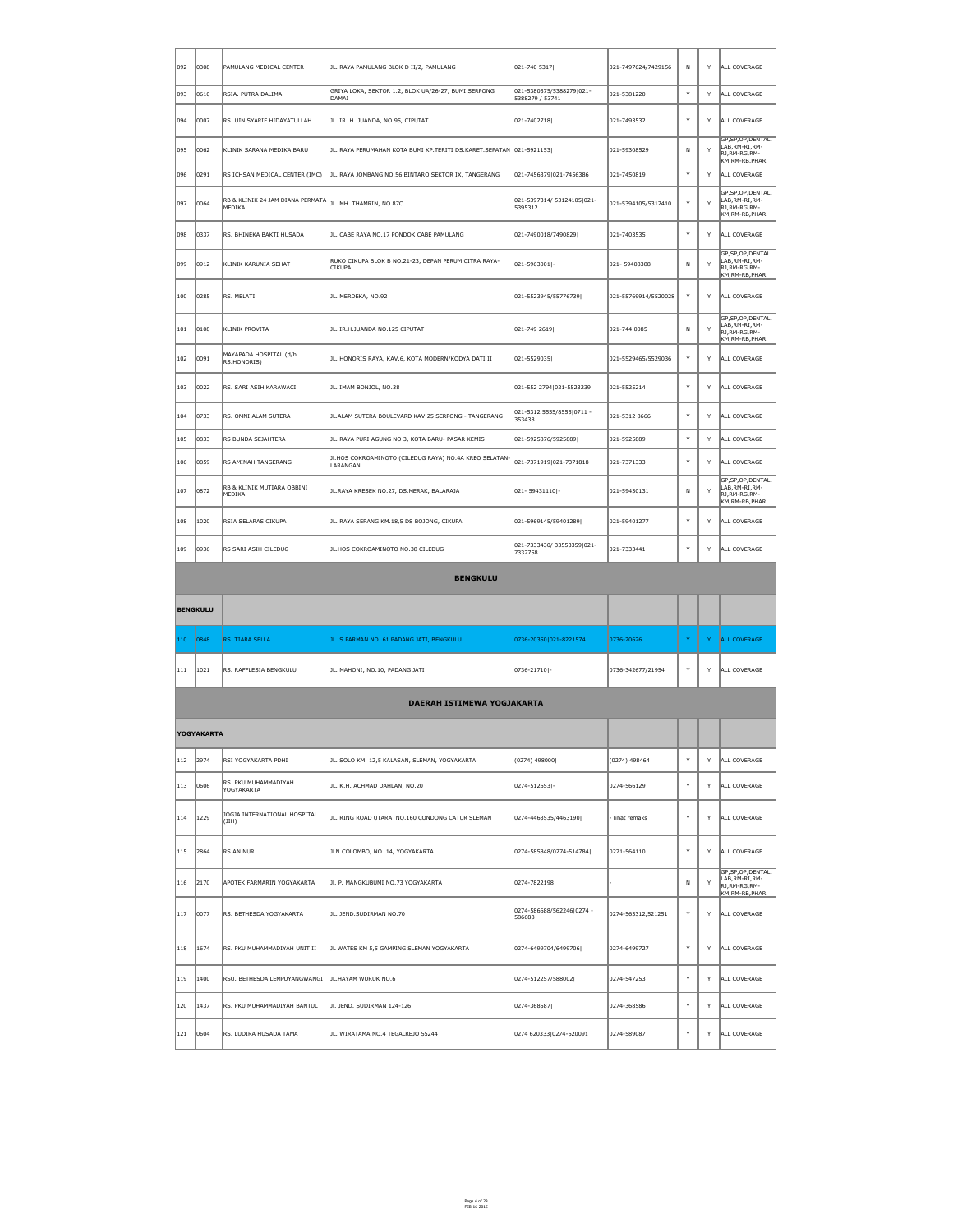|               |                      | <b>DKI JAKARTA</b>                          |                                                                                        |                                                                                |                      |              |   |                                                                                         |  |  |  |
|---------------|----------------------|---------------------------------------------|----------------------------------------------------------------------------------------|--------------------------------------------------------------------------------|----------------------|--------------|---|-----------------------------------------------------------------------------------------|--|--|--|
|               | <b>JAKARTA BARAT</b> |                                             |                                                                                        |                                                                                |                      |              |   |                                                                                         |  |  |  |
| 122           | 0101                 | SILOAM HOSPITALS KEBON JERUK                | JL. RAYA PERJUANGAN, KAV.8, KEBON JERUK                                                | 021-25677888 021-5300889                                                       | 021-5321766          | Y            | Y | ALL COVERAGE                                                                            |  |  |  |
| 123           | 0771                 | KLINIK YADIKA TEGAL ALUR                    | JL.KAMAL RAYA BLOK A7 NO.7-11 TEGAL ALUR                                               | 021-70605247 / 55351876                                                        | 021-55963484         | $\mathsf{N}$ | Y | GP, SP, OP, DENTAL,<br>LAB, RM-RI, RM-<br>RJ,RM-RG,RM-<br>KM,RM-RB,PHAR                 |  |  |  |
| 124           | 2127                 | KLINIK VIVA MEDIKA CENTRO CITY<br>RESIDENCE | JL. MACAN KAV 4-5, DURI KEPA, DAAN MOGOT JAKARTA BARAT                                 | 021-5640602/ 5641479                                                           |                      | $\mathsf{N}$ | Y | GP, SP, OP, DENTAL,<br>LAB, RM-RI, RM-<br>RJ,RM-RG,RM-<br>KM,RM-RB,PHAR                 |  |  |  |
| 125           | 2294                 | RS. JAKARTA EYE CENTER KEDOYA               | JL. TERUSAN ARJUNA UTARA NO. 1 KEDOYA, JAKARTA BARAT<br>11520                          | 021-29221000                                                                   |                      | Y            | Y | ALL COVERAGE                                                                            |  |  |  |
| 126           | 1479                 | RS PONDOK INDAH PURI INDAH                  | JL. PURI INDAH RAYA BLOK S2, KEMBANGAN SELATAN                                         | 021-25695222/25695200                                                          | 021-25695265         | Y            | Y | ALL COVERAGE                                                                            |  |  |  |
| 127           | 0018                 | RS. PELNI                                   | JL. AIP II K.S. TUBUN, NO.92-94, PETAMBURAN                                            | 021-5306901-<br>9/5349475/5460608/5484809 02 0215483145/5306904/7<br>1-5484809 |                      | Y            | Y | ALL COVERAGE                                                                            |  |  |  |
| 128           | 0736                 | RSUD. CENGKARENG                            | JLN. KAMAL RAYA, BUMI CENGKARENG INDAH, CENGKARENG<br><b>TIMUR</b>                     | 021-54372874/5/6 / 54372882                                                    | 021-54374579         | Y            | Y | ALL COVERAGE                                                                            |  |  |  |
| 129           | 0390                 | RS. HERMINA DAAN MOGOT                      | JL. KINTAMANI RAYA, NO.2, KAW. DAAN MOGOT BARU                                         | 021-5408989                                                                    | 021-5449869          | Y            | Y | ALL COVERAGE                                                                            |  |  |  |
| 130           | 0846                 | RS. JANTUNG HARAPAN KITA                    | JL. LETJEN S PARMAN KAV.87 SLIPI                                                       | 021-5684085                                                                    | 021-5601816          | Y            | Y | ALL COVERAGE                                                                            |  |  |  |
| 131           | $ 1102\rangle$       | RS BHAKTI MULIA                             | JL. AIPDA K.S.TUBUN, NO.79                                                             | $ 021 - 5481625 $ -                                                            | 021-5331544          | Y            | Y | ALL COVERAGE                                                                            |  |  |  |
| 132           | 0643                 | RS. B GRHA KEDOYA                           | JL PANJANG NO 26, Kedoya Utara                                                         | 021-56982222/29910999                                                          | 02129910987/56982233 | Y            | Y | ALL COVERAGE                                                                            |  |  |  |
| 133           | 0204                 | RS. MEDIKA PERMATA HIJAU                    | JL. RAYA KEBAYORAN LAMA, NO.64                                                         | 021 - 530 5288, 534 7411 021 -<br>534 741                                      | 021-53652856/5305291 | Y            | Y | ALL COVERAGE                                                                            |  |  |  |
| 134           | 0109                 | RSAB. HARAPAN KITA                          | JL. JEND S.PARMAN, KAV.87, SLIPI                                                       | $ 021 -$<br>5668284/5686404/5683053 021- 021-5601816,5668285<br>566 8284       |                      | Y            | Y | ALL COVERAGE                                                                            |  |  |  |
| 135           | 0836                 | <b>RS ROYAL TARUMA</b>                      | JL. DAAN MOGOT NO.34 GROGOL                                                            | 021-56958338/56967788 -                                                        | 021-56958589         | Y            | Y | ALL COVERAGE                                                                            |  |  |  |
| 136           | 0783                 | KLINIK MHT KALIDERES                        | JL. PETA SELATAN RAYA-KALIDERES INDAH I BLOK A NO.12                                   | 021-5456027                                                                    | 021-5456027          | $\mathsf{N}$ | Y | GP, SP, OP, DENTAL,<br>LAB, RM-RI, RM-<br>RJ, RM-RG, RM-<br>KM, RM-RB, PHAR             |  |  |  |
| 137           | 0782                 | <b>KLINIK MHT ANGKE</b>                     | JL. TUBAGUS ANGKE NO.27. TAMAN DUTA MAS BLOK D-9B $\,$ NO.2- $\,$ 021- 5675259/5679165 |                                                                                | 021-5679165          | N            | Y | GP, SP, OP, DENTAL,<br>LAB, RM-RI, RM-<br>RJ, RM-RG, RM-<br>KM,RM-RB,PHAR               |  |  |  |
|               | <b>JAKARTA PUSAT</b> |                                             |                                                                                        |                                                                                |                      |              |   |                                                                                         |  |  |  |
| 138           | 2507                 | MITRASANA IHC KALBE CEMPAKA<br> PUTIH       | Jl Letjen Suprapto Kav 4 Cempaka Putih, Jakarta Pusat                                  | 021-42873888 Ext: 1451                                                         |                      | $\mathsf{N}$ | Y | GP, SP, OP, DENTAL,<br>LAB, RM-RI, RM-<br>RJ, RM-RG, RM-<br>KM, RM-RB, PHAR             |  |  |  |
| 139           | 2735                 | THOMSON SPECIALIST CENTER                   | Jl.Imam Bonjol No.72, Menteng Jakarta Pusat 10310                                      | 021-3910030                                                                    |                      | $\mathsf{N}$ | Y | GP, SP, OP, DENTAL,<br>LAB, RM-RI, RM-<br>RJ, RM-RG, RM-<br>KM, RM-RB, PHAR             |  |  |  |
| 140           | 1633                 | KLINIK GARUDA SENTRA MEDIKA (<br>GSM)       | JL. ANGKASA BLOK B.15 KAVLING 1, KEMAYORAN                                             | 021-4241000                                                                    | 021-4254816          | N            | Y | GP, SP, OP, DENTAL,<br>LAB, RM-RI, RM-<br>RJ, RM-RG, RM-<br>KM, RM-RB, PHAR             |  |  |  |
| 141           | 2405                 | HENDRA HIDAYAT IMPLANT CENTER               | Sahid Sudirman Residence Lt. 1 Unit 1, Jl. Jend. Sudirman No. 86<br>Jakarta Pusat      | 021-52970102/104                                                               |                      | N            | Y | <b>GP, SP, OP, DENTAL,</b><br>LAB, RM-RI, RM-<br>RJ, RM-RG, RM-<br><b>KM RM-RR PHAR</b> |  |  |  |
| $ 142\rangle$ | 1820                 | <b>RSU BUNDA JAKARTA</b>                    | JL. TEUKU CIK DITIRO NO.21, MENTENG                                                    | 021-31922005                                                                   |                      | Y            | Y | ALL COVERAGE                                                                            |  |  |  |
| 143           | 0600                 | RS. ST. CAROLUS                             | JL. SALEMBA RAYA, NO.41                                                                | 021-3904441                                                                    | 021-3922831/3154183  | Y            | Y | ALL COVERAGE                                                                            |  |  |  |
| 144           | 2406                 | HENDRA HIDAYAT DENTAL CENTER<br>(HHDC)      | Thamrin City - Office Suite Floor 3 Unit 2, Jl. KH. Mas Masyur<br>Jakarta              | 021-3199 7482                                                                  |                      | N            | Y | GP, SP, OP, DENTAL,<br>LAB, RM-RI, RM-<br>RJ,RM-RG,RM-<br><b><i>KM DM DR DHAD</i></b>   |  |  |  |
| 145           | 1358                 | RSIA YPK - MANDIRI                          | JL.GEREJA THERESIA, NO. 22                                                             | $ 021 - 3909725 $                                                              | 021-3909806          | Y            | Y | ALL COVERAGE                                                                            |  |  |  |

Page 5 of 29 FEB-16-2015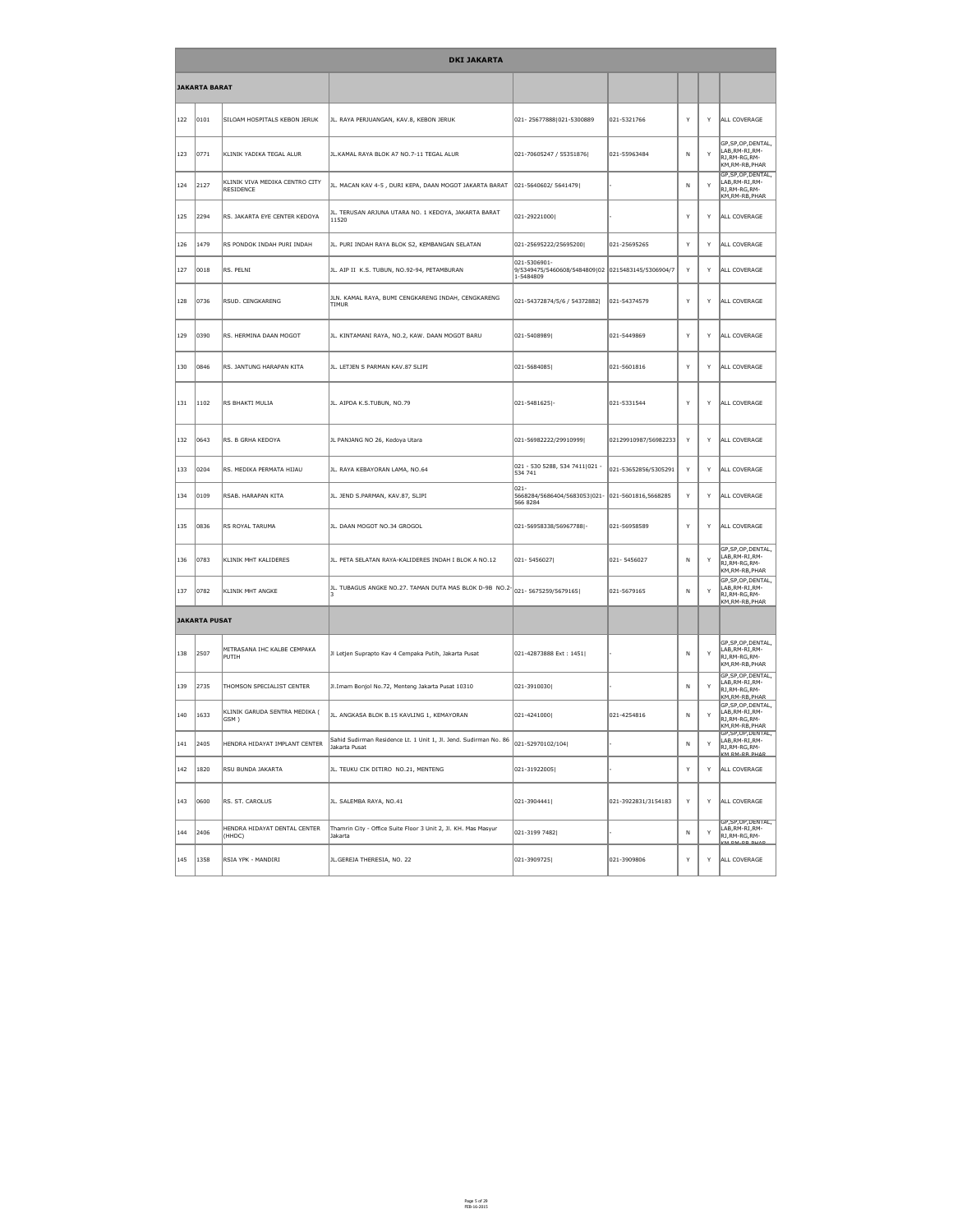| $ 146\rangle$ | 1477                   | BUNDA INTERNASIONAL CLINIC                                    | JL. TEUKU CIK DITIRO NO.12, MENTENG                                                                                      | $ 021 - 3926393 $                                                    | 021-3926494         | N            | Y | GP, SP, OP, DENTAL,<br>LAB, RM-RI, RM-<br>RJ, RM-RG, RM-<br>KM_RM-RB_PHAR   |
|---------------|------------------------|---------------------------------------------------------------|--------------------------------------------------------------------------------------------------------------------------|----------------------------------------------------------------------|---------------------|--------------|---|-----------------------------------------------------------------------------|
| 147           | $ 0013\rangle$         | RS. PGI. CIKINI                                               | JL. RADEN SALEH, NO.40                                                                                                   | 021-38997777                                                         | 021-324663/3910277  | Y            | Y | ALL COVERAGE                                                                |
| 148           | 1577                   | KLINIK MIRACLE (Gd Indofood)                                  | INDOFOOD TOWER - PLAZA SUDIRMAN LT 8, JL JEND SUDIRMAN<br>KAV 76-78                                                      | 021-57954537/38                                                      | 021-57954541        | $\mathsf{N}$ | Y | GP, SP, OP, DENTAL,<br>LAB, RM-RI, RM-<br>RJ, RM-RG, RM-<br>KM, RM-RB, PHAR |
| 149           | 0953                   | RS ISLAM JAKARTA (CEMPAKA PUTIH) JL. CEMPAKA PUTIH TENGAH I/1 |                                                                                                                          | 021-4250451/42801567 021-<br>42801567                                | 021-4206681         | Y            | Y | ALL COVERAGE                                                                |
| 150           | $ 1105\rangle$         | RS. JAKARTA EYE CENTER MENTENG                                | JL. CIK DITIRO 46, MENTENG JAKARTA 10310                                                                                 | 021-29221000 021-31935600                                            | 021-3904601         | Y            | Y | ALL COVERAGE                                                                |
| 151           | 1700                   | FHL DENTAL CLINIC                                             | GEDUNG BRI II LT.15 SUITE 1509 JL JEND SUDIRMAN NO 44-46                                                                 | 021-57851127/ 57930552                                               |                     | N            | Y | GP, SP, OP, DENTAL,<br>LAB, RM-RI, RM-<br>RJ, RM-RG, RM-<br>KM, RM-RB, PHAR |
| 152           | 1026                   | RSIA TAMBAK                                                   | JL.TAMBAK, NO.18 MANGGARAI                                                                                               | 021-2303444 -                                                        | 021-3902550         | Y            | Y | ALL COVERAGE                                                                |
| 153           | 1054                   | RS HUSADA                                                     | JL. RAYA MANGGA BESAR 137-139, JAKARTA PUSAT BAG UTARA                                                                   | 021-6260108 021-6490090                                              | 021-6497494         | Y            | Y | ALL COVERAGE                                                                |
| 154           | 0599                   | RS. KRAMAT 128                                                | JL. KRAMAT RAYA, NO.128                                                                                                  | 021-3909814/3918287/3909514  021-3909125                             |                     | Y            | Y | ALL COVERAGE                                                                |
| 155           | 1406                   | APOTIK FARMARIN I                                             | Komplek perkantoran Bank Indonesia JL. KEBON SIRIH NO 82<br>DAN 84 GEDUNG KEBON SIRIH LT 1                               | 021-29810000 / 29815268                                              | 021-2311940         | $\mathsf{N}$ | Y | GP, SP, OP, DENTAL,<br>LAB, RM-RI, RM-<br>RJ, RM-RG, RM-<br>KM, RM-RB, PHAR |
| 156           | 1078                   | RSIA. BUDI KEMULIAAN                                          | JL. BUDI KEMULIAAN NO.25                                                                                                 | 021-3842828 -                                                        | 021-3501012         | Y            | Y | ALL COVERAGE                                                                |
| 157           | 0084                   | RS. JAKARTA                                                   | JL. JEND. SUDIRMAN, KAV.49                                                                                               | 021-5732241/5741828 021-<br>5741828                                  | 021-5719870         | Y            | Y | ALL COVERAGE                                                                |
| 158           | 0180                   | RSU. MENTENG MITRA AFIA                                       | JL. KALI PASIR, NO.9                                                                                                     | 021-3154050/3909484                                                  | 021-3146309         | Y            | Y | ALL COVERAGE                                                                |
| 159           | 0042                   | RS. PERTAMINA JAYA                                            | JL. A. YANI NO.2                                                                                                         | 021-4204056/4211911 021-<br>4211911                                  | 021-4211913         | Y            | Y | ALL COVERAGE                                                                |
| 160           | 0135                   | RS. ABDI WALUYO                                               | JL. H.O.S. COKROAMINOTO, NO.31-33                                                                                        | 021-3144989                                                          | 021-31930866        | Y            | Y | ALL COVERAGE                                                                |
| 161           | 0793                   | KLINIK YES CARE                                               | JL. WAHID HASYIM NO. 31C                                                                                                 | 021-3915487                                                          | 021-3146659         | $\mathsf{N}$ | Y | GP, SP, OP, DENTAL,<br>LAB, RM-RI, RM-<br>RJ, RM-RG, RM-<br>KM.RM-RB.PHAR   |
| 162           | 0789                   | KLINIK MHT SERDANG                                            | JL. H. UNG E - 71/2 KEMAYORAN                                                                                            | 021-4249519                                                          | 021-4249519         | N            | Y | GP, SP, OP, DENTAL,<br>LAB, RM-RI, RM-<br>RJ, RM-RG, RM-<br>KM, RM-RB, PHAR |
| 163           | 0029                   | RSIA. EVASARI                                                 | JL. RAWAMANGUN NO.47 - PRAMUKA                                                                                           | 021-4202851/52                                                       | 021-4209725         | Y            | Y | ALL COVERAGE                                                                |
| 164           | 0787                   | RS. KHUSUS THT-BEDAH<br>PROKLAMASI                            | JL. PROKLAMASI NO.43                                                                                                     | $ 021 -$<br>3900002/3906893/3144795/3909 021-3900947/3152548<br>7831 |                     | Y            | Y | ALL COVERAGE                                                                |
| 165           | 0802                   | SAHID SAHIRMAN MEMORIAL<br>HOSPITAL                           | JL. JEND.SUDIRMAN, NO.86                                                                                                 | 021-57853911 021-5727210                                             | 021-57853922        | Y            | Y | ALL COVERAGE                                                                |
| 166           | 0790                   | RSIA. BUNDA JAKARTA                                           | JL. TEUKU CIK DITIRO NO.28, MENTENG                                                                                      | (021) 3143215(021) 31922005                                          | 021-3101313,3928588 | Y            | Y | ALL COVERAGE                                                                |
| 167           | 0398                   | RS. MH. THAMRIN INTERNASIONAL                                 | JL. SALEMBA TENGAH, NO.26-28                                                                                             | 021-3904422                                                          | 021-3926934,3926931 | Y            | Y | ALL COVERAGE                                                                |
| 168           | 0705                   | KLINIK SWA INDOMEDIKA                                         | JL. JEND SUDIRMAN KAV 1, GD BNI LANTAI BASEMENT 1                                                                        | 021-5728987                                                          | 021-5728990         | $\mathsf{N}$ | Y | GP, SP, OP, DENTAL,<br>LAB, RM-RI, RM-<br>RJ, RM-RG, RM-<br>KM, RM-RB, PHAR |
| 169           | 0397                   | KLINIK BARUNA                                                 | JL. CIKINI RAYA, NO.60 R/S                                                                                               | $ 021 - 3141040 - 059 $                                              | 021-3151065         | N            | Y | GP, SP, OP, DENTAL,<br>LAB, RM-RI, RM-<br>RJ, RM-RG, RM-<br>KM, RM-RB, PHAR |
|               | <b>JAKARTA SELATAN</b> |                                                               |                                                                                                                          |                                                                      |                     |              |   |                                                                             |
| 170           | 0842                   | BRAWIJAYA WOMEN & CHILDREN<br>HOSPITAL                        | JL. TAMAN BRAWIJAYA NO.1 CIPETE UTARA                                                                                    | $ 021 - 7211337 $                                                    | 021 - 7211364       | Y            | Y | ALL COVERAGE                                                                |
| $ 171\rangle$ | $ 2174\rangle$         | SILOAM HOSPITALS SIMATUPANG                                   | JL.RA KARTINI NO.8 CILANDAK JAKARTA SELATAN, 12430                                                                       | 021 2953 1900 ext 22601                                              | 021 759 16997       | Y            | Y | ALL COVERAGE                                                                |
| 172           | 0796                   | RS. METROPOLITAN MEDICAL<br>CENTRE (MMC)                      | JL. HR. RASUNA SAID, KAV. C21, KUNINGAN                                                                                  | 021-5203435/0811865958                                               | 021-5226070/5227060 | Y            | Y | ALL COVERAGE                                                                |
| 173           | 2229                   | BRAWIJAYA CLINIC & LIFE STYLE @<br>OKTROI KEMANG              | OKTROI PLAZA, MEDICAL MEZZANINE LT. 3 JL. KEMANG UTARA<br>RAYA NO. 1 JAKARTA SELATAN                                     | $ 021 - 7197580 / 71792101 $                                         | 021 - 71792074      | N            | Y | GP, SP, OP, DENTAL,<br>LAB, RM-RI, RM-<br>RJ, RM-RG, RM-<br>KM,RM-RB,PHAR   |
| $ 174\rangle$ | $ 2443\rangle$         | BALI DENTAL CARE                                              | JL. PAKUBUWONO VI NO.111 JAKARTA SELATAN                                                                                 | (021) 7223391/ 7223391                                               |                     | N.           | Y | DENTAL                                                                      |
| 175           | 2341                   | KLINIK AJI WARAS CILANDAK                                     | JL. CILANDAK KKO NO.45A, RAGUNAN, PASAR MINGGU, JAKARTA $\left\vert_{(021)}$ 78836308; 78835703 <br><b>SELATAN 12550</b> |                                                                      |                     | N            | Y | GP, SP, OP, DENTAL,<br>LAB, RM-RI, RM-<br>RJ, RM-RG, RM-<br>KM, RM-RB, PHAR |
| 176           | 2356                   | MAYAPADA HOSPITAL JAKARTA<br>SELATAN (MHJS)                   | JI. LEBAK BULUS I KAV. 29, JAKARTA SELATAN                                                                               | $ 021 - 29217777 $                                                   | 021-29216666        | Y            | Y | ALL COVERAGE                                                                |

Page 6 of 29 FEB-16-2015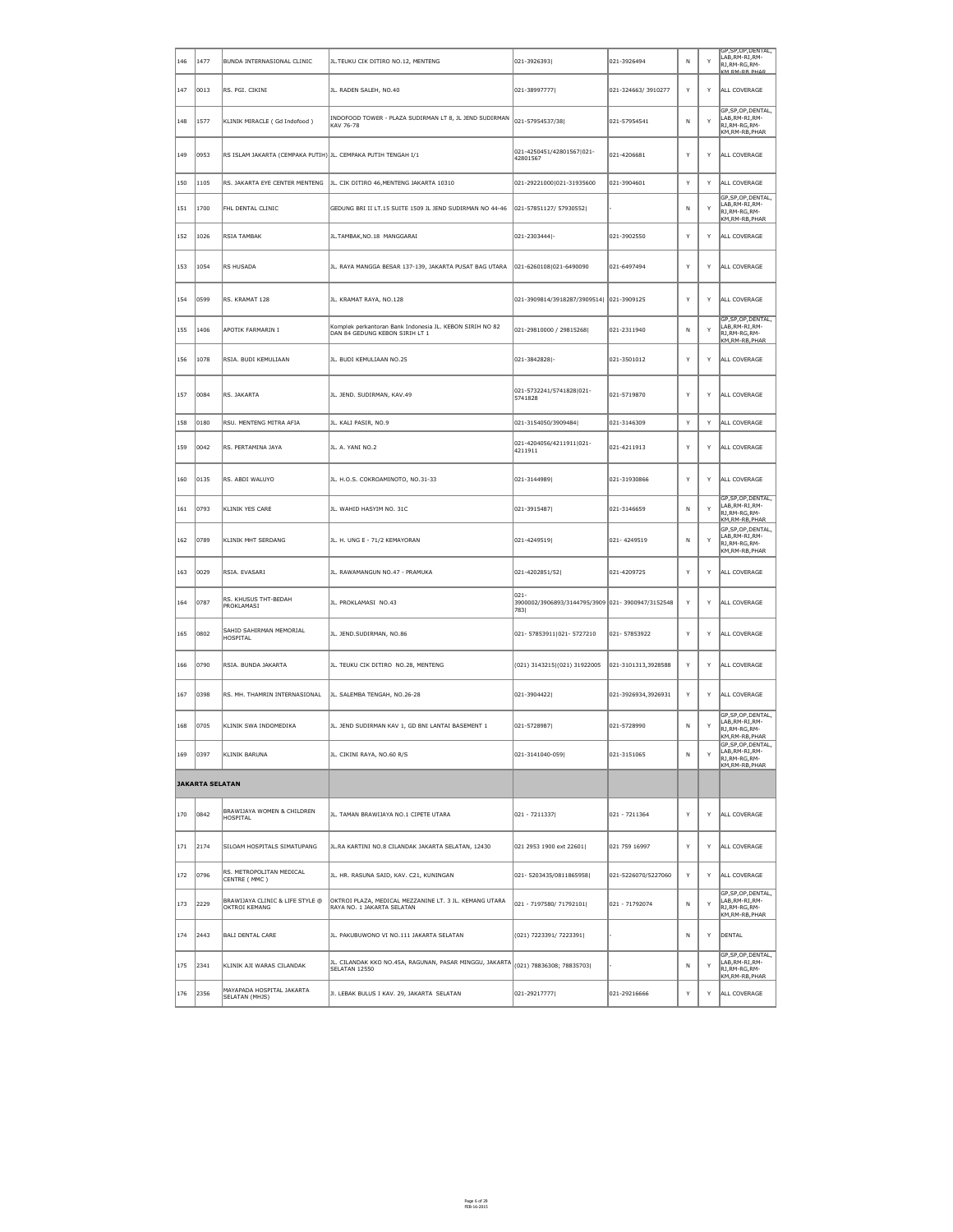| $ 177\rangle$ | 0001             | KLINIK FOUR SEASONS HOTEL ( In<br>$ $ House $ $ | FOUR SEASONS HOTEL, JL. SETIABUDI, KUNINGAN                                                                    | 021-57904270                                                               |                     | N | Y            | GP, SP, OP, DENTAL,<br>$\vert$ MAT,LAB,RM-RI,RM-<br>RJ, RM-RG, RM-<br>KM,RM-RB,PHAR |
|---------------|------------------|-------------------------------------------------|----------------------------------------------------------------------------------------------------------------|----------------------------------------------------------------------------|---------------------|---|--------------|-------------------------------------------------------------------------------------|
| 178           | 1089             | RS KHUSUS THT & BEDAH<br><b>CIRANJANG</b>       | JL.CIRANJANG NO.20-22 KEB.BARU                                                                                 | 021-7243366/7208192 021-<br>7208192                                        | 021-7264038         | Y | Y            | ALL COVERAGE                                                                        |
| 179           | 1554             | H2E DENTAL CLINIC                               | MENARA KUNINGAN, JL. HR. RASUNA SAID BLOCK X-7 LT1. UNIT<br>I, KUNINGAN                                        | $ 021 - 30040151/152 $                                                     | 021-30040152        | N | $\mathsf{Y}$ | GP, SP, OP, DENTAL,<br>LAB, RM-RI, RM-<br>RJ, RM-RG, RM-<br>KM, RM-RB, PHAR         |
| 180           | 1574             | DE BLITZR DENTAL CARE II                        | WISMA ARGO MANUNGGAL LT. 1 JL. GATOT SUBROTO KAV. 22<br><b>JAKARTA SELATAN</b>                                 | 021-2520124                                                                | 021-2522014         | N | Y            | GP, SP, OP, DENTAL,<br>LAB, RM-RI, RM-<br>RJ,RM-RG,RM-<br>KM, RM-RB, PHAR           |
| 181           | 1458             | MULIA HEALTH AND DENTAL CARE                    | GEDUNG MENARA MULIA, SUITE LG, JL.JEND.GATOT SUBROTO,<br>KAV.9-11                                              | 021-5223838                                                                | 021-52901073        | N | Y            | GP, SP, OP, DENTAL,<br>LAB, RM-RI, RM-<br>RJ, RM-RG, RM-<br>KM, RM-RB, PHAR         |
| 182           | 0799             | RS. GANDARIA                                    | JL. GANDARIA TENGAH II, NO.12-14, KEBAYORAN BARU                                                               | 021-7250718/7203311                                                        | 021-7222038         | Y | Y            | ALL COVERAGE                                                                        |
| 183           | 0193             | RSIA. BUDHI JAYA                                | JL. DR. SAHARJO, NO.120                                                                                        | 021-8292672/8311722 021-<br>8311722                                        | 021-8301901         | Y | Y            | ALL COVERAGE                                                                        |
| 184           | 0890             | KLINIK INTERMED HEALTH & BEAUTY                 | JL. TB SIMATUPANG KAV. 88, GD PERKANTORAN HIJAU ARKADIA<br><b>TOWER F</b>                                      | 021-7800654/78849252/I                                                     |                     | N | Y            | GP, SP, OP, DENTAL,<br>LAB, RM-RI, RM-<br>RJ, RM-RG, RM-                            |
| 185           | 1872             | KLINIK TRIHATI PLUS                             | RUKAN ROYAL PALACE BLOK A5, JL PROF DR SOEPOMO SH NO 1 021-829 9119                                            |                                                                            | 021-8299113         | N | Y            | KM, RM-RB, PHAR<br>GP, SP, OP, DENTAL,<br>LAB, RM-RI, RM-<br>RJ, RM-RG, RM-         |
| 186           | 0879             | RSIA YADIKA CIPUTAT                             | JL. CIPUTAT RAYA, NO.5, KEBAYORAN LAMA                                                                         | 021-7291074                                                                | 021-72895046        | Y | Y            | KM, RM-RB, PHAR<br>ALL COVERAGE                                                     |
| 187           | 0593             | RS. SETIA MITRA                                 | JL. RS. FATMAWATI, NO.80-82, CILANDAK                                                                          | 021-7656000/7651021/7654676  021-7656880/7656875                           |                     | Y | Y            | ALL COVERAGE                                                                        |
| 188           | 0999             |                                                 | RSU MUHAMMADIYAH TAMAN PURING JL. GANDARIA I NO.20 KEBAYORAN BARU                                              | $021 -$<br>7229623/7250243/7208358 021- 021-7234823/7210516<br>7208358     |                     | Y | Y            | ALL COVERAGE                                                                        |
| 189           | 0957             | KLINIK PETUKANGAN MEDICAL<br><b>CENTRE</b>      | JL.CILEDUG RAYA NO.8A                                                                                          | 021-7340906 -                                                              | 021-73889956        | N | Y            | GP, SP, OP, DENTAL,<br>LAB, RM-RI, RM-<br>RJ,RM-RG,RM-<br>KM, RM-RB, PHAR           |
| 190           | 0972             | RSIA. AULIA                                     | JL. JERUK RAYA NO 15 JAGAKARSA, JAKARTA SELATAN                                                                | 021-7270208 -                                                              | 021-7866057         | Y | Y            | ALL COVERAGE                                                                        |
| 191           | 1408             | BIDAKARA MEDICAL CENTER                         | $ \mathsf{GEDUNG}$ BINA SENTRA, LT.DASAR, KOMP.BIDAKARA, KAV.71-73, $\big 021$ -83783535/83783636 <br>PANCORAN |                                                                            | 021-83785349        | N | Y            | GP,SP,OP,DENTAL,<br>LAB, RM-RI, RM-<br>RJ,RM-RG,RM-<br>KM, RM-RB, PHAR              |
| 192           | $ 1412\rangle$   | APOTIK FARMARIN III                             | GED. BINASENTRA KOMP. BIDAKARA JI. GATOT SOEBROTO KAV.<br>71 - 73 JAKARTA                                      | 021 - 83704414                                                             | 021 - 83793006      | N | Y            | H&S, MAT                                                                            |
| 193           | 1076             | KLINIK YADIKA PETUKANGAN                        | JL.DAMAI RAYA NO.1 PETUKANGAN SELATAN - JAKARTA SELATAN 021-7370881   -                                        |                                                                            | 021-73887810        | N | Y            | GP, SP, OP, DENTAL,<br>LAB, RM-RI, RM-<br>RJ, RM-RG, RM-<br>KM_RM-RB_PHAR           |
| 194           | 1083             | RS. MATA AINI                                   | JL. H.R.RASUNA SAID (KUNINGAN) JAKARTA                                                                         | 021-5256228/5203866 021-<br>5203866                                        | 021-5265618/5224288 | Y | Y            | ALL COVERAGE                                                                        |
| 195           | 1546             | KLINIK NDH                                      | JL.RADIO DALAM RAYA, NO.54A                                                                                    | 021-7257244                                                                | 021-7257244         | N | Y            | GP, SP, OP, DENTAL,<br>LAB, RM-RI, RM-<br>RJ, RM-RG, RM-<br>KM.RM-RB.PHAR           |
| 196           | $ 0112\rangle$   | SUDIRMAN MEDICAL CENTER                         | JL. JEND. SUDIRMAN, KAV.25                                                                                     | 021-5203467/5204120                                                        | 021-5203468/5204120 | N | Y            | GP, SP, OP, DENTAL,<br>LAB, RM-RI, RM-<br>RJ, RM-RG, RM-<br>KM, RM-RB, PHAR         |
| 197           | $ 0110\rangle$   | RS. TRIA DIPA                                   | JL. RAYA PASAR MINGGU, NO.3A, PANCORAN                                                                         | 021-7993058,7974071-73                                                     | 021-7974074         | Y | Y            | ALL COVERAGE                                                                        |
| 198           | 0041             | RS. AGUNG                                       | JL. SULTAN AGUNG, NO.67, PASAR RUMPUT                                                                          | $ 0218294955,8305768/9,8282795,   021-8305791$<br>83794207                 |                     | Y | Y            | ALL COVERAGE                                                                        |
| 199           | 0043             | RS. JAKARTA MEDICAL CENTER                      | JL. BUNCIT RAYA, NO.15                                                                                         | 021-7980888/7985177                                                        | 021-7940838         | Y | Y            | ALL COVERAGE                                                                        |
| 200           | 0795             | RS. PUSAT PERTAMINA                             | JL. KYAI MAJA 43, KEBAYORAN BARU                                                                               | (021) 7219204/7219700                                                      | (021) 7203540,      | Y | Y            | ALL COVERAGE                                                                        |
| 201           | 0400             | MEDIKALOKA HEALTHCARE CENTER                    | JL. HR. RASUNA SAID, BI X-1, KUNINGAN                                                                          | 021-5261118                                                                | 021-5261119         | N | Y            | GP, SP, OP, DENTAL,<br>LAB, RM-RI, RM-<br>RJ, RM-RG, RM-<br>KM, RM-RB, PHAR         |
| 202           | 0758             | DE BLITZR DENTAL CARE                           | BELLEZZA SHOPPING ARCADE UNIT 230-231ARTERI PERMATA<br>HIJAU, JL. LETJEND SOEPENO NO. 34                       | 021-53664742                                                               | 53664743            | N | Y            | GP, SP, OP, DENTAL,<br>LAB, RM-RI, RM-<br>RJ, RM-RG, RM-<br>KM,RM-RB,PHAR           |
| 203           | $\parallel$ 0003 | RS. TEBET                                       | JL. MT. HARYONO, NO.8, PANCORAN                                                                                | 021-8307540 / 829154                                                       | 021-8311760         | Y | Y            | ALL COVERAGE                                                                        |
| 204           | $ 1752\rangle$   | LABKLINIK BIOTEST WIJAYA                        | JL. WIJAYA I NO 58, KEBAYORAN BARU, JAK-SEL                                                                    | 021-7232445                                                                | 021-7268711         | N | Y            | GP,LAB                                                                              |
| 205           | 0854             | RS ZAHIRAH                                      | JL.SIRSAK NO.21, JAGAKARSA                                                                                     | $ 021 -$<br>78888723/7872210/78888721 02 021-7270013/7872210<br>1-78888723 |                     | Y | Y            | ALL COVERAGE                                                                        |
| 206           | 0049             | RS. PONDOK INDAH                                | JL. METRO DUTA, KAV. UE, PONDOK INDAH                                                                          | 021-7657525                                                                | 021-7502324         | Y | Y            | ALL COVERAGE                                                                        |
| 207           | 0797             | RS. MEDISTRA                                    | JL. GATOT SUBROTO KAV.49                                                                                       | 021-5210200                                                                | 021-5210184/5       | Y | Y            | ALL COVERAGE                                                                        |
| 208           | 2954             | KLINIK AJI WARAS KARANG TENGAH                  | JL. KARANG TENGAH RAYA NO.60, LEBAK BULUS, CILANDAK,<br>JAKARTA SELATAN 12440                                  | (021) 75909473                                                             |                     | N | Y            | GP, SP, OP, DENTAL,<br>LAB, RM-RI, RM-<br>RJ, RM-RG, RM-<br>KM, RM-RB, PHAR         |

Page 7 of 29 FEB-16-2015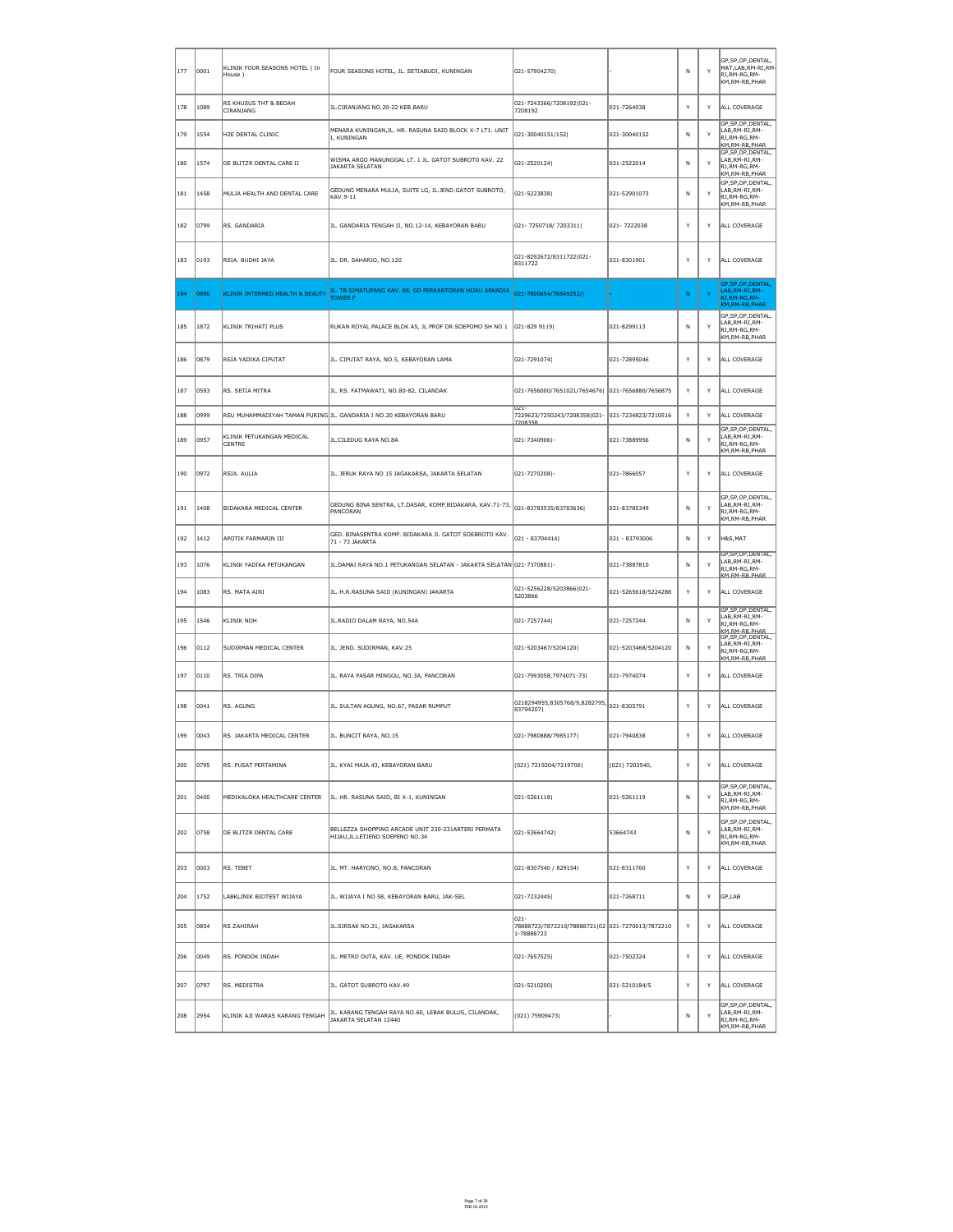| 209 | 1712                 | KLINIK SUNFLOWER DENTAL &<br><b>HEALTH CARE</b>       | JL. KARANG TENGAH RAYA NO.8V BONA INDAH BISNIS SENTER,<br><b>LEBAK BULUS</b>      | 0212923-7071, 7110-6511                                              | 021-29203541         | N                        | Y               | GP, SP, OP, DENTAL,<br>LAB, RM-RI, RM-<br>RJ, RM-RG, RM-<br>KM, RM-RB, PHAR   |
|-----|----------------------|-------------------------------------------------------|-----------------------------------------------------------------------------------|----------------------------------------------------------------------|----------------------|--------------------------|-----------------|-------------------------------------------------------------------------------|
| 210 | 1488                 | RS. ASRI                                              | JL. DUREN TIGA RAYA, NO.20                                                        | $ 021 - 7995566, 7992211 $                                           | 02179198118/79198733 | Y                        | Y               | ALL COVERAGE                                                                  |
| 211 | 1066                 | MRCCC-SILOAM HOSPITALS<br>SEMANGGI (d/h SPECIALIST C  | JL. GARNISUN 2-3 KARET, SEMANGGI SETIABUDI (Belakang<br>Univ. ATMAJAYA ) JAK- SEL | 021-299628881                                                        | 021-29962778         | Y                        | Y               | ALL COVERAGE                                                                  |
| 212 | 1936                 | APOTIK FARMARIN VI                                    | WISMA PPBI JL. RASAMALA NO.2 PANCORAN                                             | 021-8290073                                                          |                      | N.                       | Y               | GP, SP, OP, DENTAL,<br>LAB, RM-RI, RM-<br>RJ, RM-RG, RM-<br>KM, RM-RB, PHAR   |
| 213 | 2086                 | <b>KLINIK GLOBAL DOCTOR</b>                           | <u>JL. KEMANG RAYA NO. 87 JAKARTA SELATAN</u>                                     | 021-7194565                                                          |                      | $\underline{\mathsf{N}}$ | $\underline{Y}$ | GP, SP, OP, DENTAL,<br>LAB, RM-RI, RM-<br>RJ, RM-RG, RM-<br>KM, RM-RB, PHAR   |
| 214 | 2082                 | BRAWIJAYA CLINIC @ FX SUDIRMAN                        | FX SUDIRMAN LT 5 (F5) KAV. 8A-8B, JL JEND SUDIRMAN PINTU<br>SATU SENAYAN JAKARTA  | $ 021 - 25554156 $                                                   |                      | N.                       | Y               | GP, SP, OP, DENTAL,<br>LAB, RM-RI, RM-<br>RJ, RM-RG, RM-<br>KM, RM-RB, PHAR   |
| 215 | 2033                 | KLINIK NAMIRA                                         | Jl. Jatipadang Raya No. 62 Pasar minggu                                           | 021-7820645/78830676                                                 | 021-7820645          | N                        | Y               | GP, SP, OP, DENTAL,<br>LAB, RM-RI, RM-<br>RJ, RM-RG, RM-<br>KM, RM-RB, PHAR   |
| 216 | 0228                 | RSIA. KEMANG MEDICAL CARE                             | JL. AMPERA RAYA, NO.34, KEMANG                                                    | 021-27545454/27545400 021-<br>6317288                                | 021-78843548         | Y                        | Y               | ALL COVERAGE                                                                  |
| 217 | 2129                 | KLINIK VIVA MEDIKA BINTARO                            | JL. BINTARO TAMAN BARAT JAYA RUO GRAND BINTARO BLOK<br><b>B5/B6</b>               | 021-7371589/7371785                                                  |                      | N.                       | Y               | GP, SP, OP, DENTAL,<br>LAB, RM-RI, RM-<br>RJ,RM-RG,RM-<br>KM, RM-RB, PHAR     |
|     | <b>JAKARTA TIMUR</b> |                                                       |                                                                                   |                                                                      |                      |                          |                 |                                                                               |
| 218 | 0024                 | KLINIK PRIMA HUSADA CIBUBUR                           | JL. LAPANGAN TEMBAK NO.2A CIBUBUR                                                 | $ 021 -$<br>8708024/98111938/9111938 021-021-87707503<br>9111938     |                      | N.                       | Y               | GP, SP, OP, DENTAL,<br>LAB, RM-RI, RM-<br>RJ, RM-RG, RM-<br>KM, RM-RB, PHAR   |
| 219 | 0292                 | KLINIK PONDOK GEDE AGUNG                              | JL. RAYA HANKAM, NO.58C-D, PONDOK GEDE                                            | 021-8464030                                                          | 021-8463803          | N.                       | Y               | GP, SP, OP, DENTAL,<br>LAB, RM-RI, RM-<br>RJ, RM-RG, RM-<br>KM, RM-RB, PHAR   |
| 220 | 0286                 | RS. KARTIKA PULO MAS                                  | JL. PULO MAS TIMUR K BLOK G-H-C/1                                                 | 021-4703333 021-470 3333                                             | 021-4723402          | Y                        | Y               | ALL COVERAGE                                                                  |
| 221 | 0806                 | RS. HAJI JAKARTA                                      | JL. RAYA PONDOK GEDE                                                              | $(021)$ 8000693-95 $(021)$ 8000695 $021$ -80876175/8000152           |                      | Y                        | Y               | ALL COVERAGE                                                                  |
| 222 | 0805                 | ∥RSU. UKI                                             | JL. MAYJEN SOETOYO, CAWANG                                                        | $ 021 -$<br>8092317,8010526,8092831,8010 021-8092445/8005595<br>5231 |                      | Y                        | Y               | ALL COVERAGE                                                                  |
| 223 | 0807                 | KLINIK MHT TEGALAN                                    | JL. TEGALAN NO. 30                                                                | $ 021 - 8581344 $                                                    | 021-8581344          | N.                       | Y               | GP, SP, OP, DENTAL,<br>LAB, RM-RI, RM-<br>RJ, RM-RG, RM-<br>KM, RM-RB, PHAR   |
| 224 | 0382                 | RB & KLINIK 24 JAM MHT PONDOK<br>GEDE D/H RS PONDOK G | JL. RAYA PONDOK GEDE, NO. 23-25, KRAMAT JATI                                      | 021-8093602/80887175 021-<br>80887175                                | 021-80887174         | <sup>N</sup>             | Y               | GP, SP, OP, DENTAL,<br>MAT,LAB,RM-RI,RM-<br>RJ, RM-RG, RM-<br>KM, RM-RB, PHAR |
| 225 | 0749                 | RS HARUM SISMA MEDIKA                                 | JL. TARUM BARAT, KALIMALANG JAKTIM                                                | 021-8617212/3 021-8617213                                            | 021-8601030          | Y                        | Y               | ALL COVERAGE                                                                  |
| 226 | 2826                 | RS. COLUMBIA ASIA PULOMAS                             | JL. KAYU PUTIH RAYA, PULOMAS - JAKARTA TIMUR 13210                                | (021) 2945 9999                                                      | $(021)$ 2955 9477    | Y                        | Y               | ALL COVERAGE                                                                  |
| 227 | 3533                 | KLINIK MEDIKA PRAKARSA                                | JL. RADEN INTEN II DUREN SAWIT, JAKARTA TIMUR                                     | (021) 86908103                                                       |                      | N                        | $\mathbf{Y}$    | GP, SP, OP, DENTAL,<br>LAB, RM-RI, RM-<br>RJ, RM-RG, RM-<br>KM, RM-RB, PHAR   |
| 228 | 0102                 | RS ISLAM JAKARTA TIMUR (PONDOK<br>KOPI)               | JL. RAYA PONDOK KOPI                                                              | 021-8630654/8610471 021-<br>8610471                                  | 021-8611101          | Y                        | Y               | ALL COVERAGE<br>GP, SP, OP, DENTAL,                                           |
| 229 | 3531                 | SUMATERA EYE CENTER JAKARTA                           | JL. PEMUDA NO. 36, RAWAMANGUN, JAKARTA TIMUR                                      | $(021)$ 4714848                                                      | $(021)$ 4755703      | N                        | Y               | LAB, RM-RI, RM-<br>RJ, RM-RG, RM-<br>KM, RM-RB, PHAR                          |
| 230 | 1933                 | APOTIK FARMARIN II                                    | PERUM TAMAN PULO INDAH BLOK I NO.7-8 PENGGILINGAN<br><b>CAKUNG</b>                | $ 021 - 4800688 $                                                    |                      | N                        | Y               | GP, SP, OP, DENTAL,<br>LAB, RM-RI, RM-<br>RJ,RM-RG,RM-<br>KM, RM-RB, PHAR     |
| 231 | 2251                 | RS ANTAM MEDIKA                                       | Jl. Pemuda Raya No 1A Pulogadung Jakarta Timur                                    | 021-29378939/40/44                                                   | 021-29385160         | Y                        | Y               | ALL COVERAGE                                                                  |
| 232 | 2391                 | RS. JANTUNG JAKARTA                                   | JL. MATRAMAN RAYA NO.23, JAKARTA TIMUR                                            | $ 021 -$<br>29361158/29361160/29360698                               | 2129361158           | v                        | Y               | ALL COVERAGE                                                                  |
| 233 | 1490                 | RSIA. BUNDA ALIYAH                                    | JL. PAHLAWAN REVOLUSI NO.100 PONDOK BAMBU                                         | $ 021 - 86602525 $                                                   | 021-86600712         | Y                        | Y               | ALL COVERAGE                                                                  |
| 234 | 0060                 | RS. HARAPAN BUNDA                                     | JL. RAYA BOGOR KM.22 NO.44                                                        | 021-8400257                                                          | 021-8412977/87780201 | Y                        | Y               | ALL COVERAGE                                                                  |
| 235 | 0888                 | RS YADIKA PONDOK BAMBU                                | JL. PAHLAWAN REVOLUSI NO.47 PONDOK BAMBU - JAKARTA<br><b>TIMUR</b>                | 021-8615754 021-8610756                                              | 021-8631708          | Y                        | Y               | ALL COVERAGE                                                                  |
| 236 | 0289                 | RS. OMNI MEDICAL CENTER                               | JL. PULO MAS BARAT VI, NO.20                                                      | $ 021 - 4723332, 4722719 $                                           | 021-4718081,4708180  | Y                        | Y               | ALL COVERAGE                                                                  |
| 237 | $ 0012\rangle$       | RS. PREMIER JATINEGARA (RS<br>MITRA INTERNASIONAL)    | JL. RAYA JATINEGARA TIMUR, NO.85-87                                               | 021-2800666/2800888 021-<br>2800777                                  | 021-2800755          | Y                        | Y               | ALL COVERAGE                                                                  |
| 238 | 1868                 | RSIA AL-FAUZAN (JAKARTA ISLAMIC<br><b>HOSPITAL)</b>   | JL PEDATI NO 3 RT 5 RW 7, KAMPUNG TENGAH KRAMAT JATI                              | 021-87780318                                                         |                      | v                        | Y               | <b>ALL COVERAGE</b>                                                           |

Page 8 of 29 FEB-16-2015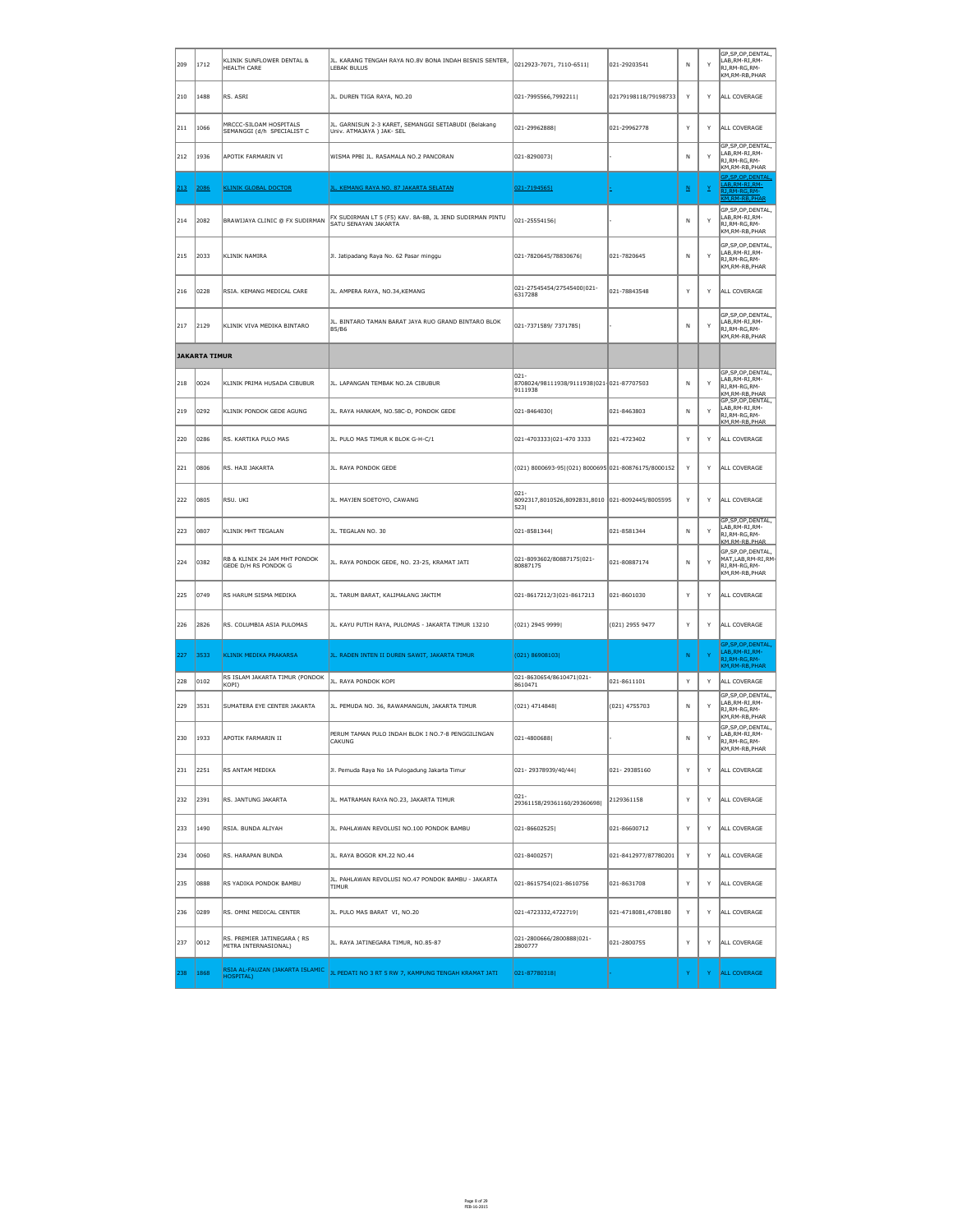| 239  | 1843                 | RSIA SAYYIDAH                              | JL. TAMAN MALAKA SELATAN NO. 6 PONDOK KELAPA, JAKARTA<br><b>TIMUR</b>                            | $(021)$ 8690 2950                                                           | $(021)$ 864 9886      | Y  | Y | ALL COVERAGE                                                                               |
|------|----------------------|--------------------------------------------|--------------------------------------------------------------------------------------------------|-----------------------------------------------------------------------------|-----------------------|----|---|--------------------------------------------------------------------------------------------|
| 240  | 0948                 | KLINIK SAPTA MITRA                         | JALAN TAMAN MALAKA UTARA BLOK A12, MALAKAJAYA                                                    | 021-86906363 021-5844330                                                    | 021-86906363          | N  | Y | ALL COVERAGE                                                                               |
| 241  | 0386                 | RSIA. HERMINA JATINEGARA                   | JL. RAYA JATINEGARA BARAT, NO.126                                                                | 021-8191223 021-8504371                                                     | 021-8190111           | Υ  | Y | ALL COVERAGE                                                                               |
| 242  | 1001                 | RS DHARMA NUGRAHA                          | JL. BALAI PUSTAKA BARU NO.19 RAWAMANGUN                                                          | 021-4707433-37 021-4707437                                                  | 021-4707429/8         | Y  | Y | ALL COVERAGE                                                                               |
| 243  | $\vert$ 1139         | KLINIK TJAKRA                              | JI. RAYA BOGOR, KM.24, NO.35, SUSUKAN CIRACAS                                                    | $ 021 - 8401677 $                                                           | 021-87792558/8401677  | N  | Y | GP, SP, OP, DENTAL,<br>LAB, RM-RI, RM-<br>RJ,RM-RG,RM-<br>KM, RM-RB, PHAR                  |
| 244  | 0990                 | RS. JANTUNG BINA WALUYA<br>CARDIAC CENTER  | JL.TB SIMATUPANG NO.71                                                                           | 021-87781605-06 021-87781606 021-8403869                                    |                       | Y  | Y | ALL COVERAGE                                                                               |
| 245  | 1110                 | RSIA RESTI MULYA                           | JL. PAHLAWAN KOMARUDIN RAYA NO. 5 PENGGILINGAN CAKUNG 021-4802192-4803707-4803936  021-48701488  |                                                                             |                       | Y  | Y | ALL COVERAGE                                                                               |
| 246  | 1096                 | KLINIK YADIKA CIBUBUR                      | JL. LAPANGAN TEMBAK NO.9 PEKAYON-CIBUBUR                                                         | $ 021 - 8711515 $ -                                                         | 021-8711515           | N  | Y | GP, SP, OP, DENTAL,<br>LAB, RM-RI, RM-<br>RJ, RM-RG, RM-                                   |
| 247  | 1258                 | KLINIK SUCI HUSADA                         | JL. SUCI NO.21 RT.08/06 SUSUKAN - CIRACAS                                                        | 021-87798796                                                                | 021-87798796          | N  | Y | KM DM-DR DHAD<br>GP, SP, OP, DENTAL,<br>LAB, RM-RI, RM-<br>RJ, RM-RG, RM-<br>KM RM-RR PHAR |
| ∥248 | 1262                 | RS. RAWAMANGUN                             | JL. BALAI PUSTAKA RAYA, NO.29-31                                                                 | 021-4893531                                                                 | 021-4710918           | Y  | Y | ALL COVERAGE                                                                               |
| 249  | 1244                 | <b>RS. MASMITRA</b>                        | JL. KELURAHAN JATIMAKMUR, NO.40, PONDOK GEDE                                                     | 021-84971766                                                                | 021-8483047           | Y  | Y | ALL COVERAGE                                                                               |
| 250  | 1538                 | KLINIK MITRASANA (DANKOS<br>FARMA)         | JL.RAWA GATEL, BLOK IIIS, KAV.37-38, KAW.INDUSTRI PULO<br>GADUNG                                 | $ 021 - 4600158 $                                                           |                       | N  | Y | GP, SP, OP, DENTAL,<br>LAB, RM-RI, RM-<br>RJ, RM-RG, RM-<br>KM, RM-RB, PHAR                |
| 251  | $ 0122\rangle$       | RS. MEDIROS                                | JL. PERINTIS KEMERDEKAAN, KAV.149                                                                | 021-<br>4750042/4897415/4893036/4895 021-4891937<br>817/4721237 021-4893036 |                       | Y  | Y | ALL COVERAGE                                                                               |
|      | <b>JAKARTA UTARA</b> |                                            |                                                                                                  |                                                                             |                       |    |   |                                                                                            |
| 252  | 0011                 | RS. MITRA KEMAYORAN                        | JL. LANDAS PACU TIMUR, KEMAYORAN                                                                 | 021-6545555/888                                                             | 021-6545959           | Y  | Y | ALL COVERAGE                                                                               |
| 253  | 2506                 | MITRASANA KELAPA GADING                    | Jl Boulevard Timur Raya Blok NB I no 36 Kelurahan Pegangsaan<br>Dua, Kelapa Gading Jakarta Utara | 021-36464908/4585455                                                        |                       | N. | Y | GP, SP, OP, DENTAL,<br>LAB, RM-RI, RM-<br>RJ, RM-RG, RM-<br>KM, RM-RB, PHAR                |
| 254  | $\vert$ 1746         | LABKLINIK BIOTEST PLUIT                    | JL PLUIT SAKTI RAYA NO 25 JAKARTA UTARA                                                          | $ 021 - 6622611 $                                                           | 021-6628166           | N  | Y | GP,LAB                                                                                     |
| 255  | 1644                 | KLINIK SYIFA MEDICAL CENTRE                | JL. LONTAR LUAR NO.7 RT 004/04 TUGU UTARA KOJA                                                   | 021-43935260                                                                | 021-43935375          | N  | Y | GP, SP, OP, DENTAL,<br>LAB, RM-RI, RM-<br>RJ, RM-RG, RM-<br>KM,RM-RB,PHAR                  |
| 256  | 0876                 | RSIA. FAMILY                               | JL. PLUIT MAS I BLOK A NO.2A-5A, KOMPLEK PERUMAHAN PLUIT<br>MAS, JAKARTA UTARA                   | 021-6695066/6694990 021-<br>6694990                                         | 021-6615563/66607254  | Y  | Y | ALL COVERAGE                                                                               |
| 257  | 1033                 | RS. PORT MEDICAL CENTER                    | JL. ENGGANO NO.10 TANJUNG PRIOK                                                                  | 021-43902350/43902351 -                                                     | 021-43902302          | Y  | Y | ALL COVERAGE                                                                               |
| 258  | 0919                 | RS PELABUHAN JAKARTA                       | JL. KRAMAT JAYA, TANJUNG PRIOK                                                                   | 021-4405118/4403026 021-<br>4403026                                         | 021-4403551/4406886   | Y  | Y | ALL COVERAGE                                                                               |
| 259  | 0392                 | RSIA. HERMINA PODOMORO                     | JL. DANAU AGUNG 2, BLOK E3, NO.28-30, SUNTER AGUNG,<br>PODOMORO                                  | $ 021 - 6404910/911 $                                                       | 021-6518720           | Y  | Y | ALL COVERAGE                                                                               |
| 260  | 0587                 | RS. SATYA NEGARA                           | JL. AGUNG UTARA RAYA, BLOK A, NO.1                                                               | 021-64715200 021-687813-14/6 021-6877813                                    |                       | Y  | Y | ALL COVERAGE                                                                               |
| 261  | 1263                 | KLINIK SEMPER SISMA MEDIKA                 | JL. KESEMEK, NO.3-5, SEMPER BARAT, CILINCING                                                     | 021-4400902/4403101                                                         | 021-4403101           | N  | Y | GP, SP, OP, DENTAL,<br>LAB, RM-RI, RM-<br>RJ,RM-RG,RM-<br>KM, RM-RB, PHAR                  |
| 262  | 1269                 | RS. MULYASARI                              | JL. RAYA PLUMPANG SEMPER NO. 19 Jakarta Utara                                                    | 021-43931111-43936666-<br> 43939999                                         | 021-43934369/8888     | Y  | Y | ALL COVERAGE                                                                               |
| 263  | 1422                 | ROYAL PROGRESS INT HOSPITAL                | JL. DANAU SUNTER UTARA, SUNTER PARADISE I                                                        | $ 021 - 6400261 $                                                           | 021-6519534           | Y  | Y | ALL COVERAGE                                                                               |
| 264  | 0186                 | RS. MITRA KELUARGA KELAPA<br><b>GADING</b> | JL. BUKIT GADING RAYA KAV.2 KELAPA GADING PERMAI                                                 | 021-45852700                                                                | 021-45852727/4585404  | Y  | Y | ALL COVERAGE                                                                               |
| 265  | $ 0812\rangle$       | RS. ATMA JAYA                              | JL. PLUIT RAYA NO.2                                                                              | (021) 6606127                                                               | $\vert$ (021) 6606122 | Y  | Y | ALL COVERAGE                                                                               |
| 266  | 0396                 | RS. PANTAI INDAH KAPUK                     | JL. PANTAI INDAH UTARA 3, PANTAI INDAH KAPUK                                                     | $ 021 - 5885066; 5885065 $                                                  | 021-5880910/5881091   | Y  | Y | ALL COVERAGE                                                                               |
| 267  | $ 0882\rangle$       | RS ISLAM JAKARTA UTARA                     | JI. TIPAR CAKUNG NO.5 JAKARTA UTARA                                                              | 021-4400781,4400778 021-<br>4400778                                         | 021-44832228,4400782  | Y  | Y | ALL COVERAGE                                                                               |

Page 9 of 29 FEB-16-2015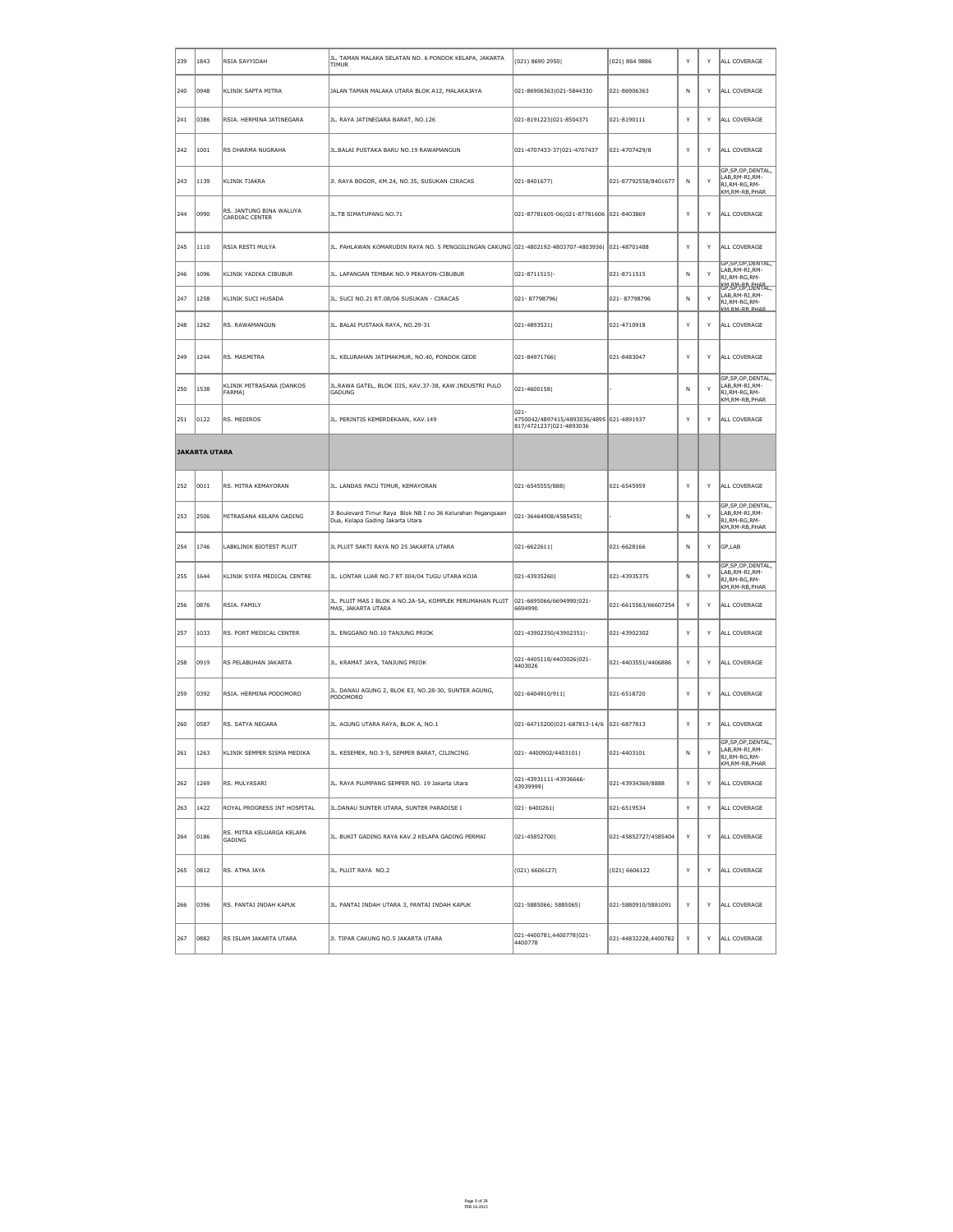| 268            | 0910           | KLINIK GADING UTAMA                                                                               | JL.KELAPA GADING BOULEVARD CN 2/25                                                | 021-4532493/021-4532494 021-<br>4532494                         | 021-4521933          | $\mathsf{N}$ | Y  | GP,SP,OP,DENTAL,<br>LAB, RM-RI, RM-<br>RJ, RM-RG, RM-<br>KM, RM-RB, PHAR    |
|----------------|----------------|---------------------------------------------------------------------------------------------------|-----------------------------------------------------------------------------------|-----------------------------------------------------------------|----------------------|--------------|----|-----------------------------------------------------------------------------|
| 269            | $ 0170\rangle$ | RS. PLUIT                                                                                         | JL. RAYA PLUIT SELATAN, NO. 2                                                     | 021-6685006 021-668507                                          | 021-6684878          | Y            | Y. | ALL COVERAGE                                                                |
|                |                |                                                                                                   | <b>JAMBI</b>                                                                      |                                                                 |                      |              |    |                                                                             |
| <b>JAMBI</b>   |                |                                                                                                   |                                                                                   |                                                                 |                      |              |    |                                                                             |
| 270            | 2207           | RSU. BAITURRAHIM JAMBI                                                                            | JL. PROF. M. YAMIN SH NO. 30 LEBAK BANDUNG - JAMBI                                | 0741-5911096/97/98                                              | 0741-5911099/97      | Y            | Y  | ALL COVERAGE                                                                |
| 271            | 0894           | SILOAM HOSPITALS JAMBI (d/h RS<br>ASIA MEDIKA)                                                    | JL. SOEKARNO - HATTA, PAALMERAH JAMBI                                             | 0741-5919000 -                                                  | 0741-573271/573238   | Y            | Y  | ALL COVERAGE                                                                |
|                |                |                                                                                                   | <b>JAWA BARAT</b>                                                                 |                                                                 |                      |              |    |                                                                             |
| <b>BANDUNG</b> |                |                                                                                                   |                                                                                   |                                                                 |                      |              |    |                                                                             |
| 272            | 1169           | RS. AMC (Annisa Medical Center)                                                                   | JL. RAYA CILEUNYI RANCAEKEK                                                       | $ 022 -$<br>7781630,70804777,70805777                           | 022-70804777/7781629 | Y            | Y  | ALL COVERAGE                                                                |
| 273            | 1171           | $\left\ $ SANTOSA BANDUNG INTERNASIONAL $\left\ _\text{Jl.}$ KEBON JATI, NO.38<br><b>HOSPITAL</b> |                                                                                   | 022-4248333                                                     | 022-4211086/84468598 | Y            | Y. | ALL COVERAGE                                                                |
| 274            | 0958           | KLINIK AN-NUR                                                                                     | JL. DR. SETIA BUDI NO.63                                                          | 022-2031922 -                                                   | 022-2031922/2042213  | $\mathsf{N}$ | Y  | GP, SP, OP, DENTAL,<br>LAB, RM-RI, RM-<br>RJ, RM-RG, RM-<br>KM, RM-RB, PHAR |
| 275            | 0959           | KLINIK ASRI HUSADA I                                                                              | JL. BEKAMIN NO.18                                                                 | 022-7230425 -                                                   | 022-2507293          | $\mathsf{N}$ | Y  | GP, SP, OP, DENTAL,<br>LAB, RM-RI, RM-<br>RJ, RM-RG, RM-<br>KM.RM-RB.PHAR   |
| 276            | 1125           | RS. CAHYA KAWALUYAN                                                                               | JL. PARAHYANGAN KM.3 KAV.HOS PADALARANG                                           | 022-6803700                                                     | 022-6803711/6803730  | Y            | Y. | ALL COVERAGE                                                                |
| 277            | 1088           | RS RAJAWALI                                                                                       | JL. RAJAWALI NO.38                                                                | 022-6031087, 6011913,<br>6079143,6051087 -                      | 022-6032077          | Y            | Y  | ALL COVERAGE                                                                |
| 278            | 1093           | RS. KHUSUS BEDAH HALMAHERA<br>SIAGA                                                               | JL.LL.RE MARTADINATA NO.28                                                        | $ 022 -$<br>4206061/70858254/4216436 -                          | 022-4236920          | Y            | Y  | ALL COVERAGE                                                                |
| 279            | $ 0145\rangle$ | RS. MUHAMMADIYAH BANDUNG                                                                          | JL. KH. AHMAD DAHLAN NO.53                                                        | 022-<br>7301062,7312167,7323549,7306 022-7306458<br>935,7323548 |                      | Y            | Y  | ALL COVERAGE                                                                |
| 280            | 2166           | APOTEK FARMARIN BANDUNG                                                                           | JI. BANTENG NO 62, BUAH BATU                                                      | 022-7300660                                                     |                      | $\mathsf{N}$ | Y  | GP, SP, OP, DENTAL,<br>LAB, RM-RI, RM-<br>RJ, RM-RG, RM-<br>KM, RM-RB, PHAR |
| 281            | 2167           | APOTEK FARMARIN 2 BANDUNG                                                                         | JI. TUBAGUS ISMAIL NO.79 RT/RW 004/012 KEL.SEKELOA KEC.<br><b>COBLONG BANDUNG</b> | 022-2500387                                                     | 022-2517116          | $\mathsf{N}$ | Y  | GP, SP, OP, DENTAL,<br>LAB, RM-RI, RM-<br>RJ, RM-RG, RM-<br>KM, RM-RB, PHAR |
| 282            | 1578           | RS. HERMINA ARCAMANIK                                                                             | JL. AH.NASUTION, KM.7, NO.50, ARCAMANIK BANDUNG                                   | 022-87242525                                                    | 022-7271771          | Y            | Y. | ALL COVERAGE                                                                |
| 283            | 1087           | <b>RS BUNGSU</b>                                                                                  | JL. VETERAN, NO.6                                                                 | 022-4231550 -                                                   | 022-4231582          | Y            | Y  | ALL COVERAGE                                                                |
| 284            | 0144           | RS. IMMANUEL BANDUNG                                                                              | JL. KOPPO, NO.161                                                                 | $ 022 -$<br>5201051/5201672/5224216 022- 022-5224219<br>5224216 |                      | Y            | Y  | ALL COVERAGE                                                                |
| 285            | 1687           | RS IMC                                                                                            | JL. RAYA CIAMREME NO 170-173 NGAMPRAH, PADALARANG,<br><b>BANDUNG BARAT</b>        | 022-6620923/6620965                                             | 022 - 6620964        | Y            | Y  | ALL COVERAGE                                                                |
| 286            | 1515           | RS. MELINDA                                                                                       | JL. PAJAJARAN, NO.46                                                              | $ 022 -$<br>4222788,4222388,4209088,4266 022-4215700<br>700     |                      | Y            | Y  | ALL COVERAGE                                                                |
| 287            | 0044           | RSIA. HERMINA PASTEUR                                                                             | JL. DR. DJUNDJUNAN, NO.107, PASTEUR                                               | 022-6072525                                                     | 022-6037815          | Y            | Y. | ALL COVERAGE                                                                |
| 288            | 3366           |                                                                                                   | SANTOSA HOSPITAL BANDUNG KOPO JI. K.H. Wahid Hasyim (Kopo), No.461-463 Bandung    | 022 - 5402241/54280333                                          | 022-5402242/54280365 | Y            | Y. | ALL COVERAGE                                                                |
|                | 289  2622      | KLINIK UTAMA AL-ISLAM                                                                             | JL. AWIBITUNG NO.29 CICADAS BANDUNG 40121                                         | (022) 7208284                                                   | (022) 7276149        | $\mathsf{N}$ | Y  | GP, SP, OP, DENTAL,<br>LAB, RM-RI, RM-<br>RJ, RM-RG, RM-<br>KM, RM-RB, PHAR |
| 290            | 2734           | RSU PINDAD                                                                                        | JL.JEND. GATOT SUBROTO NO.517 (PAPANGGUNAN) BANDUNG<br>40285                      | 022-7322877/7309807                                             | 022-7322468          | Y            | Y. | ALL COVERAGE                                                                |
| 291            | 2730           | KLINIK & APOTIK K-24                                                                              | JL. LASWI NO.1A, BANDUNG                                                          | (022) 7821700/7215992                                           |                      | $\mathsf{N}$ | Y  | GP, SP, OP, DENTAL,<br>LAB, RM-RI, RM-<br>RJ, RM-RG, RM-<br>KM,RM-RB,PHAR   |
| 292            | 2950           | RSKB. MELINDA II                                                                                  | JL. CIPTO NO. 1 RT 05/02, KEL. PASIRKALI KEC. CICENDO, KOTA<br>BANDUNG            | 022-4267888/4233777                                             | 022-4247888          | Y            | Y  | ALL COVERAGE                                                                |
| 293            | 1211           | KLINIK ASRI HUSADA II                                                                             | JL. TITIRAN NO.16                                                                 | 022-2507293                                                     | 022-2507293          | $\mathsf{N}$ | Y  | GP, SP, OP, DENTAL,<br>LAB, RM-RI, RM-<br>RJ, RM-RG, RM-<br>KM,RM-RB,PHAR   |

Page 10 of 29 FEB-16-2015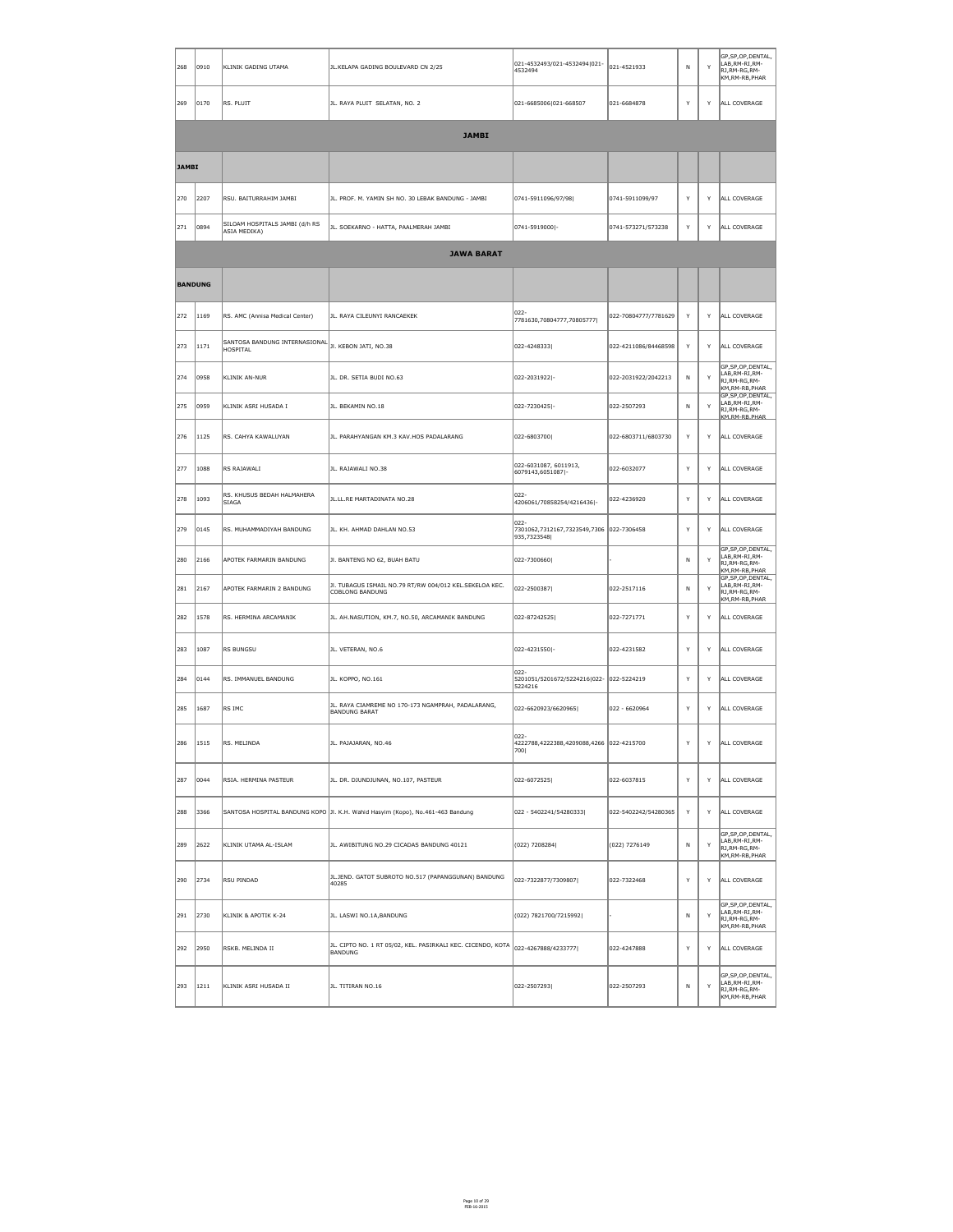| 294           | $ 2719\rangle$ | KLINIK JAYA SENTOSA                                         | JL. SUNDA NO.75, BANDUNG                                                                                 | 022 426 4258                           |                      | $\mathsf{N}$ | Y  | GP, SP, OP, DENTAL,<br>LAB, RM-RI, RM-<br>RJ,RM-RG,RM-<br>KM, RM-RB, PHAR                        |
|---------------|----------------|-------------------------------------------------------------|----------------------------------------------------------------------------------------------------------|----------------------------------------|----------------------|--------------|----|--------------------------------------------------------------------------------------------------|
| 295           | 2720           | KLINIK JAYA ABADI ( Group JAYA<br>SENTOSA)                  | JL. BUAHBATU NO.245, BANDUNG                                                                             | (022) 730 4273                         |                      | $\mathsf{N}$ | Y  | GP, SP, OP, DENTAL,<br>LAB, RM-RI, RM-<br>RJ,RM-RG,RM-<br>KM, RM-RB, PHAR                        |
| 296           | 0303           | RS. ADVENT BANDUNG                                          | JL. CIHAMPELAS, NO.161                                                                                   | 022 -2034386-9/2034388                 | 022-2043167/2041109  | Y            | Y  | ALL COVERAGE                                                                                     |
| <b>BEKASI</b> |                |                                                             |                                                                                                          |                                        |                      |              |    |                                                                                                  |
| 297           | 2613           | KLINIK & APOTIK MAHADINA MEDIKA JI. KH. Bosih No.9 Cibitung |                                                                                                          |                                        |                      | N            | Y. | GP, SP, OP, DENTAL,<br>LAB, RM-RI, RM-<br>RJ, RM-RG, RM-<br>KM, RM-RB, PHAR                      |
| 298           | 2508           | MITRASANA TAMAN HARAPAN BARU                                | Jl Taman Harapan Baru Blok E7 No 9, Pejuang, Medan Satria,<br>Bekasi Barat                               | 88870793 / 08891259038                 |                      | N            | Y  | GP, SP, OP, DENTAL,<br>LAB, RM-RI, RM-<br>RJ, RM-RG, RM-<br>KM,RM-RB,PHAR                        |
| 299           | 2036           | Klinik & RB Dr Iqbal Taufan                                 | Vila Mutiara Cikarang 2 Blok B1 No. 27, Desa Sukasejati Cikarang<br>Selatan, Bekasi                      | 021-899 02361                          |                      | $\mathsf{N}$ | Y  | GP, SP, OP, DENTAL,<br>$\parallel$ MAT,LAB,RM-RI,RM-<br>RJ, RM-RG, RM-<br>KM, RM-RB, PHAR        |
| 300           | 1971           | RB WIJAYANTI                                                | Jl. Perum Griya Bekasi Permai Blok H6 no 17, Telajung-Cikarang<br>Barat                                  | 021-29371856/97958619                  | 021-82602243         | N            | Y  | GP, SP, OP, DENTAL,<br>$MAT, LAB, RM-RI, RM$<br>RJ,RM-RG,RM-<br>KM,RM-RB,PHAR                    |
| 301           | 2509           | MITRASANA PONDOK UNGU PERMAI                                | Pondok Ungu Permai AC 1 No 20A & 20B RT 003 RW 009,<br>Bahagia, Babelan - Bekasi                         | 021-88882300                           |                      | $\mathsf{N}$ | Y  | GP, SP, OP, DENTAL,<br>LAB,RM-RI,RM-<br>RJ, RM-RG, RM-<br>KM,RM-RB,PHAR                          |
| 302           | 2511           | MITRASANA DUKUH ZAMRUD                                      | Jl. Zamrud Utara Ruko Blok S.1 No. 18 Kota Legenda, Bekasi<br>Timur                                      | 08891258897/82602911                   |                      | N            | Y  | GP, SP, OP, DENTAL,<br>LAB,RM-RI,RM-<br>RJ, RM-RG, RM-<br>KM, RM-RB, PHAR                        |
| 303           | $ 2513\rangle$ | MITRASANA MEGA REGENCY 2                                    | "Jl Perum Mega Regency Blok D3 No 5 Kel Sukaragam Kec Serang<br>Baru Kab Bekasi                          | 36771573/08891259006                   |                      | N            | Y  | GP, SP, OP, DENTAL,<br>LAB, RM-RI, RM-<br>RJ, RM-RG, RM-<br>KM, RM-RB, PHAR                      |
| 304           | 0735           | RS. KARTIKA HUSADA TAMBUN                                   | JL.MANGUN JAYA RAYA KP.RUKEM RT.003/013, DESA MANGUN<br>JAYA, TAMBUN - BEKASI                            | 021-88338346, 88327281 021-<br>9172736 | 021-88322529         | Y            | Y  | ALL COVERAGE                                                                                     |
| 305           | 0843           | KLINIK DHARMA BHAKTI                                        | JL.RAYA BOSIH BLOK A4 NO.23 PONDOK TANAH MAS, CIBITUNG<br><b>BEKASI</b>                                  | 021-8831441 -                          | 021-8831441/8830246  | N            | Y  | GP, SP, OP, DENTAL,<br>LAB, RM-RI, RM-<br>RJ,RM-RG,RM-<br>KM, RM-RB, PHAR                        |
| 306           | 1558           | KLINIK ASYIFA HUSADA                                        | PERUM. VILLA MUTIARA JAYA BLOK N. 78 /11-12, WANAJAYA,<br><b>CIBITUNG</b>                                | 021-88338235                           | 021-88338235         | N            | Y  | GP, SP, UP, DENTAL,<br>MAT, LAB, RM-RI, RM-<br>RJ, RM-RG, RM-<br>$V$ M DM DD DUAD                |
| 307           | 2402           | Klinik & RB Cahaya Medika (Group<br>HARAPAN SEHAT CI)       | Jl. Rawa Julang RT. 02/01, Desa Ganda Mekar Kec. Cikrang Barat<br>¿ Bekasi                               | (021) 8998 4009                        |                      | N            | Y  | GP, SP, OP, DENTAL,<br>LAB,RM-RI,RM-<br>RJ,RM-RG,RM-<br>KM, RM-RB, PHAR                          |
| 308           | 1486           | RS. AWAL BROS BEKASI (d/h RS.<br><b>GLOBAL AWAL BROS</b> )  | JL. KH.NOER ALI KAV.17-18 KALIMALANG                                                                     | 021-8868888/88855333                   | 02188855222/88855210 | Y            | Y  | ALL COVERAGE                                                                                     |
| 309           | 1816           | <b>RS HARAPAN MULIA</b>                                     | JL. RAYA CIBARUSAH NO. 5 KB. KOPI, CIBARUSAH JAYA KAB.<br>BEKASI                                         | 021¿8992340                            | 021-89952460         | Y            | Y  | ALL COVERAGE                                                                                     |
| 310           | 1830           | KLINIK & RB AMIRA CIKARANG                                  | Jl. Raya By Pass lemah Abang, Cikarang Timur                                                             | 021-8914 2719                          | 021-89142719         | $\mathsf{N}$ | Y  | GP, SP, OP, DENTAL,<br>MAT, LAB, RM-RI, RM-<br>RJ, RM-RG, RM-<br>KM RM-RR PHAR                   |
| 311           | 1937           | APOTIK FARMARIN VII                                         | Jl.Gurame Raya Pertokoan Kav.29 Perumnas Kav.29 Perumnas II<br>Kel, Kayu Ringin Raya Kec Bekasi Selatan. | 02188968419                            |                      | $\mathsf{N}$ | Y  | GP, SP, OP, DENTAL,<br>LAB, RM-RI, RM-<br>RJ,RM-RG,RM-<br>KM, RM-RB, PHAR<br>GP, SP, OP, DENTAL, |
| 312           | 1924           | KLINIK MANDIRI                                              | PERUM VILLA MUTIARA CIKARANG BLOK R 26-27 CIKARANG<br><b>SELATAN</b>                                     | 021-897 4883                           |                      | $\mathsf{N}$ | Y  | LAB, RM-RI, RM-<br>RJ,RM-RG,RM-<br>KM_RM-RR_PHAR                                                 |
| 313           | 1203           | KLINIK SEHAT SEJAHTERA I                                    | JI. RAYA NUSANTARA No.2 PERUMNAS III BEKASI TIMUR                                                        | 021-88349427                           | 88349427             | N            | Y  | GP, SP, OP, DENTAL,<br>LAB,RM-RI,RM-<br>RJ, RM-RG, RM-<br>KM,RM-RB,PHAR                          |
| 314           | 1204           | KLINIK SEHAT SEJAHTERA II                                   | PERUM REGENSI - BEKASI TIMUR                                                                             | 021-88367194                           | 88349427             | N            | Y  | GP, SP, OP, DENTAL,<br>LAB,RM-RI,RM-<br>RJ,RM-RG,RM-<br>KM, RM-RB, PHAR                          |
| 315           | 1062           | RS. CIBITUNG MEDIKA                                         | JL.RAYA H.BOSIH NO.117 DS.WANASARI, CIBITUNG-BEKASI                                                      | 021-88323444/88393181 -                | 02188323449/88372866 | Y            | Y  | ALL COVERAGE                                                                                     |
| 316           | 1517           | <b>RSU DR. ADAM TALIB</b>                                   | JL. TEUKU UMAR, NO. 25, CIBITUNG                                                                         | 021-88332305/06                        | 021-88332308         | Y            | Y. | <b>ALL COVERAGE</b>                                                                              |
| 317           | 1277           | KLINIK & RB GUCI MEDIKA                                     | JL.PRAMUKA NO.79 RAWA LUMBU                                                                              | 021-82433158                           | 021-8221921          | Y            | Y  | ALL COVERAGE                                                                                     |
| 318           | 1293           | KLINIK YAKESTI BEKASI                                       | JL.RAYA NAROGONG KM.7 NO.45 BOJONG MENTENG                                                               | $-0218253516$                          |                      | $\mathsf{N}$ | Y  | GP, SP, OP, DENTAL,<br>LAB, RM-RI, RM-<br>RJ, RM-RG, RM-<br>KM,RM-RB,PHAR                        |
| 319           | 1296           | RSB. TAMAN HARAPAN BARU                                     | JL.TAMAN HARAPAN BARU RAYA, BLOK R-I, NO.20, PEJUANG<br>MEDAN SATRIA                                     | 021-88871202                           | 021-88871203         | Y            | Y  | ALL COVERAGE                                                                                     |
| 320           | 1333           | RSIA. KARTIKA HUSADA JATIASIH                               | JL SWANTARA NO 72 JATI ASIH, BEKASI                                                                      | 021-82435585-82435587                  | 021-82435586         | Y            | Y  | GP, SP, OP, DENTAL,<br>MAT, LAB, RM-RI, RM-<br>RJ,RM-RG,RM-<br>KM,RM-RB,PHAR                     |
| 321           | 1530           | KLINIK SIERRA MITRA                                         | JL. KH. M.TABRANI BLOK I NO. 1 A-1B, MARGAMULIA, BEKASI<br>UTARA                                         | 021-70266392/8868129                   | 021-8868129          | ${\sf N}$    | Y  | GP, SP, OP, DENTAL,<br>LAB, RM-RI, RM-<br>RJ,RM-RG,RM-<br>KM, RM-RB, PHAR                        |

Page 11 of 29 FEB-16-2015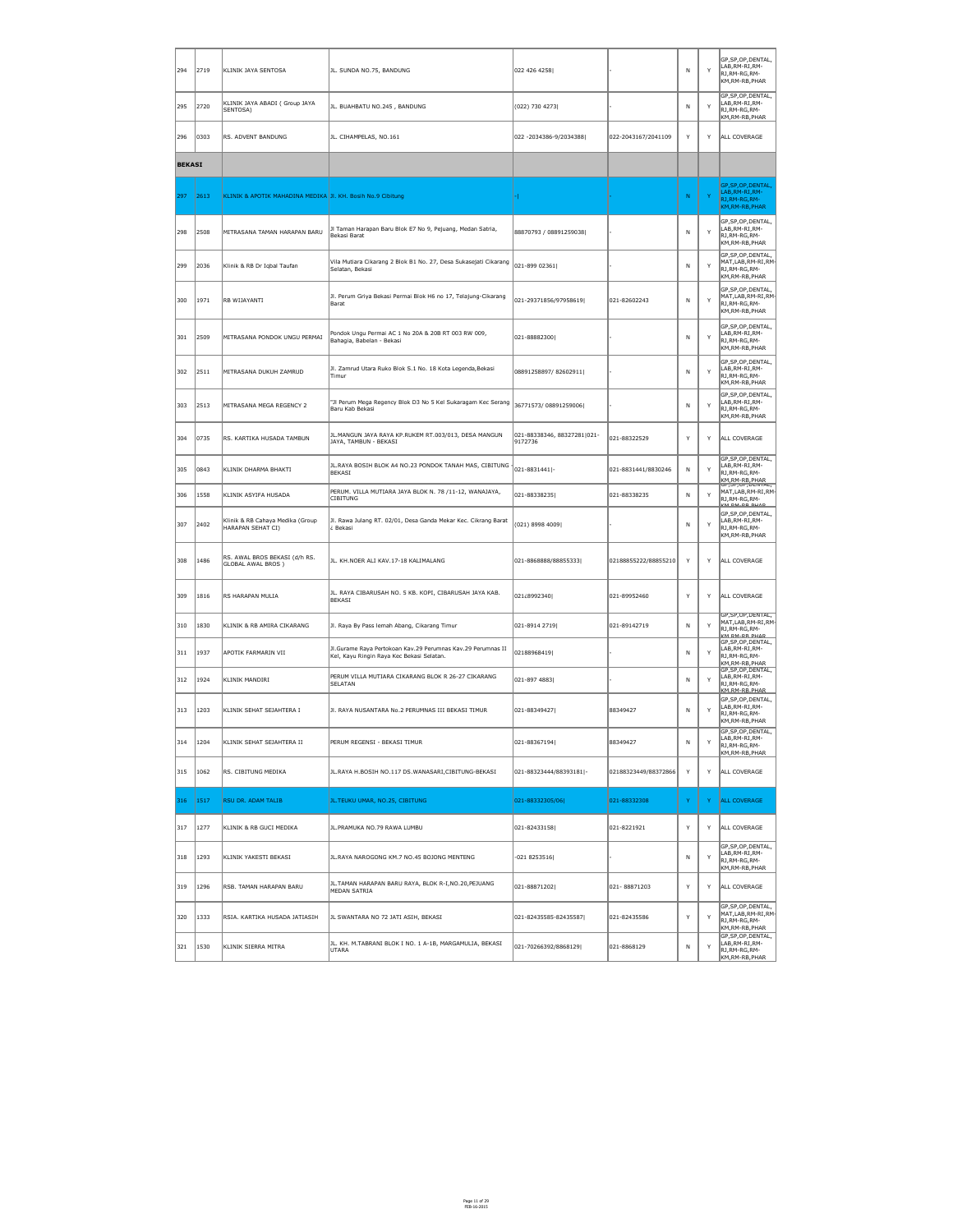| 322 | 1541 | RS. PERMATA BEKASI                                                                       | JL. LEGENDA RAYA, NO. 9, MUSTIKA JAYA                                                                    | 021-8251919/8254748                 | 021-82609705     | Y  | Y            | ALL COVERAGE                                                                                       |
|-----|------|------------------------------------------------------------------------------------------|----------------------------------------------------------------------------------------------------------|-------------------------------------|------------------|----|--------------|----------------------------------------------------------------------------------------------------|
| 323 | 1559 | KLINIK & RB TIARA BUNDA                                                                  | JL. RAYA PERJUANGAN NO. 1, PERTIGAAN TELUK PUCUNG                                                        | 021-89131010                        | 021-89131010     | Y. | $\mathbf{Y}$ | GP, SP, OP, DENTAL,<br>MAT, LAB, RM-RI, RM<br>RJ, RM-RG, RM-<br>KM, RM-RB, PHAR                    |
| 324 | 1122 | RS. JATI SAMPURNA                                                                        | JL. STUDIO ANTV KRANGGAN                                                                                 | 021-8451457                         | 021-8455712      | Y  | Y            | ALL COVERAGE                                                                                       |
| 325 | 1576 | RS TAMAN HARAPAN BARU (d/h<br>praktek bersama dokter)                                    | JL KALIABANG TENGAH RT 04/23 KEL. PEJUANG KEC. MEDAN<br>SATRIA                                           | 021-88981055                        | 021-88981055     | Y  | Y            | ALL COVERAGE                                                                                       |
| 326 | 0063 | RS. MULTAZAM MEDIKA                                                                      | JL. PERUMAHAN JATIMULYA NO.1 TAMBUN SELATAN, BEKASI<br>17510                                             | 021-8215101/8215102 021-<br>8215102 | 021-82416678     | Y  | Y            | ALL COVERAGE                                                                                       |
| 327 | 1553 | RS HERMINA GRAND WISATA                                                                  | JL. FESTIVAL BOULEVARD BLOK JA NO. I, GRAND WISATA,                                                      | $ 021 - 8265 1212 $                 | 021-825 2963     | Y  | Y            | ALL COVERAGE                                                                                       |
| 328 | 0016 | RS. KARYA MEDIKA CIBITUNG                                                                | JL. RAYA IMAM BONJOL, NO.9B, CIKARANG BARAT, CIBITUNG                                                    | 021-8900190-1 & 8903003-4           | 021-89107753     | Y  | Y            | ALL COVERAGE                                                                                       |
| 329 | 0161 |                                                                                          | RS. MITRA KELUARGA BEKASI TIMUR   JL.PENGASINAN RAWA SEMUT MARGAHAYU, BEKASI TIMUR                       | 021-8817777/89999222                | 8820707/89999286 | Y  | Y            | ALL COVERAGE                                                                                       |
| 330 | 1989 | RSIA. KARUNIA KASIH (KARUNIA<br>BUNDA)                                                   | JL. RAYA JATI WARINGIN NO. 133 PONDOK GEDE KOTA BEKASI                                                   | $ 021 - 8461970 $                   | 021-8460991      | Y  | Y            | ALL COVERAGE                                                                                       |
| 331 | 2560 | MITRASANA MOCHTAR TABRANI                                                                | JI KH Muchtar Tabrani RT 003 RW 03 Kel. Perwira Kec. Bekasi<br>Utara Kota Bekasi                         | 36822504/08891259008                |                  | N. | Y            | GP, SP, OP, DENTAL,<br>LAB, RM-RI, RM-<br>RJ, RM-RG, RM-<br>KM, RM-RB, PHAR                        |
| 332 | 2594 | MITRASANA BUMI CIKARANG<br>MAKMUR                                                        | Bumi Cikarang Makmur Blok F 10 No. 6 Kel. Sukadami, Kec.<br>Cikarang Selatan, Kab. Bekasi                | 021-36164232/021-34618046           |                  | N. | Y            | GP, SP, OP, DENTAL,<br>LAB, RM-RI, RM-<br>RJ, RM-RG, RM-<br>KM, RM-RB, PHAR                        |
| 333 | 2495 | KLINIK & RB DR HASTO                                                                     | Jl. Raya Bosih, Ruko Selang No.7 Wanasari kec. Cibitung bekasi                                           |                                     |                  | N. | Y            | GP, SP, OP, DENTAL,<br>MAT,LAB,RM-RI,RM-<br>RJ,RM-RG,RM-<br>KM,RM-RB,PHAR                          |
| 334 | 2512 | MITRASANA KAMPUNG CEREWED                                                                | Ruko Libersa Garden No. 23 Jl. Karang Satria(sebelah perum<br>Kampung Cerewed), Duren Jaya Bekasi Timur  | 88343753                            |                  | N  | Y            | GP, SP, OP, DENTAL,<br>LAB, RM-RI, RM-<br>RJ, RM-RG, RM-<br>KM, RM-RB, PHAR                        |
| 335 | 2514 | MITRASANA PESONA KHAYANGAN                                                               | Ruko Pesona Khayangan Blok B No.6, Jl. M. Yusuf, Kel.<br>Mekarjaya, Kec. Sukmajaya                       | 77822980                            |                  | N. | Y            | GP, SP, OP, DENTAL,<br>LAB, RM-RI, RM-<br>RJ,RM-RG,RM-<br>KM, RM-RB, PHAR                          |
| 336 | 2515 | MITRASANA KALIABANG                                                                      | "Ruko Fitra Jaya, Jl. Kaliabang RT 01/06 No. 7 Kel Perwira Kec<br>Bekasi Utara                           | 021-88974206                        |                  | N  | Y            | GP, SP, OP, DENTAL,<br>LAB, RM-RI, RM-<br>RJ, RM-RG, RM-<br>KM, RM-RB, PHAR                        |
| 337 | 2518 | MITRASANA MUTIARA GADING TIMUR                                                           | Ruko Mutiara Gading Timur 2 Blok R 02-23 Kelurahan Mustika<br>Jaya Kecamatan Bantar Gebang Bekasi        | 29081068 / 08891259009              |                  | N  | Y            | GP, SP, OP, DENTAL,<br>LAB, RM-RI, RM-<br>RJ, RM-RG, RM-<br>KM, RM-RB, PHAR                        |
| 338 | 2520 | MITRASANA UJUNG HARAPAN                                                                  | "Kampung Ujung Harapan RT 02/RW 15 Kel. Bahagia Kec.<br>Babelan Kab. Bekasi                              | 021-29258727/ 70874627              |                  | N. | Y            | GP, SP, OP, DENTAL,<br>LAB, RM-RI, RM-<br>RJ, RM-RG, RM-<br>KM,RM-RB,PHAR<br>GP, SP, UP, UENTAL,   |
| 339 | 2521 | MITRASANA BUMI SANI PERMAI                                                               | "Jl Bumi Sani Permai RT 02 RW 011 Kampung Bulu Kel Setuia<br>Mekar Kec Tambun Selatan Bekasi             | 71347468                            |                  | N  | Y            | LAB, RM-RI, RM-<br>RJ, RM-RG, RM-                                                                  |
| 340 | 2523 | MITRASANA HARAPAN BARU 2                                                                 | "Perum Harapan Baru II D8-02 RT 03 RW 02 Kota Baru Bekasi<br> Barat                                      | 88950943                            |                  | N. | Y            | Lion BM BB BLAD<br>LAB, RM-RI, RM-<br>RJ, RM-RG, RM-<br>KM RM-RB PHAR<br>GP, SP, OP, DENTAL,       |
| 341 | 2525 | MITRASANA SAKURA REGENCY                                                                 | "Jl. Wibawa Mukti 2 Komp. Sakura Regency Blok KM 8 ¿ 12<br>Jatiasih Bekasi                               | 021-82441692                        |                  | N. | Y            | LAB, RM-RI, RM-<br>RJ, RM-RG, RM-<br>∦KM,RM-RB,PHAR<br>GP, SP, OP, DENTAL,                         |
| 342 | 2527 | MITRASANA KOTA SERANG BARU                                                               | "Jl Perum Kota Serang Baru Blok A/47 No 5 Kel Sukaragam, Kec<br>Serang Baru Kab Bekasi                   | 36502354                            |                  | N. | Y            | LAB, RM-RI, RM-<br>RJ, RM-RG, RM-<br>KM.RM-RB.PHAR                                                 |
| 343 | 2531 | MITRASANA GRAND WISATA                                                                   | Ruko Celebration Boulevard Blok AA9 No.12 Perumahan Grand<br>Wisata Kel. Lambang Sari Kec. Tambun Bekasi | 71209133 / 08891258904              |                  | N. | Y            | GP, SP, OP, DENTAL,<br>LAB, RM-RI, RM-<br>RJ, RM-RG, RM-<br>KM, RM-RB, PHAR                        |
| 344 | 2533 | MITRASANA PEKAYON JAYA                                                                   | Ruko Peninsula Jl. Pulo Ribung RT 01 No. 1D Kel. Pekayon Jaya<br>Kec. Bekasi Selatan Bekasi Selatan      | 82429641                            |                  | N. | Y            | GP, SP, OP, DENTAL,<br>LAB, RM-RI, RM-<br>RJ, RM-RG, RM-<br>KM, RM-RB, PHAR                        |
| 345 | 2535 | MITRASANA PEJUANG HARAPAN<br>BARU                                                        | Jl Pejuang 04 Blok B/ 234 Rt 13 Rw 11 Pejuang Medan Satria                                               | 021-70813640                        |                  | N  | Y            | GP, SP, OP, DENTAL,<br>LAB, RM-RI, RM-<br>RJ, RM-RG, RM-<br>KM.RM-RB.PHAR                          |
| 346 | 2539 | MITRASANA PONDOK TIMUR                                                                   | Pondok Timur Indah Blok G No 1 Pondok TimurKel Jatimulya Kec<br>Tambun Selatan Kab Bekasi                | 36822510 / 08891259024              |                  | N. | Y            | GP, SP, OP, DENTAL,<br>LAB, RM-RI, RM-<br>RJ, RM-RG, RM-<br>KM, RM-RB, PHAR                        |
| 347 | 2461 | KLINIK 24 JAM & RB PERMATA BUNDA JI. Raya Wanajaya - Cibitung, Bekasi<br><b>CIBITUNG</b> |                                                                                                          | 021 - 88322064, 88323062            |                  | N. | Y            | H&S, GP, SP, OP, MAT<br>,LAB,RM-RI,RM-<br>RJ, RM-RG, RM-<br>KM, RM-RB, PHAR<br>GP, SP, OP, DENTAL, |
| 348 | 2545 | MITRASANA TITIAN INDAH                                                                   | Jl Perum Titian Indah Blok I No 9 RT 07 RW 10 Kel. Kalibaru Kec<br>Medan Satria Kota Bekasi              | -36822505/08891259042               |                  | N  | Y            | LAB, RM-RI, RM-<br>RJ, RM-RG, RM-<br>KM_RM-RB_PHAR                                                 |
| 349 | 2528 | MITRASANA ALAMANDA REGENCY                                                               | "Jl Kampung Rawa Kalong RT 01/ RW 03 Karang Satria Blok N 01<br>no 43 Tambun Utara, Bekasi               | 70874627/08891258883                |                  | N  | Y            | GP, SP, OP, DENTAL,<br>LAB, RM-RI, RM-<br>RJ, RM-RG, RM-<br>KM, RM-RB, PHAR<br>GP, SP, OP, DENTAL, |
| 350 | 2534 | MITRASANA KRANJI                                                                         | Jl Fajar Niaga D1 No 73 Kel Jaka Sampurna Kec Bekasi Barat                                               | 88951275                            |                  | N. | Y            | LAB, RM-RI, RM-<br>RJ, RM-RG, RM-<br>KM, RM-RB, PHAR                                               |
| 351 | 0947 | RS. APRILIA MEDIKA                                                                       | JL. RAYA SETU NO.99 DESA LUBANG BUAYA, KEC SETU BEKASI                                                   | $ 021 - 82611565 021 - 5901312 $    | 021 - 82611565   | Y  | Y            | ALL COVERAGE                                                                                       |
| 352 | 0949 | BP DR. SANDER B(D/H KLINIK<br>HOSANA MEDICA CIBITUNG)                                    | JL. TEUKU UMAR NO. 19 CIBITUNG                                                                           | 021-8833 8414 -                     | 021-8833 8413    | N  | Y            | GP, SP, OP, DENTAL,<br>LAB, RM-RI, RM-<br>RJ, RM-RG, RM-<br>KM,RM-RB,PHAR                          |

Page 12 of 29 FEB-16-2015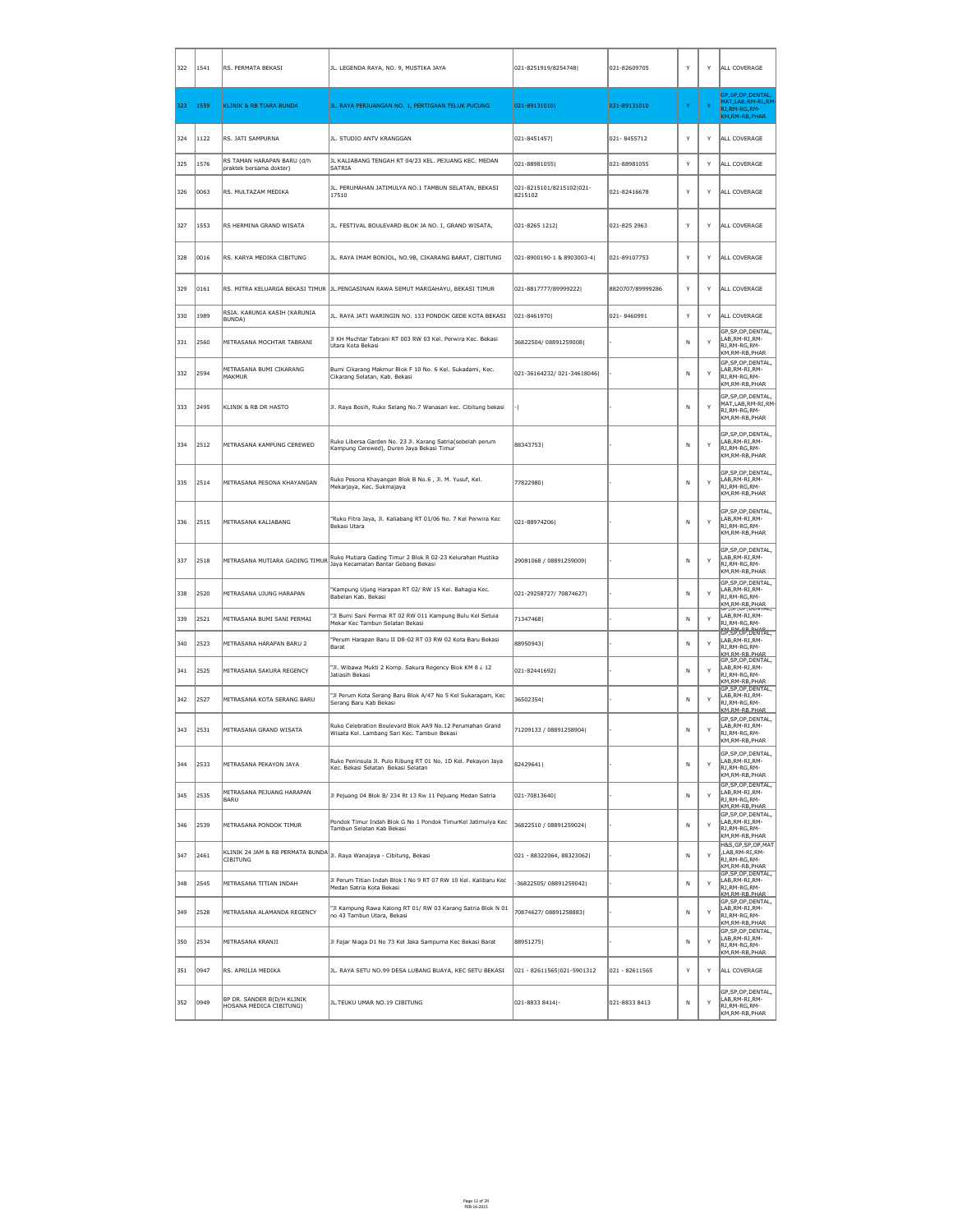| 353        | 0950           | KLINIK HOSANA MEDICA MANGUN<br>JAYA (HOSANA MEDIKA IV          | Jl. Mangun Jaya Indah II Blok G10 No. 3 Tambun Bekasi 17510                                                  | $(021) 8832 - 0349$  -                                                       | $(021) 8832 - 0349$ | N            | Y            | GP, SP, OP, DENTAL,<br>LAB, RM-RI, RM-<br>RJ,RM-RG,RM-<br>KM, RM-RB, PHAR        |
|------------|----------------|----------------------------------------------------------------|--------------------------------------------------------------------------------------------------------------|------------------------------------------------------------------------------|---------------------|--------------|--------------|----------------------------------------------------------------------------------|
| 354        | 1053           | RS ST. ELISABETH - BEKASI                                      | JL. RAYA NAROGONG NO.202 KEMANG PRATAMA                                                                      | $ 021 -$<br>82430101/82432949/82400186/8 021-82432083<br>229767 021-82432082 |                     | Y            | Y            | ALL COVERAGE                                                                     |
| 355        | 0622           | RSU. MITRA MEDIKA                                              | JL. DESA JATIWANGI-CIKEDOKAN/SEBELAH SELATAN KAWASAN<br>MM 2100 KP KAMURANG RT 1/1 CIKEDOKAN, CIKARANG BARAT | 021-8998<br>3741/71691709/98213879                                           | 021-89983575        | Y            | Y            | ALL COVERAGE                                                                     |
| 356        | 0588           | <b>KLINIK MELVIANA</b>                                         | JL. SAPARUA RAYA NO.239 - 240 PERUMNAS III BEKASI                                                            | 021-8807610 / 88354744                                                       | 021-88341291        | N            | Y            | GP, SP, OP, DENTAL,<br>LAB, RM-RI, RM-<br>RJ, RM-RG, RM-<br><b>KM RM-RR PHAR</b> |
| 357        | 0036           | RS. SENTOSA                                                    | JL. PAHLAWAN, NO.60 DUREN JAYA, BEKASI TIMUR                                                                 | $ 021 - 880 6140 $                                                           | 021-881 4950        | Y            | Y            | ALL COVERAGE                                                                     |
| 358        | 1140           | RS. RAWA LUMBU                                                 | JL.DASA DARMA, NO.20-23, RAWA LUMBU                                                                          | $ 021 - 82422511 $                                                           | 021-82432958        | Y            | Y            | ALL COVERAGE                                                                     |
| 359        | 0982           | RS. BUDI LESTARI                                               | JL. KH.NOER ALIE, NO.2 DEPAN PERUMNAS II, KALIMALANG                                                         | 021-8842336/8893486 021-<br>8893486                                          | 021-8893487         | Y            | Y            | ALL COVERAGE                                                                     |
| 360        | 0987           | KLINIK & RB HARAPAN SEHAT<br><b>CIBITUNG</b>                   | JL.TEUKU UMAR NO.33 CIBITUNG                                                                                 | $ 021 - 88336674 $ -                                                         | 021-8901126         | N.           | Y            | GP, SP, OP, DENTAL,<br>MAT, LAB, RM-RI, RM-<br>RJ, RM-RG, RM-<br>KM, RM-RB, PHAR |
| 361        | 0988           | RS. PERMATA BUNDA BEKASI                                       | PERUM GRAMAPURI TAMANSARI C1/8-10 CIBITUNG                                                                   | 021-88328001 -                                                               | 88328002            | Y            | Y            | ALL COVERAGE                                                                     |
| 362        | 1120           | KLINIK PURI NUSAPHALA                                          | JL.CITRA INDAH A/14 PERUM PURI NUSAPALA JATI ASIH                                                            | 021-82440368/7                                                               | 021-82440368        | N            | Y            | GP, SP, OP, DENTAL,<br>LAB, RM-RI, RM-<br>RJ, RM-RG, RM-                         |
| 363        | 1123           | RS. CITRA HARAPAN                                              | JL. RAYA HARAPAN INDAH KAW.SENTRA NIAGA NO.3-5 MEDAN<br><b>SATRIA</b>                                        | $ 021 -$<br>88870606/88870909/88865792-<br> 93                               | 021-88975555        | Y            | Y            | ALL COVERAGE                                                                     |
| 364        | 1207           | <b>KLINIK DIPONEGORO</b>                                       | JI. DIPONEGORO No.26 Tambun                                                                                  | $ 021 - 8817062 $                                                            | 021-88346743        | N.           | $\mathbf{v}$ | GP, SP, OP, DENTAL,<br>LAB, RM-RI, RM-<br>RJ, RM-RG, RM-<br>KM, RM-RB, PHAR      |
| 365        | 1216           | RS. JUWITA                                                     | JI. M. HASIBUAN NO.78 - BEKASI                                                                               | 021 -8829590/1                                                               | 021-8829592         | Y            | Y            | ALL COVERAGE                                                                     |
| 366        | 1136           | KLINIK PERMATA BUNDA BEKASI                                    | JL. BOSIH RAYA RUKO KARTIKA WANASARI Blok.C1/4 CIBITUNG 021-88373158                                         |                                                                              |                     | N            | Y            | H&S, GP, SP, OP, MAT<br>,LAB, RM-RI, RM-<br>RJ, RM-RG, RM-<br>KM, RM-RB, PHAR    |
| 367        | 1090           | RS PERMATA CIBUBUR                                             | JL ALTERNATIF CIBUBUR - CILEUNGSI NO.6A BEKASI                                                               | 021-8458806 -                                                                | 021-84592146        | Y            | Y            | ALL COVERAGE                                                                     |
| 368        | 1261           | RS HOSANA MEDICA BEKASI                                        | JL. PRAMUKA NO.12 RAWA LUMBU                                                                                 | 021-8221570/73                                                               | 021-8224604/8221574 | Y            | Y            | ALL COVERAGE                                                                     |
| 369        | 1417           | KLINIK & RB RINOVA INTAN                                       | JL.RAYA SEROJA NO.101                                                                                        | 021-8849401                                                                  | 021-8848739         | Y            | Y            | GP, SP, OP, DENTAL,<br>MAT, LAB, RM-RI, RM-<br>RJ, RM-RG, RM-<br>KM, RM-RB, PHAR |
| 370        | 0178           | RS. HERMINA BEKASI                                             | JL. KEMAKMURAN, NO.39, MARGAJAYA                                                                             | 021-8842121/30                                                               | 021-88952275        | Y            | Y            | ALL COVERAGE                                                                     |
| 371        | $ 0010\rangle$ | RS. MITRA KELUARGA BEKASI BARAT JL. JEND. A.YANI, BEKASI BARAT |                                                                                                              | 021-8853333                                                                  | 021-8842550/8855000 | Y            | Y            | ALL COVERAGE                                                                     |
| 372        | $ 0032\rangle$ | RB BUNDA AUNI                                                  | VILLA NUSA INDAH, BLOK D5, NO.19                                                                             | 021-<br>82402286/82420366/82403873                                           | 021-82410136        | N            | Y            | GP, SP, OP, DENTAL,<br>LAB, RM-RI, RM-<br>RJ, RM-RG, RM-<br>KM, RM-RB, PHAR      |
| 373        | 0147           | RS KARYA MEDIKA BANTAR<br>GEBANG(d/h KARYA MEDIKA IV)          | JL. NAROGONG RAYA, KM.11, BANTAR GEBANG                                                                      | 021-8254629 021-8254630                                                      | 021-8254629         | N.           | Y            | GP, SP, OP, DENTAL,<br>LAB, RM-RI, RM-<br>RJ, RM-RG, RM-<br>KM, RM-RB, PHAR      |
| 374        | 0151           | KLINIK MULYA MEDIKA (APOTIK<br>MURNI)                          | JL. RAYA JATI MULYA, NO.1, BEKASI TIMUR                                                                      | 021-8203272                                                                  | 021-8203272         | <sup>N</sup> | Y            | GP, SP, OP, DENTAL,<br>LAB, RM-RI, RM-<br>RJ, RM-RG, RM-<br>KM, RM-RB, PHAR      |
| 375        | 0409           | KLINIK DHARMA MEDIKA                                           | JL. PEMUDA, NO.33, KRANJI                                                                                    | 021-8855173,8866711                                                          | 021-8866711         | N            | Y            | GP, SP, OP, DENTAL,<br>LAB, RM-RI, RM-<br>RJ, RM-RG, RM-<br>KM, RM-RB, PHAR      |
| 376        | 0185           | RS. BHAKTI KARTINI                                             | JL. KARTINI, NO.11                                                                                           | 021-8801954/88348492                                                         | 021-8824228         | Y            | Y            | ALL COVERAGE                                                                     |
| 377        | 0767           | <b>KLINIK MHT BEKASI</b>                                       | JL.H.M JOYO MARTONO NO.31B BEKASI TIMUR                                                                      | 021-8814262                                                                  | 021-8814262         | <sup>N</sup> | Y            | GP, SP, OP, DENTAL,<br>LAB, RM-RI, RM-<br>RJ, RM-RG, RM-<br>KM, RM-RB, PHAR      |
| 378   0620 |                | RS. KARYA MEDIKA II (d/h RSIA)                                 | ∥JL. SULTAN HASANUDIN NO.63 TAMBUN                                                                           | 021-883 24366, 88324537,<br> 88327473 021-88361980                           | 021-88327514        | Y            | Y            | ALL COVERAGE                                                                     |

Page 13 of 29 FEB-16-2015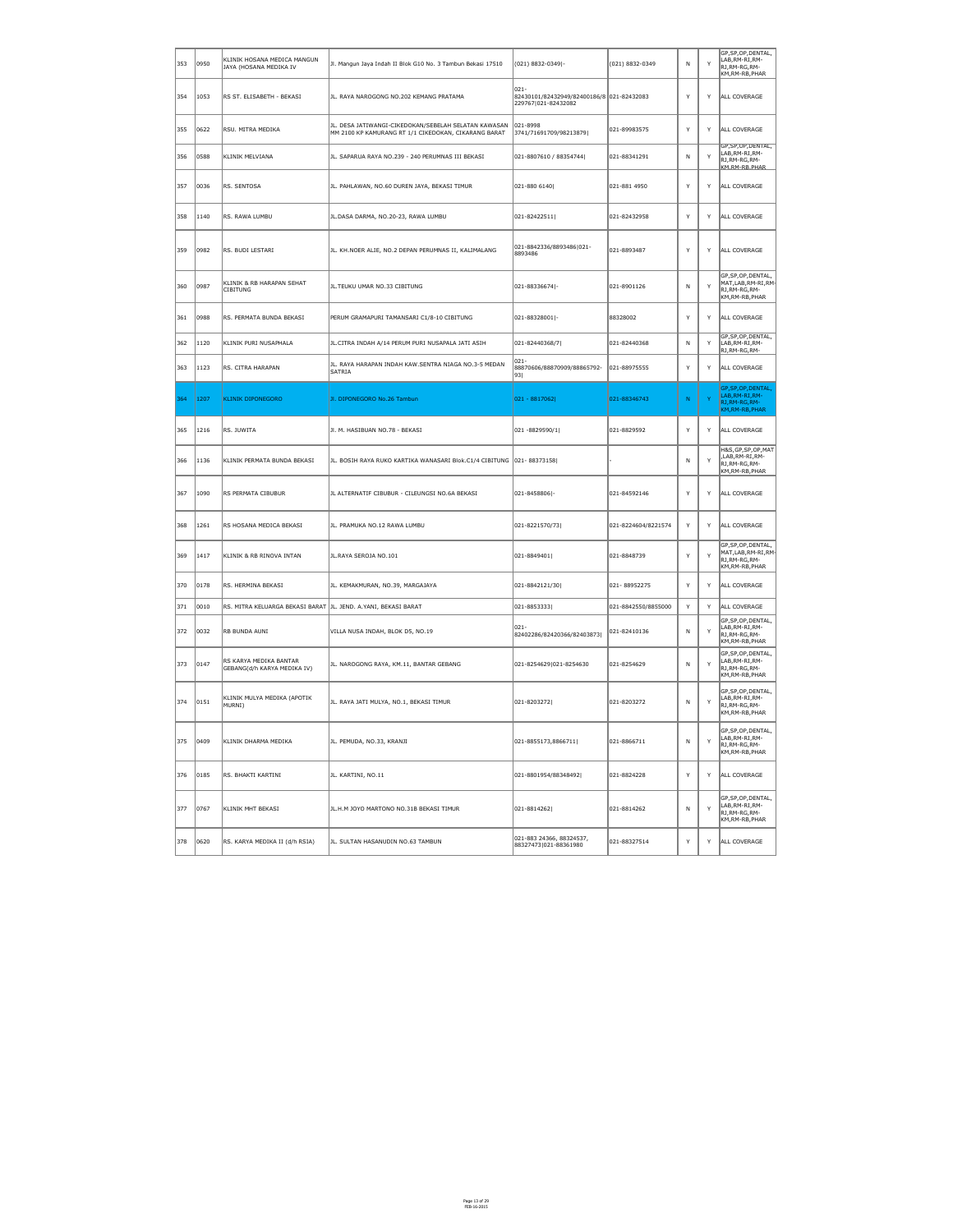| 379          | 0766           | RS. ANANDA BEKASI                                        | JL. SULTAN AGUNG NO.17, MEDAN SATRIA BEKASI                                             | 021-8854338                                                                       | 021-88950141         | Y            | Y            | ALL COVERAGE                                                                           |
|--------------|----------------|----------------------------------------------------------|-----------------------------------------------------------------------------------------|-----------------------------------------------------------------------------------|----------------------|--------------|--------------|----------------------------------------------------------------------------------------|
| 380          | $ 0410\rangle$ | RS. BELLA                                                | JL. IR. JUANDA, NO.141                                                                  | 021-880 1775/<br>880177/8819377 021-880177                                        | 02188342438/88352506 | Y            | Y            | ALL COVERAGE                                                                           |
| 381          | 0384           | RS. MEKAR SARI                                           | JL. MEKAR SARI, NO.1                                                                    | 021-8802641,8813787 021-<br>8813787                                               | 021-8810055/88350908 | Y            | Y            | ALL COVERAGE                                                                           |
| 382          | 0250           | KLINIK KARYA MEDIKA I                                    | JL. IR H JUANDA NO.38 C                                                                 | 021-8801293 021-8800381                                                           | 021-8816137          | $\mathsf{N}$ | Y            | GP, SP, OP, DENTAL,<br>LAB, RM-RI, RM-<br>RJ, RM-RG, RM-<br>KM, RM-RB, PHAR            |
| 383          | 0188           | KLINIK FAJAR MEDIKA ( Group Karya<br>Medika)             | RUKO KAWASAN INDUSTRI MM2100, CIBITUNG                                                  | 021-8981162                                                                       | 021-8981162          | N            | Y            | GP, SP, OP, DENTAL,<br>LAB, RM-RI, RM-<br>RJ, RM-RG, RM-<br>KM, RM-RB, PHAR            |
| 384          | 0294           | KLINIK KARYA MEDIKA III (APOTIK<br>MEKAR ASRI)           | JL. PERJUANGAN, NO.30C, TELUK BUYUNG                                                    | 021-8851152                                                                       | 021-8851152          | N            | Y            | GP, SP, OP, DENTAL,<br>LAB, RM-RI, RM-<br>RJ, RM-RG, RM-<br>KM, RM-RB, PHAR            |
| 385          | 0819           | KLINIK & RB PERMATA BUNDA SETU                           | PERUM GRAHA MUSTIKA MEDIA, BLOK A5, NO.15, SETU                                         | 82611729 / 88328001                                                               | 82611729             | Y            | Y            | H&S,GP,SP,OP,MAT<br>,LAB, RM-RI, RM-<br>RJ, RM-RG, RM-<br>KM, RM-RB, PHAR              |
| 386          | 0847           | RS. ANNA                                                 | JL. PEKAYON RAYA NO.36, BEKASI SELATAN                                                  | 021-82432211                                                                      | 021-82419079         | Y            | Y            | ALL COVERAGE                                                                           |
| 387          | 0873           | APOTIK & KLINIK LEGENDA SEHAT                            | JL. ZAMRUD UTARA BLOK U16 NO.100 KOTA LEGENDA                                           | 021-82600148                                                                      | 021-82606179         | N            | Y            | GP, SP, OP, DENTAL,<br>LAB, RM-RI, RM-<br>RJ,RM-RG,RM-<br>KM, RM-RB, PHAR              |
| 388          | 1038           | KLINIK HARAPAN SEHAT III                                 | PERUMAHAN VILLA MUTIARA JAYA, BLOK MB 16/7, CIBITUNG                                    | 021-68295994/88393875 -                                                           |                      | N            | Y            | GP, SP, OP, DENTAL,<br>LAB, RM-RI, RM-<br>RJ, RM-RG, RM-<br>KM, RM-RB, PHAR            |
| 389          | 0891           | RS. HERMINA GALAXY                                       | JL. GARDENIA RAYA SELATAN BLOK BA1 NO.11                                                | 021-8222525/82417777                                                              | 021-82414087         | Y            | Y            | ALL COVERAGE                                                                           |
| 390          | $ 2433\rangle$ | KLINIK TAMAN FIRDAUS MEDIKA                              | Perum Taman Firdaus Residence Blok A 06 No.17 Cibarusa Bekasi 021 - 89950047            |                                                                                   |                      | N.           | Y            | GP, SP, OP, DENTAL,<br>LAB, RM-RI, RM-<br>RJ, RM-RG, RM-<br>KM,RM-RB,PHAR              |
| 391          | 1473           | <b>RB &amp; PRAKTEK DOKTER BERSAMA</b><br><b>LESTARI</b> | KOMP.PONDOK UNGU PERMAI, SEKTOR V, BLOK A18/1                                           | 021-8882987                                                                       | 021-8882465          | N.           | Y            | GP,SP,OP,DENTAL,<br>MAT,LAB,RM-RI,RM-<br>RJ, RM-RG, RM-<br>KM, RM-RB, PHAR             |
| 392          | 1334           | RS. ANNA MEDIKA                                          | JL. RAYA PERJUANGAN NO 45, HARAPAN BARU, BEKASI UTARA                                   | 021 - 88882211                                                                    | 021 - 88973042       | Y            | Y            | <b>ALL COVERAGE</b>                                                                    |
| 393          | 1350           | RS. MITRA KELUARGA CIBUBUR                               | JL. ALTERNATIF TRANSYOGI, CIBUBUR                                                       | 021-84311771/84311777                                                             | 021-84311661         | Y            | Y            | ALL COVERAGE                                                                           |
| 394          | 1586           | RSIA. SRITINA                                            | JL. IMAM BONJOL NO.80A BEKASI                                                           | 021-8900579-89106317                                                              | 021-89106633         | Y            | $\mathsf{Y}$ | ALL COVERAGE                                                                           |
| 395          | $ 1640\rangle$ | RS JATI RAHAYU                                           | JL RAYA HANKAM NO 17 PONDOK MELATI BEKASI                                               | $ 021 -$<br>8462566,8462565,84972578                                              | 021-84992723         | Y            | Y            | ALL COVERAGE                                                                           |
| 396          | 1769           | KLINIK SATELIT GSM BEKASI                                | BEKASI SQUARE NO 65-66 JL AHMAD YANI PEKAYON JAYA<br><b>BEKASI SELATAN</b>              | 021-82425408                                                                      |                      | N.           | Y            | $\vert$ GP,SP,OP,DENTAL, $\vert$<br>LAB, RM-RI, RM-<br>RJ, RM-RG, RM-<br>KM,RM-RB,PHAR |
| 397          | 1771           | RS. KARTIKA HUSADA SETU                                  | JL. BURANGKENG RT 01/06 DESA BURANGKENG SETU BEKASI                                     | 021-82610003                                                                      | 021-82610005         | Y            | Y            | ALL COVERAGE                                                                           |
| 398          | 1807           | RS. TIARA BEKASI                                         | Jl. Raya Babelan No. 63 Kel. Kebalen Kec. Babelan Kab. Bekasi                           | $ 021 - 89131111 $                                                                | 021-89132039         | Y            | Y            | ALL COVERAGE                                                                           |
| <b>BOGOR</b> |                |                                                          |                                                                                         |                                                                                   |                      |              |              |                                                                                        |
| 399          | 2517           | MITRASANA VILLA NUSA INDAH                               | Perum Villa Nusa Indah Blok F2 No. 15 Desa Bojong Kulur Kec.<br>Gunung Putri Kab. Bogor | 82429508                                                                          |                      | N            | Y            | GP, SP, OP, DENTAL,<br>LAB, RM-RI, RM-<br>RJ, RM-RG, RM-<br>KM, RM-RB, PHAR            |
| 400          | 2955           | RS. PERMATA JONGGOL                                      | JL. RAYA JONGGOL NO.1 A RT.008 RW.03, SUKAMANAH,<br>JONGGOL, BOGOR                      | 021-8993 1222                                                                     | 021-8993 1836        | Y            | Y            | ALL COVERAGE                                                                           |
| 401          | 3000           | <b>RSUD KOTA BOGOR</b>                                   | JL. DR. SUMERU NO. 120 MENTENG, BOGOR BARAT 16111                                       | 0251-8312292                                                                      | 0251-8371001         | Y            | Y            | ALL COVERAGE                                                                           |
| 402          | 2393           | RSIA UMMI                                                | JL. EMPANG II NO.2 BOGOR RT.004/002 BOGOR SELATAN                                       | 0251-8341600                                                                      | 0251-8341606         | Y            | Y            | ALL COVERAGE                                                                           |
| 403          | 3420           | RS MULIA PAJAJARAN                                       | JL. RAYA PAJAJARAN NO. 98, BOGOR                                                        | 0251-8379898                                                                      | 0251-8378800         | Y            | Y            | ALL COVERAGE                                                                           |
| 404          | 0992           | RS BOGOR MEDICAL CENTER                                  | JL. PAJAJARAN INDAH V/97 BOGOR                                                          | $ 0251 -$<br>8307900/8390435/8346002/8379 0251-8313987/8353419<br>743 0251-346002 |                      | Y            | Y            | ALL COVERAGE                                                                           |
| 405          | 2753           | KLINIK ARABBANI                                          | JL. RAYA KARET VILLA TELAGA CIBINONG NO.07-08, HARAPAN<br>JAYA CIBINONG, BOGOR          | $(021)$ 26153176                                                                  | (021) 87910118       | N            | $\mathsf{Y}$ | GP, SP, OP, DENTAL,<br>LAB, RM-RI, RM-<br>RJ, RM-RG, RM-<br>KM, RM-RB, PHAR            |
| 406          | 3709           | RS VANIA                                                 | JL. SILIWANGI NO.11 SUKASARI BOGOR TIMUR                                                | 0251-8380601/8380605                                                              | 0251-8380612         | Y            | Y            | ALL COVERAGE                                                                           |
| 407          | 2456           | <b>RSIA JULIANA</b>                                      | JL. RAYA TAJUR NO 75A - BOGOR                                                           | 0251 - 8339593                                                                    | 0251-8339591         | $\mathsf{v}$ | $\mathsf{Y}$ | ALL COVERAGE                                                                           |
| 408          | 2624           | IZI CLINIC                                               | JL. ACHMAD ADNAWIJAYA NO.115 BOGOR                                                      | (0251) 8356621                                                                    |                      | N.           | Y            | GP, SP, OP, DENTAL,<br>LAB, RM-RI, RM-<br>RJ, RM-RG, RM-<br>KM, RM-RB, PHAR            |
| 409          | 2772           | KLINIK SHIFA MEDIKA                                      | JL. BRANTA MULIA RT.002/07 KARANG ASEM TIMUR, CITEUREUP -<br><b>BOGOR</b>               | $(021)$ 8760357                                                                   |                      | N            | Y            | ALL COVERAGE                                                                           |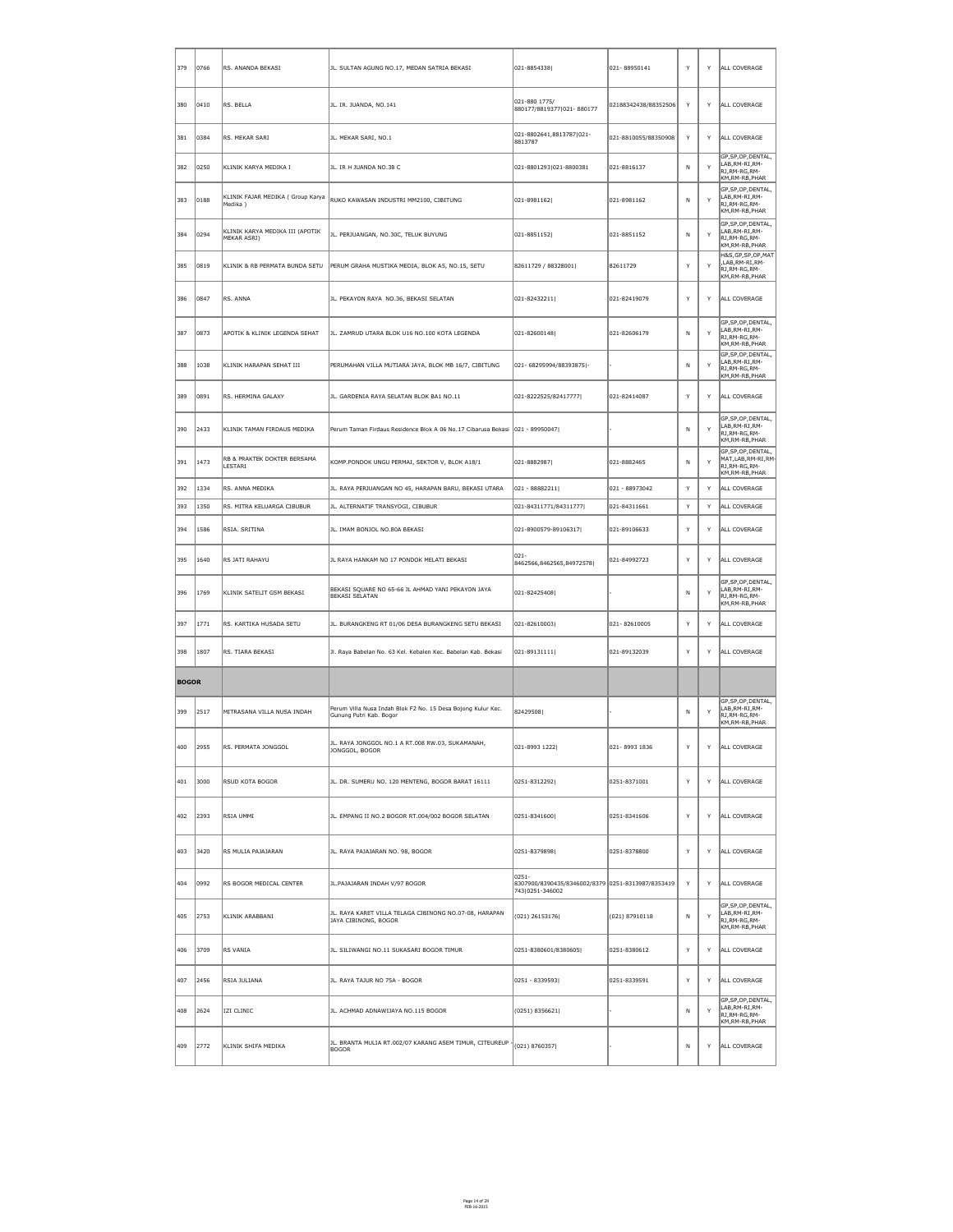| $\parallel$ 410 | 2759           | RS. KARYA BHAKTI PRATIWI                      | JL. RAYA DRAMAGA KM. 7, DRAMAGA, BOGOR                                                              | (0251) 8626868                          | (0251) 8626969       | $\mathsf{Y}$ | Y        | ALL COVERAGE                                                                  |
|-----------------|----------------|-----------------------------------------------|-----------------------------------------------------------------------------------------------------|-----------------------------------------|----------------------|--------------|----------|-------------------------------------------------------------------------------|
| $\vert$ 411     | $ 2718\rangle$ | KLINIK PELITA SEHAT CIOMAS                    | JL. RAYA TAMAN PAGELARAN BLOK C1 NO.5, PADASUKA,<br>CIOMAS, BOGOR                                   | (0251) 7522167                          |                      | N.           | Y        | GP, SP, OP, DENTAL,<br>LAB, RM-RI, RM-<br>RJ, RM-RG, RM-<br>KM,RM-RB,PHAR     |
| $ 412\rangle$   | 2788           | RSIA. ASSALAM                                 | JL. RAYA BOGOR KM 46, NANGGEWER MEKAR, CIBINONG,<br><b>BOGOR</b>                                    | (021) 8753724                           |                      | Y            | Y        | ALL COVERAGE                                                                  |
| 413             | 2116           | RS HERMINA MEKARSARI                          | JL. RAYA CILEUNGSI - JONGGOL KM 1 KABUPATEN BOGOR 16820 021-29232525                                |                                         | 021-2923770          | Y            | Y        | ALL COVERAGE                                                                  |
| $\vert$ 414     | $ 0720\rangle$ | RSIA. CITRA INSANI                            | JL. RAYA PARUNG NO.242, LEBAKWANGI PEMAGARSARI, PARUNG 0251 - 8611507/8617727 0251-<br><b>BOGOR</b> | 611507                                  | $ 0251 - 8617493$    | Y            | Y        | ALL COVERAGE                                                                  |
| $ 415\rangle$   | 1385           | RS SENTRA MEDIKA CIBINONG                     | JL. MAYOR OKING JAYA ATMAJA NO.9 CIBINONG                                                           | 021-87909999/87911212                   | 021-87909377         | Y            | Y        | ALL COVERAGE                                                                  |
| ∥416            | 2191           | RS MEDIKA DRAMAGA                             | JL. RAYA DRAMAGA KM. 7.3 MARGAJAYA BOGOR                                                            | 0251-8625577                            | 0251-8625776         | Y            | Y        | ALL COVERAGE                                                                  |
| $\vert$ 417     | 2441           | KLINIK NADYA MH THAMRIN                       | JL. KH ABDULLAH BIN NUH RT. 005/ RW. 01 KEL. SINDANG<br>BARNAG, KEC. BOGOR BARAT                    | (0251) 8624629                          |                      | N.           | Y        | GP, SP, OP, DENTAL,<br>LAB, RM-RI, RM-<br>RJ, RM-RG, RM-<br>KM, RM-RB, PHAR   |
| $\parallel$ 418 | 2388           | RS PERTAMEDIKA SENTUL CITY                    | JL. MH THAMRIN KAV 57 SENTUL CITY - BOGOR 16810                                                     | 021-29672990/29672977                   |                      | Y            | Y        | ALL COVERAGE                                                                  |
| 419             | 1583           | <b>KLINIK TLAJUNG</b>                         | JL. MERCEDES BENZ NO. 79 GUNUNG PUTRI BOGOR                                                         | $ 021 - 8675604 $                       | 021-8675604          | N            | Y        | GP, SP, OP, DENTAL,<br>LAB, RM-RI, RM-<br>RJ, RM-RG, RM-<br>KM, RM-RB, PHAR   |
| ∥420            | 1679           | RSIA. ANNISA CITEUREUP                        | JL. KARANGGAN NO 02 PUSPASARI CITEUREUP - BOGOR                                                     | 021-8756780; 8752628                    | 021-8752628          | Y            | Y        | ALL COVERAGE                                                                  |
| ∥421            | 1680           | RSIA. SENTOSA                                 | JL. RAYA KEMANG NO 18 BOGOR                                                                         | 0251-7541900                            | 0251-7541900         | Y            | Y        | ALL COVERAGE                                                                  |
| ∥422            | 1673           | RB PELITA SEHAT POMAD                         | JL RAYA CIBULUH RUKO NO 9 SIMPANG POMAD KEC BOGOR<br>UTARA                                          | 0251-8652628; 0251-8658811              | 0251-8658811         | Y            | Y        | GP, SP, OP, DENTAL,<br>MAT,LAB,RM-RI,RM-<br>RJ, RM-RG, RM-<br>KM, RM-RB, PHAR |
| 423             | 1662           | RSIA KENARI GRAHA MEDIKA                      | GRIYA KENARI MAS BLOK B2 CILEUNGSI                                                                  | $ 021 -$<br>8230426/82499885/96684076   | 021-8231829          | Y            | Y        | ALL COVERAGE                                                                  |
| ∥424            | 0468           | RS. PMI. BOGOR                                | JL. RAYA PAJAJARAN, NO.80                                                                           | 0251-8324080 -                          | 0251-8382936/8324709 | Y            | Y        | ALL COVERAGE                                                                  |
| 425             | 1814           | KLINIK WINA MEDIKA                            | JL RAYA TAJUR NO 248 BOGOR SELATAN                                                                  | 0251-8245240/8393172                    | 0251-8244838         | N            | Y        | GP, SP, OP, DENTAL,<br>LAB, RM-RI, RM-<br>RJ, RM-RG, RM-<br>KM, RM-RB, PHAR   |
| 426             | 1831           | KLINIK PELITA SEHAT CIBINONG                  | JL. MAYOR OKING NO 510 (SAMPING SEKOLAH MARDI WALUYA)                                               | $ 021 - 70230178 $                      |                      | N.           | Y        | GP, SP, OP, DENTAL,<br>LAB,RM-RI,RM-<br>RJ, RM-RG, RM-<br>KM, RM-RB, PHAR     |
| ∥427            | 1832           |                                               | KLINIK PELITA SEHAT BANGBARUNG  JL. ACHMAD SOBANA/ BANGBARUNG 77 BOGOR                              | 0251-8362525                            |                      | <b>N</b>     | Y        | GP, SP, OP, DENTAL,<br>LAB, RM-RI, RM-<br>RJ, RM-RG, RM-<br>KM, RM-RB, PHAR   |
| ∥428            | 1833           |                                               | $\epsilon$ KLINIK PELITA SEHAT TAMAN KENARI $\epsilon$ BOGOR                                        | 0251-8664767                            |                      | N.           | Y        | GP, SP, OP, DENTAL,<br>LAB, RM-RI, RM-<br>RJ,RM-RG,RM-<br>KM,RM-RB,PHAR       |
| ∥429            | 1823           | KLINIK SALSABILA MEDICAL CENTRE               | Jl. KSR Dadi Kusmayadi Ruko Lampu MErah Cikaret No. 70<br>Cibinong-Bogor                            | 021-87905768                            |                      | N.           | Y        | GP, SP, OP, DENTAL,<br>LAB, RM-RI, RM-<br>RJ, RM-RG, RM-<br>KM,RM-RB,PHAR     |
| ∥430            | $ 1353\rangle$ | RS. CITAMA                                    | JL RAYA PABUARAN NO. 52 BOJONGGEDE-BOGOR                                                            | 021-87985555                            | 021-87986666         | Y            | Y        | ALL COVERAGE                                                                  |
| 431             | 1533           | <b>KLINIK DR.BETTY</b>                        | JL.RAYA NAROGONG, PERUMAHAN PT.SEMEN CIBINONG,<br><b>CIBINONG</b>                                   | 021-82493032                            |                      | N            | <b>Y</b> | GP, SP, OP, DENTAL,<br>LAB, RM-RI, RM-<br>RJ, RM-RG, RM-<br>KM, RM-RB, PHAR   |
| ∥432            | 1484           | KLINIK & RB TRIMITRA                          | JL. RAYA GUNUNG PUTRI KM 117, GUNUNG PUTRI                                                          | 021-8672005                             |                      | Y            | Y        | GP, SP, OP, DENTAL,<br>MAT,LAB,RM-RI,RM-<br>RJ,RM-RG,RM-<br>KM, RM-RB, PHAR   |
| ∥433            | $ 0133\rangle$ | RSIA. HERMINA BOGOR                           | JL. RING ROAD-1, KAV.23,25,27, PERUM. TMN. YASMIN                                                   | 0251-8382525                            | 0251-8328252         | Y            | Y        | ALL COVERAGE                                                                  |
| ∥434            | 0755           | RS BINA HUSADA CIBINONG                       | JI. MAYOR O KING NO.101, CIBINONG - BOGOR                                                           | 021-8751045, 8758441 021-<br>8753422-   | 021-8752463          | Y            | Y        | ALL COVERAGE                                                                  |
| ∥435            | 0932           | <b>KLINIK MHT CIPAYUNG</b>                    | JL. RAYA PUNCAK CIPAYUNG                                                                            | 0251-8256172 -                          | 0251-8257648         | N.           | Y        | GP, SP, OP, DENTAL,<br>LAB, RM-RI, RM-<br>RJ,RM-RG,RM-<br>KM,RM-RB,PHAR       |
| ∥436            | 1103           | RS TRIMITRA CIBINONG                          | JL. RAYA CIBINONG KM.43                                                                             | 021-8763055-56 021-8765993              | 021-8758038          | Y            | Y        | ALL COVERAGE                                                                  |
| ∥437            | $ 1419\rangle$ | KLINIK & RB CITAMA KEDUNG<br>WARINGIN GRAVERI | JL.BOJONG GEDE-BOGOR                                                                                | 021-87983434                            |                      | Y            | Y        | GP, SP, OP, DENTAL,<br>MAT,LAB,RM-RI,RM-<br>RJ,RM-RG,RM-<br>KM, RM-RB, PHAR   |
| ∥438            | 0290           | RS. MARY CILEUNGSI HIJAU                      | JL. RAYA NAROGONG, KM.21, CILEUNGSI                                                                 | 021-82492222                            | 021-82493902         | Y            | Y        | ALL COVERAGE                                                                  |
| ∥439            | 0411           | RS. AZRA                                      | JL. RAYA PAJAJARAN, NO.219                                                                          | 0251-8318456 -                          | 0251-8331773/8324093 | Y            | Y        | ALL COVERAGE                                                                  |
| ∥440            | 0706           | POLIKLINIK CIBULUH                            | JL. KEDUNG HALANG TALANG, NO.148                                                                    | 0251-8661947                            |                      | N.           | Y        | GP, SP, OP, DENTAL,<br>LAB, RM-RI, RM-<br>RJ,RM-RG,RM-<br>KM, RM-RB, PHAR     |
| ∥441            | 0389           | RS. MHT CILEUNGSI                             | JL. RAYA NAROGONG, KM.16, LIMUS NUNGGAL, CILEUNGSI                                                  | 021-8235052 / 82491332 021-<br>82491332 | 021-82491331         | Y            | Y        | ALL COVERAGE                                                                  |
| 442  0673       |                | RSU. MELANIA                                  | JL. RAYA PAHLAWAN NO.91 BONDONGAN - BOGOR                                                           | 0251-8321196 021-4506389                | 0251-8331777         |              |          | Y   Y   ALL COVERAGE                                                          |
| $ 443\rangle$   | 0190           | <b>RS. ISLAM BOGOR</b>                        | JL. PERDANA RAYA NO.22, BUDI AGUNG - KEDUNG BADAK                                                   | $ 0251 - 8316822, 834713 $              | 0251 - 8347139       | Y.           | Y.       | <b>ALL COVERAGE</b>                                                           |
| ∥444            | 0835           |                                               | RS FAMILY MEDICAL CENTRE BOGOR   JL.RAYA BOGOR KM.51 CIMANDALA-SUKARAJA                             | (0251) 8652391                          | 0251-8661 605        | Y            | Y        | ALL COVERAGE                                                                  |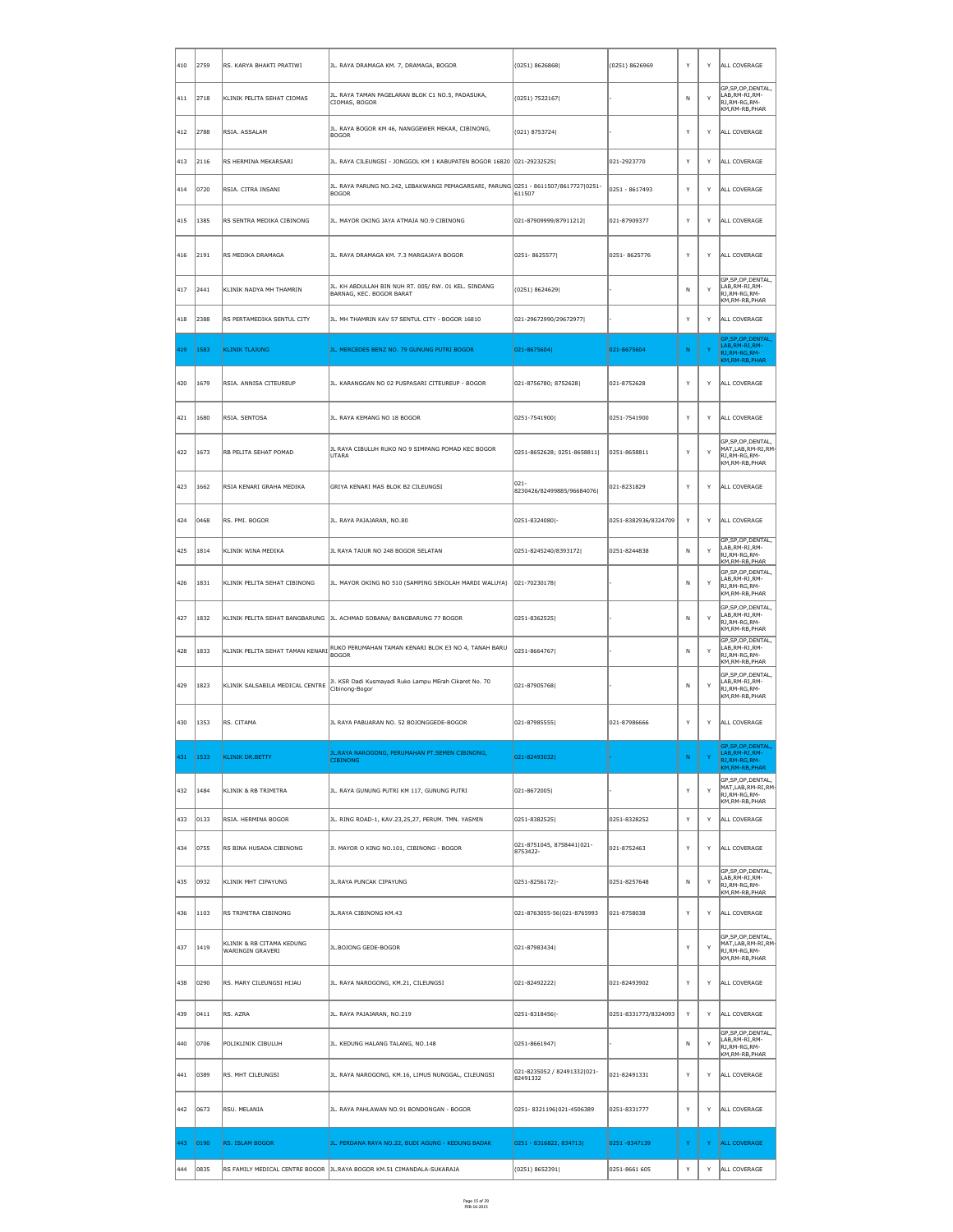| <b>CIAMIS</b>  |                 |                                              |                                                                                                         |                                                                           |                      |    |   |                                                                                       |
|----------------|-----------------|----------------------------------------------|---------------------------------------------------------------------------------------------------------|---------------------------------------------------------------------------|----------------------|----|---|---------------------------------------------------------------------------------------|
| 445            | 1104            | RS. PERMATA BUNDA CIAMIS                     | JL.MR.IWA KUSUMASOMANTRI NO.1                                                                           | 0265-771650/776745 0711-<br>356173                                        | 0265-777658          | Y  | Y | ALL COVERAGE                                                                          |
| <b>CIANJUR</b> |                 |                                              |                                                                                                         |                                                                           |                      |    |   |                                                                                       |
| ∥446           | 2121            | KLINIK ASSALAM CIKALONG                      | JL RAYA CIKALONG KULON NO. 61 A KAB. CIANJUR                                                            | 0263-318222                                                               |                      | N  | Y | GP, SP, OP, DENTAL,<br>LAB, RM-RI, RM-<br>RJ, RM-RG, RM-<br>KM, RM-RB, PHAR           |
| 447            | 2123            | KLINIK PADJADJARAN SUKANAGARA                | JL. RAYA SUKANEGARA KM.45 SUKANEGARA - CIANJUR                                                          | 0263-340189                                                               |                      | N  | Y | GP, SP, OP, DENTAL,<br>LAB, RM-RI, RM-<br>RJ, RM-RG, RM-<br>KM, RM-RB, PHAR           |
|                | <b>CIKAMPEK</b> |                                              |                                                                                                         |                                                                           |                      |    |   |                                                                                       |
| 448            | 1409            | <b>RSU. PURI ASIH JATISARI</b>               | JL. RAYA JATISARI NO.3 PASAR JATISARI                                                                   | 0264-361459/361466                                                        | 0264-8375276         | Y. | Y | <b>ALL COVERAGE</b>                                                                   |
| 449            | 0908            | KLINIK KELUARGA GRAHA MEDIS                  | JL. ACHMAD YANI NO. 51                                                                                  | $ 0264 - 310101 $                                                         | 0264-310101          | N  | Y | GP, SP, OP, DENTAL,<br>LAB, RM-RI, RM-<br>RJ, RM-RG, RM-<br>KM, RM-RB, PHAR           |
| 450            | 0093            | KLINIK AQMA CIKAMPEK                         | JL. STASIUN, NO.93                                                                                      | 0264 - 310 524                                                            | 0264 - 319307        | N  | Y | GP, SP, OP, DENTAL,<br>LAB, RM-RI, RM-<br>RJ, RM-RG, RM-<br>KM, RM-RB, PHAR           |
| 451            | 2472            | KLINIK & RB NAURAH MEDIKA                    | JL. A. YANI NO.02 RT.03 RW. 06 DS. CIKAMPEK SELATAN,<br><b>CIKAMPEK</b>                                 | (0264) 8389999                                                            |                      | N  | Y | GP, SP, OP, DENTAL,<br>LAB, RM-RI, RM-<br>$\mathsf{R}$ J,RM-RG,RM-<br>KM, RM-RB, PHAR |
| 452            | 2445            | RS TITIAN BUNDA                              | JL. IR. H. JUANDA NO.123 CIKAMPEK                                                                       | (0264) 8385999/8386222                                                    | (0261) 8388936       | Y  | Y | ALL COVERAGE                                                                          |
| 453            | 1749            | NAGASARI                                     | JL JEND A. YANI NO 177 CIKAMPEK                                                                         | 0264-316203                                                               | 0264-316203          | N  | Y | GP, SP, OP, DENTAL,<br>LAB, RM-RI, RM-<br>RJ,RM-RG,RM-<br>KM, RM-RB, PHAR             |
| 454            | 1172            | Pusat)                                       | KLINIK PUTRA MEDIKA ( Group Aqma  JL. IR. H. JUANDA NO.14-19 Sukaseuri                                  | 0264-301652 / 8387129                                                     | 0264-8387129         | N  | Y | GP, SP, OP, DENTAL,<br>LAB, RM-RI, RM-<br>RJ, RM-RG, RM-<br>KM, RM-RB, PHAR           |
| 455            | 0375            | RS. KARYA HUSADA                             | JL. JEND. A.YANI, NO.98, CIKAMPEK-KARAWANG                                                              | 0264-316188-89                                                            | 0264-312834/301626   | Y  | Y | ALL COVERAGE                                                                          |
| 456            | 0540            | RS. SARASWATI                                | JL. JEND. A.YANI, NO.92, DAWUAN, CIKAMPEK-KARAWANG                                                      | 0264-311531/316101/311514/<br>311527 0264-316391                          | 0264-311531          | Y  | Y | ALL COVERAGE                                                                          |
| 457            | 1497            | KLINIK SEHAT                                 | JL. PAWARENGAN NO. 37, DESA DAWUAN TIMUR                                                                | $ 0264 - 8385103 $                                                        | 0264-8385103         | N  | Y | GP, SP, OP, DENTAL,<br>MAT, LAB, RM-RI, RM-<br>RJ, RM-RG, RM-<br>KM, RM-RB, PHAR      |
| 458            | 1239            | RUMAH SAKIT IZZA d/h (RSU. AQMA<br>CIKAMPEK) | JL. Kp.CISELAN Ds.CIKAMPEK UTARA.KARAWANG                                                               | 0264-319307/8386830-32                                                    | 0264-8386829         | Y  | Y | ALL COVERAGE                                                                          |
| 1459           | 1300            | KLINIK ANDINA CIKAMPEK                       | JL.IR.H.JUANDA NO.17                                                                                    | 0264-303759                                                               | 0264-8387680         | N  | Y | GP, SP, OP, DENTAL,<br>LAB, RM-RI, RM-<br>RJ, RM-RG, RM-<br>KM, RM-RB, PHAR           |
| 460            | 1302            | KLINIK PURI ASIH CIKAMPEK                    | JL.STASIUN NO.2 CIKAMPEK KOTA                                                                           | 0264-303558                                                               | 0264-303558          | N  | Y | GP, SP, OP, DENTAL,<br>LAB, RM-RI, RM-<br>RJ, RM-RG, RM-<br>KM, RM-RB, PHAR           |
|                | <b>CIKARANG</b> |                                              |                                                                                                         |                                                                           |                      |    |   |                                                                                       |
| 461            | 1308            | RS. RIDHOKA SALMA                            | JL. IMAM BONJOL NO.7 GARDU SAWAH                                                                        | 021-89116527                                                              | 021-89116528         | Y  | Y | <b>ALL COVERAGE</b>                                                                   |
| 462            | 1494            | KLINIK & RB ANNISA IV                        | JL.RAYA CIBARUSAH NO.63 SERANG BARU                                                                     | 021-89954434                                                              | 021-89954434         | Y  | Y | GP, SP, OP, DENTAL,<br>MAT, LAB, RM-RI, RM-<br>RJ, RM-RG, RM-<br>KM, RM-RB, PHAR      |
| 463            | 1523            | RSIA.NURUL ANNISA                            | JL. RAYA CIKARANG CIBARUSA NO 88 DS. SUKARESMI<br>CIKARANG SELATAN, BEKASI                              | 021-897 4854/55                                                           | 021 - 8971122        | Y  | Y | ALL COVERAGE                                                                          |
| 464            | 1462            | RS. MITRA KELUARGA CIKARANG                  | JL.INDUSTRI RAYA, LEMAH ABANG                                                                           | 021-89840500/89840900                                                     | 021-89845489         | Y  | Y | <b>ALL COVERAGE</b>                                                                   |
| 465            | 0306            | RS. ANNISA CIKARANG                          | JL. CIKARANG BARU, NO.31, LEMAHABANG, CIKARANG UTARA                                                    | $ 021 -$<br>8904165/8901962/8904503 021 - 021-8903350/89113827<br>8904503 |                      | Y  | Y | ALL COVERAGE                                                                          |
| 466            | 0385            | RS. BHAKTI HUSADA                            | JL. RE. MARTADINATA                                                                                     | 021-8900530/1 021-890 0531                                                | 021-8900570          | Y  | Y | ALL COVERAGE                                                                          |
| 467            | 0850            | (HOSANA MEDIKA II)                           | $\left\ $ KLINIK BERKAT MELIMPAH JABABEKA $\left\ $ JL. KAWASAN INDUSTRI I, JABABEKA B8, CIKARANG UTARA | 021-8937941 021-8937942                                                   | 021-8937942,89833055 | N  | Y | GP, SP, OP, DENTAL,<br>LAB, RM-RI, RM-<br>RJ, RM-RG, RM-<br>KM, RM-RB, PHAR           |
| 468            | 1050            | RSIA. AMANDA CIKARANG UTARA                  | JL. RAYA INDUSTRI NO. 36, CIKARANG UTARA                                                                | 021-8900277 / 89110011 021-<br>8900277                                    | 021-89110011         | Y  | Y | ALL COVERAGE                                                                          |
| 469            | 0913            | RS. ASRI MEDIKA                              | JL. CITANDUY RAYA BLOK L II NO.1 CIKARANG UTARA                                                         | $[021-89142968, 89142969]$ -                                              | 02189143860/89143036 | Y  | Y | ALL COVERAGE                                                                          |
| 470            | $ 0929\rangle$  | KLINIK RENNICHA PUTRA                        | JL. RAYA CIKARANG CIBARUSAH NO 89 LIPPO CIKARANG                                                        | 021-8971852 021-8971658                                                   | 021-8971852          | N  | Y | GP, SP, OP, DENTAL,<br>LAB, RM-RI, RM-<br>RJ, RM-RG, RM-<br>KM, RM-RB, PHAR           |
| 471            | 0709            | RS HOSANA MEDICA LIPPO                       | JL. UTAMA BIIE NO 01 LIPPO CIKARANG                                                                     | 021-89724721                                                              | 021-89900769         | Y  | Y | ALL COVERAGE                                                                          |
| 472            | 0960            | <b>RSB. MEKAR MULIA</b>                      | JL.KASUARI IV, SEKTOR MEKAR ALAM, PASIMAL - CIKARANG<br>BARU                                            | $ 021 - 8936940/66 $ -                                                    | 021-89830523         | Y  | Y | ALL COVERAGE                                                                          |
| 473            | 0966            | KLINIK & RB CENTRAL MEDIKA                   | JL. PILAR - SUKATANI, DS SUKARAYA NO 84, KARANG BAHAGIA                                                 | $ 021 - 89111103 $ -                                                      | 021-89119714         | N  | Y | GP, SP, OP, DENTAL,<br>MAT, LAB, RM-RI, RM-<br>RJ, RM-RG, RM-<br>KM, RM-RB, PHAR      |
| 474            | 0967            | CITRA ARDHITA MEDIFARMA                      | CAPITOL BUSINESS PARK, BLOK B2, JL. NIAGA RAYA                                                          | 021-89831945/7004236 021-<br>89831946                                     | 02189831946/89833385 | N  | Y | GP, SP, OP, DENTAL,<br>LAB, RM-RI, RM-<br>RJ, RM-RG, RM-<br>KM, RM-RB, PHAR           |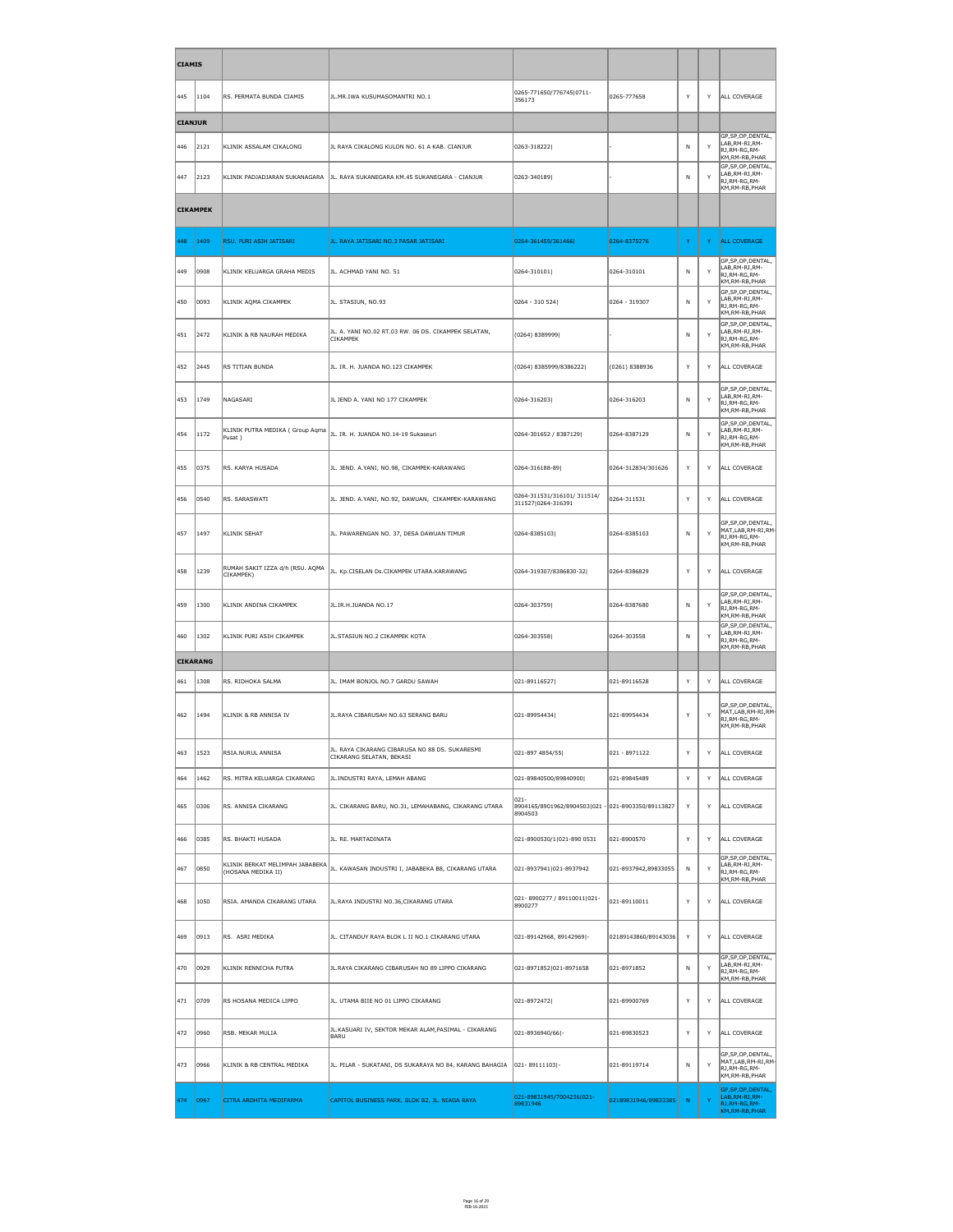| 475 | 1119 | KLINIK SAPTA MITRA CIKARANG                           | JL.RAYA CIKARANG - CIBARUSAH, NO.39A, SUKARESMI                                                                      | 021-8975369                            | 021-8975369          | N      | Y            | GP, SP, OP, DENTAL,<br>LAB, RM-RI, RM-<br>RJ, RM-RG, RM-<br>KM, RM-RB, PHAR             |
|-----|------|-------------------------------------------------------|----------------------------------------------------------------------------------------------------------------------|----------------------------------------|----------------------|--------|--------------|-----------------------------------------------------------------------------------------|
| 476 | 1218 | KLINIK CIKARANG MEDIKA JAYA                           | JI. YOS SUDARSO NO.27 CIKARANG                                                                                       | 021-8900129                            | 021-8901318          | N      | $\mathsf{Y}$ | GP, SP, OP, DENTAL,<br>LAB, RM-RI, RM-<br>RJ, RM-RG, RM-<br>KM RM-RR PHAR               |
| 477 | 1415 | KLINIK & RB PERMATA BUNDA<br><b>FUDHOLI</b>           | JL.KH.FUDHOLY NO 11 KARANG ASIH, CIKARANG UTARA                                                                      | 021-8906080/7219862                    |                      | Y      | $\mathsf{Y}$ | H&S, GP, SP, OP, MAT<br>,LAB, RM-RI, RM-<br>RJ, RM-RG, RM-<br>KM, RM-RB, PHAR           |
| 478 | 0263 | KLINIK & RB YAYASAN BINA MEDIKA KP. KONGSI, CIKARANG  |                                                                                                                      | 021-8900050 021-8900051                | 021-8900051          | N      | Y            | GP, SP, OP, DENTAL,<br>LAB, RM-RI, RM-<br>RJ, RM-RG, RM-<br>KM, RM-RB, PHAR             |
| 479 | 0391 |                                                       | SILOAM HOSPITALS LIPPO CIKARANG JL. MH. THAMRIN, KAV.105, LIPPO CIKARANG                                             | 021-89901088/89901911                  | 021-89900022/8972470 | Y      | Y            | ALL COVERAGE                                                                            |
| 480 | 0406 | KLINIK ANNISA II (CIKARANG)                           | JL.CIBARUSAH RUKO POIN, NO.31 R                                                                                      | 021-8976189                            |                      |        | $\mathsf{Y}$ | GP, SP, OP, DENTAL,<br>LAB, RM-RI, RM-<br>RJ, RM-RG, RM-<br><b>KM RM-RR PHAR</b>        |
| 481 | 0738 | RS. AMANDA CIKARANG SELATAN                           | JL. RAYA SERANG NO.38 CIKARANG SELATAN                                                                               | 021-8971643 021-89110011               | 021-8970808          | Y      | Y            | ALL COVERAGE                                                                            |
| 482 | 0660 | RS. PERMATA KELUARGA LIPPO<br>CIKARANG d/h RS Harapan | JL. MH.THAMRIN, KAV. 129, LIPPO CIKARANG                                                                             | 021-8990 5588/8990 1927                | 02189901860/89901902 | Y      | Y            | ALL COVERAGE                                                                            |
| 483 | 0845 | RSB. SETIA                                            | JL.RAYA SERANG - CIBARUSAH NO.41 BEKASI                                                                              | 021-8971240/70207424 -                 | 021-8975249          | Y      | Y            | GP, SP, OP, DENTAL,<br>$\vert$ MAT,LAB,RM-RI,RM-<br>RJ, RM-RG, RM-<br>KM, RM-RB, PHAR   |
| 484 | 1034 | KLINIK HARAPAN SEHAT II                               | RUKO TELAGA HARAPAN BLOK F NO.16, PERUMAHAN TELAGA<br>HARAPAN, CIKARANG BARAT                                        | 021-8904519 -                          |                      | N      | Y            | GP, SP, OP, DENTAL,<br>LAB, RM-RI, RM-<br>RJ,RM-RG,RM-<br>KM, RM-RB, PHAR               |
| 485 | 1041 | RS HARAPAN KELUARGA (d/h<br>RS.HARAPAN INTERNASIONAL) | JL.KASUARI RAYA KAV.1A-1B, KOTA JABABEKA, CIKARANG BARU 021-89840745 -                                               |                                        | 021-89835839         | Y      | Y            | ALL COVERAGE                                                                            |
| 486 | 0916 | KLINIK & RB GRAHA BINA HUSADA                         | JL. INDUSTRI SELATAN NO.1A, BLOK NN 3A, INDUSTRI<br>JABABEKA II                                                      | 021-89836243 -                         | 021-89836244         | Y      | $\mathbf{Y}$ | GP, SP, OP, DENTAL,<br>MAT, LAB, RM-RI, RM-<br>RJ, RM-RG, RM-<br>KM, RM-RB, PHAR        |
| 487 | 2742 | KLINIK SUMBER SEHAT                                   | JL. KI FUDOLI RT.001/001 CIKARANG UTARA                                                                              | $ (021)$ 8900566, 68416442             | (021) 8900566        | N      | Y            | GP, SP, OP, DENTAL,<br>LAB, RM-RI, RM-<br>RJ,RM-RG,RM-<br>KM, RM-RB, PHAR               |
| 488 | 2058 | RSIA GIZAR                                            | JL. VILA MUTIARA CIKARANG, RUKO PASADENA BLOK RA NO. 3,<br>5, 6 CIANTRA, CIKARANG SELATAN                            | 021-89677240 / 89677204                | 021-89677239         | Y      | Y            | ALL COVERAGE                                                                            |
| 489 | 3660 | <b>PRODIA CIKARANG</b>                                | Ruko Sentra Cikarang Blok C No. 18, Jl. Raya Cibarusah Kav. 125,<br>Cikarang, Bekasi 17550                           | $(021)$ 89901774, 89909001             |                      | N      | Y            | ALL COVERAGE                                                                            |
| 490 | 2505 | MITRASANA MEGA REGENCY                                | Ruko Kota Mega Regency Blok A 01 No. 10, Jl. Raya Cikarang -<br>Cibarusah KM 10                                      | 70326665                               |                      | N      | Y            | GP, SP, OP, DENTAL,<br>LAB, RM-RI, RM-<br>RJ,RM-RG,RM-<br>KM, RM-RB, PHAR               |
| 491 | 2496 | KLINIK INSPIRA SABILA MAKMUR                          | RUKO MELAWAI BLOK A NO. 12 TLH LIPPO CIKARAN                                                                         |                                        |                      | N      | Y            | GP, SP, OP, DENTAL,<br>LAB, RM-RI, RM-<br>RJ,RM-RG,RM-<br>KM, RM-RB, PHAR               |
| 492 | 2454 | RS. HOSANA MEDIKA CIKARANG<br>BARU                    | JL. ANGGREK I B2/2 RT.01/11 DS. MEKARMUKTI - CIKARANG                                                                | (021) 89835223                         | 021-89830442         | Y      | Y            | ALL COVERAGE                                                                            |
| 493 | 2510 | MITRASANA TAMAN ASTER                                 | Ruko Taman Aster Kav. A3 No. 41 Telaga Asih Cikarang Barat                                                           | 88333364                               |                      | N      | $\mathsf{Y}$ | GP, SP, OP, DENTAL,<br>LAB, RM-RI, RM-<br>RJ, RM-RG, RM-<br>KM, RM-RB, PHAR             |
| 494 | 2462 | <b>CIKARANG</b>                                       | $\vert$ KLINIK 24 JAM & RB PERMATA BUNDA $\vert$ Ruko Grama Niaga H2 no. 15/15a, Karang Asih - Cikarang Utara        | 021 - 2928 2165, 021 - 2928<br>2166    |                      | N      | Y            | H&S,GP,SP,OP,MAT<br>,LAB, RM-RI, RM-<br>RJ, RM-RG, RM-<br>KM, RM-RB, PHAR               |
| 495 | 2464 | MITRASANA PT                                          | Ruko Plaza Roxy Blok C No. 8 Jl. Kasuari Raya, Kota Hijau<br>Jababeka, Cikarang Baru                                 | 021-89835394                           |                      | N      | Y            | GP, SP, OP, DENTAL,<br>LAB, RM-RI, RM-<br>RJ, RM-RG, RM-<br>KM, RM-RB, PHAR             |
| 496 | 2087 | KLINIK JB MEDICAL CENTER                              | Shop House Permata Junction Blok B A-15 JABABEKA 1 CIKARANG 021-89846023/24                                          |                                        |                      | N      | Y            | GP, SP, OP, DENTAL,<br>LAB, RM-RI, RM-<br>RJ, RM-RG, RM-                                |
| 497 | 2034 | RSIA CIKARANG MEDIKA                                  | JL. KH. FUHDOLI NO.78 KAMPUNG KAUM CIKARANG UTARA,<br><b>BEKASI</b>                                                  | $ 021 - 8902210 $                      | 021-82607637         | Y      | Y            | KM.RM-RB.PHAR<br>ALL COVERAGE                                                           |
| 498 | 1962 | KLINIK KEMALA MEDICAL CENTRE                          | Jl. Tarum Barat 2, Ruko Grand Artha Niaga 2 Blok O2 No. 23 - 23A 021-29083377 - 29083376                             |                                        | $ 021 -$             | N      | Y            | GP, SP, OP, DENTAL,<br>LAB,RM-RI,RM-<br>RJ, RM-RG, RM-                                  |
| 499 | 0574 | KLINIK & RB. BUDI LUHUR                               | JL.RAYA IMAM BONJOL, NO.74, RT.07/04, DESA<br>SUKADANAU, CIKARANG BARAT                                              | 021-88325186/88327226                  | 021-88327226         | Y      | $\mathsf{Y}$ | KM.RM-RB.PHAR<br>GP,SP,OP,DENTAL,<br>MAT,LAB,RM-RI,RM-<br>RJ,RM-RG,RM-<br>KM,RM-RB,PHAR |
| 500 | 1719 | CMC CLINIC ( CIKARANG MEDICAL<br>CENTER)              | SHOPHOUSE BLOK A NO 14-15, 28-29 JL JABABEKA RAYA<br>KAWASAN INDUSTRI CIKARANG                                       | $ 021 - 8934371 $                      | 021-8934035          | N      | $\mathsf{Y}$ | GP, SP, OP, DENTAL,<br>LAB, RM-RI, RM-<br>RJ,RM-RG,RM-<br>KM, RM-RB, PHAR               |
| 501 | 1795 | RB KHANZA MEDIKA                                      | PERUM KOTA SERANG BARU BLOK B 72 NO 25-26, CIKARANG                                                                  | 021-91263025                           | 021-89953117         | N      | $\mathsf{Y}$ | GP,SP,OP,DENTAL,<br>$\vert$ MAT,LAB,RM-RI,RM-<br>RJ, RM-RG, RM-<br>KM,RM-RB,PHAR        |
| 502 | 1842 | RS. MEDIROSSA 2                                       | JL RAYA CIBARUSAH DESA SINDANGMULYA KEC. CIBARUSAH<br><b>BEKASI</b>                                                  | 021-89955555                           | 021-89952355         |        | Y            | <b>ALL COVERAGE</b>                                                                     |
| 503 | 2061 | KLINIK BUDI ASIH CIKARANG                             | Jl. Raya Serang - Cibarusah Rt 01/rw 01 Serang kec. Cikarang<br>Selatan, Bekasi                                      | 021 - 896 777 95                       |                      | N      | $\mathsf{Y}$ | GP, SP, OP, DENTAL,<br>LAB, RM-RI, RM-<br>RJ,RM-RG,RM-<br>KM, RM-RB, PHAR               |
| 504 | 1234 | MEDICA PILAR)                                         | $\left\ $ RS. DR. SANDER B (D/H RS. HOSANA $\left\ _{\text{JL.K.H.} }$ DEWANTARA NO.33,DS KARANG ASIH,CIKARANG UTARA | $ 021 - 89116176 / 77 / 78 $           | 021-89116179         | $\vee$ | Y            | ALL COVERAGE                                                                            |
| 505 | 1064 | KLINIK KASIH ANUGERAH SERANG<br>BARU (HOSANA MEDIKA C | JL.RAYA SERANG-CIBARUSAH KP.BUNISARI RT.07/04<br><b>DS.SUKARAGAM SERANG BARU</b>                                     | 021-89952605,89952612 021-<br>89952612 | 021-89951205         | N      | Y            | GP, SP, OP, DENTAL,<br>LAB, RM-RI, RM-<br>RJ, RM-RG, RM-<br>KM, RM-RB, PHAR             |
| 506 | 1067 | RS. MEDIROSSA                                         | JL. INDUSTRI TEGAL GEDE - CIKARANG SELATAN                                                                           | 021-89833216                           | 021-8934979          | Y      | Y            | ALL COVERAGE                                                                            |
| 507 | 1514 | KLINIK SUMBER WARAS                                   | JL. RAYA CIBARUSAH, KAMPUNG CIJAMBE, SUKADAMI,<br><b>CIKARANG SELATAN</b>                                            | 021-8970524                            | 021-8970524          | N      | Y            | ALL COVERAGE                                                                            |
| 508 | 1567 | KLINIK & RB PUTRA MEDIKA                              | JLN. PERUM VILA MUTIARA, KAMPUNG KUKUN CIKARANG NO.115<br>RT.012/06 DS.CIANTAR                                       | $ 021 - 89677216 $                     | 021-89677216         | N      | Y            | GP, SP, OP, DENTAL,<br>$\vert$ MAT,LAB,RM-RI,RM-<br>RJ, RM-RG, RM-<br>KM,RM-RB,PHAR     |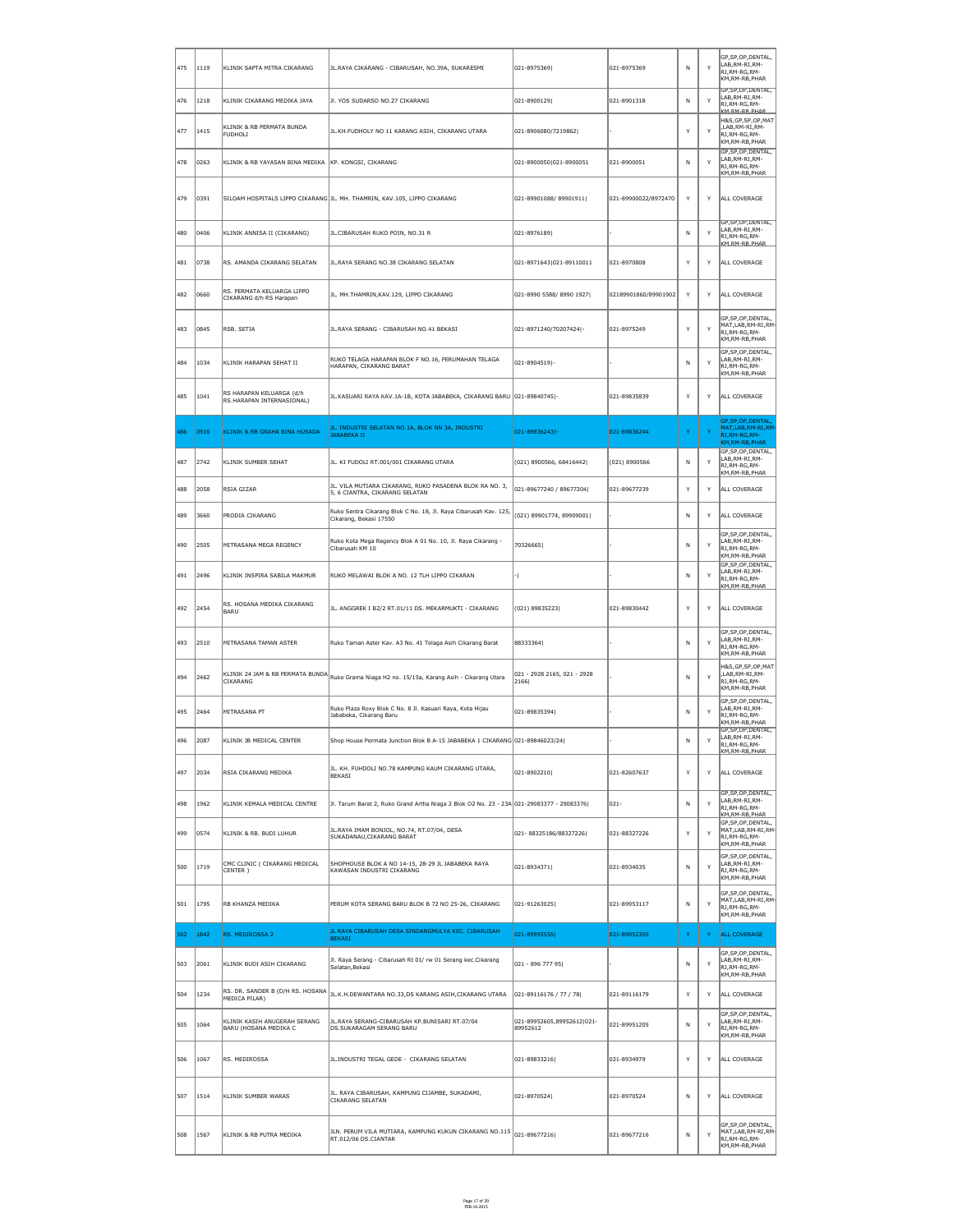| <b>CIMAHI</b>  |                |                                         |                                                                                                    |                                                   |                     |          |              |                                                                                     |
|----------------|----------------|-----------------------------------------|----------------------------------------------------------------------------------------------------|---------------------------------------------------|---------------------|----------|--------------|-------------------------------------------------------------------------------------|
| 509            | 0268           | RS. MITRA KASIH                         | JL. RAYA CIBABAT NO.341, CIMAHI                                                                    | 022-6654852,6652774,6654397   022-6654875/6642349 |                     | Y        | Y            | ALL COVERAGE                                                                        |
| 510            | 2467           | RSU. KASIH BUNDA                        | JL. MAHAR MARTANEGARA NO.166 LEUWIGAJAH - CIMAHI 40521 022- 6614221/ 6630585                       |                                                   | 022-6630583         | Y        | Y            | ALL COVERAGE                                                                        |
| <b>CIREBON</b> |                |                                         |                                                                                                    |                                                   |                     |          |              |                                                                                     |
| 511            | 1029           | RS.SUMBER WARAS CIWARINGIN              | JL.URIP SUMOHARJO, NO.5, CIWARINGIN                                                                | 0231-341079,3300888,341079 - 0231-342112          |                     | Y        | Y            | <b>ALL COVERAGE</b>                                                                 |
| 512            | 2378           | RS. KHUSUS JANTUNG HASNA<br>MEDIKA      | JL. RD GILAP NO. 8 PALIMANAN TIMUR, KABUPATEN CIREBON                                              | $ 0231 - 343405 $                                 |                     | Y        | Y            | ALL COVERAGE                                                                        |
| 513            | 0293           | RS. PELABUHAN CIREBON                   | JL. SISINGAMANGARAJA, NO.45                                                                        | 0231-208948/208680 / 0231-<br>205657 0231-205657  | 0231-234670         | Y        | Y            | ALL COVERAGE                                                                        |
| 514            | 1091           | RS PUTERA BAHAGIA                       | JL.CIREMAI RAYA NO.114, PERUMNAS                                                                   | 0231-207351, 485654 0231-<br>485654               | 0231-486356/482328  | Y        | Y            | ALL COVERAGE                                                                        |
| 515            | 1174           | RS. SUMBER KASIH                        | JL. SILIWANGI NO.135                                                                               | 0231-203815                                       | 0231-210040         | Y        | Y            | ALL COVERAGE                                                                        |
| 516            | 0602           | RS. PERTAMINA CIREBON                   | JL. PATRA RAYA, KLAYAN                                                                             | 0231-224646-50 0231-224646                        | 0231-209328         | Y        | Y            | ALL COVERAGE                                                                        |
| 517            | 2180           | APOTEK FARMARIN CIREBON                 | JL. KESAMBI RAYA NO. 92 A                                                                          | 08179416709                                       |                     | N        | Y            | GP, SP, OP, DENTAL,<br>LAB, RM-RI, RM-<br>RJ, RM-RG, RM-<br>KM, RM-RB, PHAR         |
| <b>DEPOK</b>   |                |                                         |                                                                                                    |                                                   |                     |          |              |                                                                                     |
| 518            | 1007           | RS HARAPAN DEPOK                        | JL. PEMUDA NO.10                                                                                   | 021-<br>7520009,7773817,77200005 -                | 021-7765883         | Y        | $\mathsf{Y}$ | ALL COVERAGE                                                                        |
| 519            | 2722           | RS PERMATA DEPOK                        | JL. RAYA MUCHTAR NO. 22 SAWANGAN DEPOK                                                             | 021-29669000                                      | 021-29668897        | Y        | Y            | ALL COVERAGE                                                                        |
| 520            | $\ 1094\ $     | RS KHUSUS JANTUNG DIAGRAM<br>DEPOK      | JL. MARIBAYA NO.1 PURI CINERE                                                                      | 021-7545499 -                                     | 021-7536965         | Y        | Y            | H&S, GP, SP, OP, DEN<br>TAL, LAB, RM-RI, RM-<br>RJ, RM-RG, RM-<br>KM, RM-RB, PHAR   |
| 521            | 1194           | RS. HASANAH GRAHA AFIAH                 | JL. RADEN SALEH NO.42 DEPOK                                                                        | 021-77826267/77826276                             | 021-77833796        | Y        | Y            | ALL COVERAGE                                                                        |
| 522            | 2219           | KLINIK CITRA INSANI                     | JL. RAYA PENGASINAN NO. 5 SAWANGAN DEPOK                                                           | 0251-8604733/8611507                              |                     | N        | Y            | GP, SP, OP, DENTAL,<br>LAB, RM-RI, RM-<br>RJ, RM-RG, RM-<br>KM, RM-RB, PHAR         |
| 523            | 2478           | KLINIK PRATAMA DEPOK DUA                | JL. H.M. YUSUF RAYA RUKAN DEPOK DUA NO.11                                                          | (021) 29441366                                    | -021-29441367       | N        | Y            | GP, SP, OP, DENTAL,<br>LAB, RM-RI, RM-<br>RJ, RM-RG, RM-<br>$ $ KM,RM-RB,PHAR       |
| 524            | $ 2460\rangle$ | KLINIK UTAMA TUGU SAWANGAN              | Jl. Raya Muchtar No. 20 Rt.002/007 Sawangan - Depok 16511                                          | 0251-8613433/021-29420173                         | 0251-8613433        | N        | Y            | GP, SP, OP, DENTAL,<br>LAB, RM-RI, RM-<br>RJ, RM-RG, RM-<br>KM, RM-RB, PHAR         |
| 525            | 2760           | RS. CITRA MEDIKA DEPOK                  | JL. RAYA KALI MULIA NO. 68 KOTA KEMBANG, CILODONG, DEPOK 021-29671000/5000/7000/8000  021-29678000 |                                                   |                     | <b>V</b> | Y            | ALL COVERAGE                                                                        |
| 526            | 2090           | KLINIK QITA                             | Jl. Sedap Malam Raya No. 5 Komp. Pertanian Depok, Citayam                                          | 021-87989096                                      |                     | N        | Y            | GP, SP, OP, DENTAL,<br>LAB, RM-RI, RM-<br>RJ, RM-RG, RM-<br>KM,RM-RB,PHAR           |
| 527            | 2078           | APOTIK FARMARIN V                       | RUKO SALADIN SQUARE C27 JL MARGONDA RAYA DEPOK                                                     | 021-29402214                                      | 021-29402214        | N        | Y            | GP, SP, OP, DENTAL,<br>LAB, RM-RI, RM-<br>RJ, RM-RG, RM-<br>KM,RM-RB,PHAR           |
| 528            | 2131           | KLINIK VIVA MEDIKA DEPOK                | JL. RA KARTINI NO. 47C/D                                                                           | 021-29097508/09                                   |                     | N        | Y            | GP, SP, OP, DENTAL,<br>LAB, RM-RI, RM-<br>RJ, RM-RG, RM-<br>KM, RM-RB, PHAR         |
| 529            | 1615           | RSIA. ASY SYIFA MEDICAL CENTER          | JL. CINERE DEPOK NO 9 RANGKAPAN JAYA BARU PANCORAN<br>MAS, DEPOK                                   | 021-77883905/77885454                             | 021-77885454        | Y        | Y            | <b>ALL COVERAGE</b>                                                                 |
| 530            | 0265           | RS. HERMINA DEPOK                       | JL. RAYA SILIWANGI, NO.50, PANCORAN MAS                                                            | 021-77202525                                      | 021-7763309         | Y        | Y            | ALL COVERAGE                                                                        |
| 531            | 1776           | KLINIK UTAMA RAWAT INAP NAURA<br>MEDIKA | JL. KEMAKMURAN RAYA NO 37 DEPOK II                                                                 | 021-77827515                                      | 021-77824756        | N        | Y            | GP, SP, OP, DENTAL,<br>LAB, RM-RI, RM-<br>RJ, RM-RG, RM-<br>KM, RM-RB, PHAR         |
| 532            | 1485           | RS. MITRA KELUARGA DEPOK                | JL. MARGONDA RAYA, PANCORAN MAS - DEPOK                                                            | 021-77210700                                      | 021-77212155        | Y        | Y            | ALL COVERAGE                                                                        |
| 533            | 1056           | RS BUNDA MARGONDA                       | JL.MARGONDA RAYA NO.28 PONDOK CINA-DEPOK 16424                                                     | 021-78890551 -                                    | 021-78889958        | Y        | Y            | ALL COVERAGE                                                                        |
| 534            | 1318           | KLINIK & RB CITAMA CIPAYUNG             | JL. RAYA CIPAYUNG NO.27 PANCORAN MAS DEPOK                                                         | 021-87989203/5                                    | 02187986666/8282869 | Y.       | Y            | GP, SP, OP, DENTAL,<br>$\vert$ MAT,LAB,RM-RI,RM-<br>RJ,RM-RG,RM-<br>KM, RM-RB, PHAR |
| 535            | 1085           | RS MEILIA                               | JL. ALTERNATIF CIBUBUR KM. 1 CIMANGGIS DEPOK                                                       | 021-8444444,84598954 -                            | 021-84598952        | Y        | Y            | ALL COVERAGE                                                                        |
| 536            | 1098           | RS. GRHA PERMATA IBU                    | JL. KH. M. USMAN 168,KUKUSAN BEJI                                                                  | 021-7778899 -                                     | 021-7778998         | Y        | Y            | ALL COVERAGE                                                                        |
| 537            | $\vert$ 0009   | RSU. BHAKTI YUDHA                       | JL. RAYA SAWANGAN-DEPOK                                                                            | 021-7520082                                       | 021-7775862/7762880 | Y        | Y            | ALL COVERAGE                                                                        |

Page 18 of 29 FEB-16-2015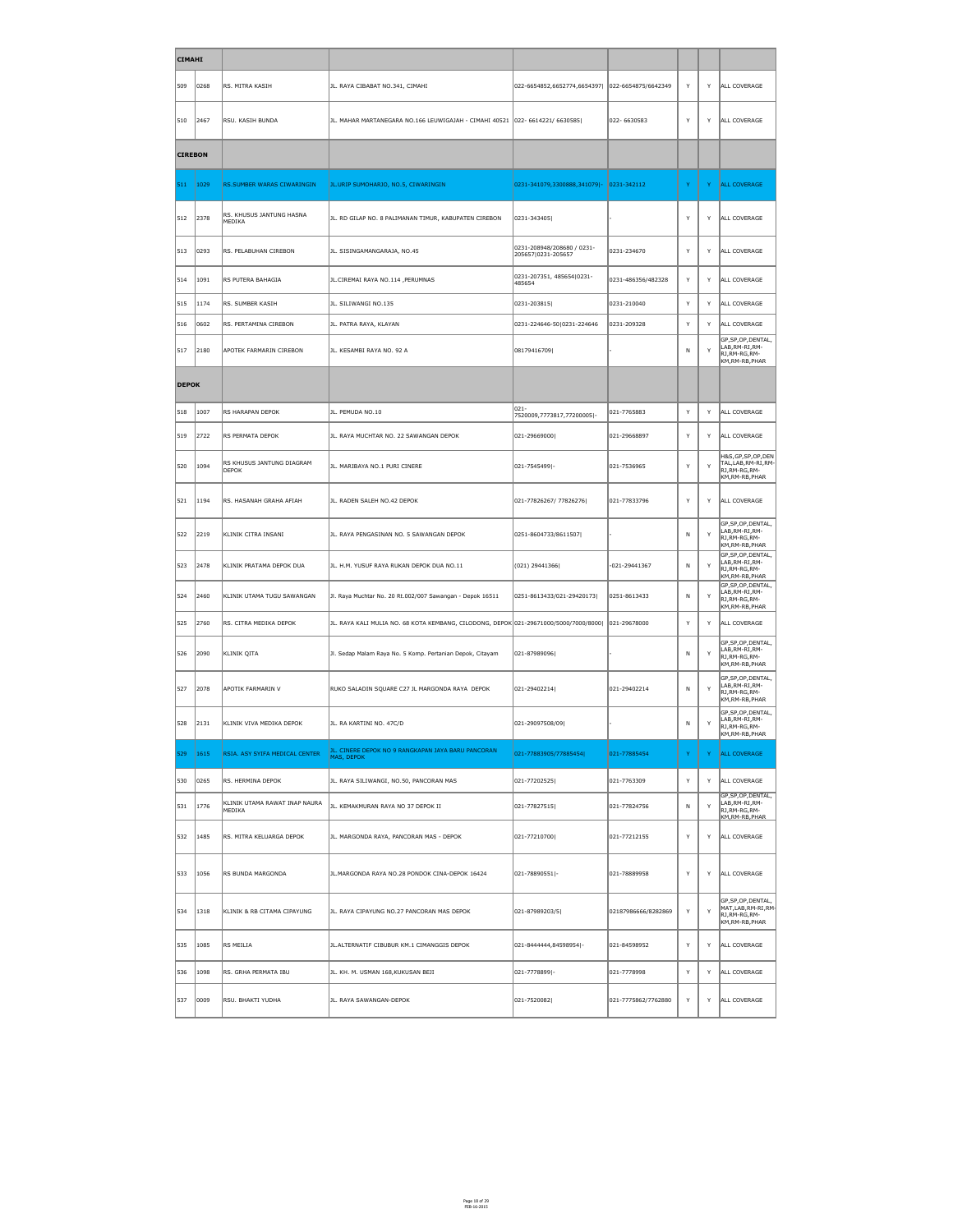| 538          | $ 0777\rangle$    | RSIA TUMBUH KEMBANG                                 | JL. RAYA BOGOR, KM.31, NO.23, CIMANGGIS                                                         | 021-8701873-74 021-8712300                            | 021-8701872         | Y            | Y            | ALL COVERAGE                                                                     |
|--------------|-------------------|-----------------------------------------------------|-------------------------------------------------------------------------------------------------|-------------------------------------------------------|---------------------|--------------|--------------|----------------------------------------------------------------------------------|
| 539          | 0776              | RS PURI CINERE                                      | JL. MARIBAYA BLOK F2, NO.10, PURI CINERE - DEPOK                                                | 021-7545488                                           | 021-7545486         | Y            | Y            | ALL COVERAGE                                                                     |
| 540          | 0470              | RS. SENTRA MEDIKA DEPOK                             | JL. RAYA BOGOR KM.33 CISALAK - DEPOK                                                            | 021-874 3790                                          | 0218743230/87741666 | Y            | Y            | ALL COVERAGE                                                                     |
| 541          | 0778              | KLINIK DEPOK 2000                                   | JL. MARGONDA RAYA, NO.45, PESONA ESTATE, BLOK A-1                                               | 021-77200217                                          | 021-7750279         | N            | Y            | ALL COVERAGE                                                                     |
| 542          | 0346              | RS. TUGU IBU                                        | JL. RAYA BOGOR, KM.29, CIMANGGIS - DEPOK                                                        | 021-8710870 021-8718634/33                            | 021-8708266         | Y            | Y            | ALL COVERAGE                                                                     |
| 543          | 0107              | RS SIMPANGAN DEPOK                                  | JL. RAYA BOGOR, KM.36, SIDAMUKTI SUKMAJAYA, CIMANGGIS -<br><b>DEPOK</b>                         | 021-8741549                                           | 021-8741574         | Y            | Y            | ALL COVERAGE                                                                     |
| <b>GARUT</b> |                   |                                                     |                                                                                                 |                                                       |                     |              |              |                                                                                  |
| 544          | $ 2120\rangle$    | KLINIK PADJAJARAN LELES                             | JL RAYA LELES NO. 116 KAB. GARUT                                                                | 0262-2458083                                          |                     | N            | Y            | GP, SP, OP, DENTAL,<br>LAB,RM-RI,RM-<br>RJ, RM-RG, RM-<br>KM, RM-RB, PHAR        |
|              | <b>KARAWANG</b>   |                                                     |                                                                                                 |                                                       |                     |              |              |                                                                                  |
| 545          | 1035              | <b>KLINIK MITRA GEMPOL</b>                          | Jl. Proklamasi No. 15 KW 8 Rt 003 Rw. 005 Kel. Tunggakjati Kec<br>Karawang Barat Kab. Karawang, | 0267-8451114 -                                        |                     | N            | $\mathsf{Y}$ | GP, SP, OP, DENTAL,<br>LAB, RM-RI, RM-<br>RJ, RM-RG, RM-<br>KM, RM-RB, PHAR      |
| 546          | 2823              | RS. LIRA MEDIKA                                     | JL. SYECH QURO NO.14 LAMARAN, KARAWANG - JAWA BARAT                                             | $(0267)$ 405 752                                      | $(0267)$ 405 752    | Y            | Y            | ALL COVERAGE                                                                     |
| 547          | 2741              | RSIA MITRA FAMILY-KARAWANG                          | JL. RONGGOWALUYO RT.02/05 DESA SUKAHARJA KEC.<br>TELUKJAMBE TIMUR, KARAWANG                     | 0267 - 8458327, 8458328,<br>84583291                  |                     | <b>V</b>     | Y            | ALL COVERAGE                                                                     |
| 548          | 2731              | RS. ROSELA                                          | JL. INTERCHANGE TOL KARAWANG BARAT NO.3 DS WADAS KEC.<br>TELUK JAMBE                            | (0267) 8637207/8637205                                | 0267 8367205        | Y            | Y            | ALL COVERAGE                                                                     |
| 549          | 1835              | KLINIK GRIYA MEDIKA                                 | Perum Griya Kondang Asri Blok T No. 01 Desa Kondang Jaya Kec.<br>Klari - Karawang Timur         | 0267-8619999                                          | 0267-8615309        | N            | Y            | GP,SP,OP,DENTAL,<br>$\vert$ MAT,LAB,RM-RI,RM-<br>RJ, RM-RG, RM-<br>KM,RM-RB,PHAR |
| 550          | $\vert$ 1006      | RS. CITRA SARI HUSADA (d/h Klinik<br>Intan Barokah) | JL. RAYA KOSAMBI-TELAGASARI, KM.3, KLARI, KARAWANG<br><b>TIMUR</b>                              | 0267-437507/8617972                                   | 0267-438681         | <b>Y</b>     | Y            | ALL COVERAGE                                                                     |
| 551          | 0083              | RS. DEWI SRI                                        | JL. ARIF RAHMAN HAKIM, NO.1                                                                     | $0267 -$<br>401475,402855,406445 0267-<br>402147      | 0267-404010         | Y            | Y            | ALL COVERAGE                                                                     |
| 552          | 0255              | RS. BAYUKARTA                                       | JL. KERTABUMI, NO.44                                                                            | $UZb$ /-<br>401817/401818/400351 0267-<br>801818      | 0267-404472         | Y            | Y            | ALL COVERAGE                                                                     |
| 553          | 1058              | KLINIK NAFILA MEDIKA                                | JL. PRINGGODANI BLOK J-47 PERUMNAS TELUK JAMBE,<br><b>KARAWANG BARAT</b>                        | 0267-8456419 -                                        | 0267-8456419        | N            | $\mathbf{Y}$ | GP, SP, OP, DENTAL,<br>LAB, RM-RI, RM-<br>RJ, RM-RG, RM-<br>KM, RM-RB, PHAR      |
| 554          | 1059              | KLINIK PURI ASIH TELUKJAMBE                         | DUSUN SUKAMULYA, DESA PINAYUNGAN, TELUK JAMBE                                                   | 0267-646845 -                                         | 0267-646845         | N            | Y            | GP, SP, OP, DENTAL,<br>LAB, RM-RI, RM-<br>RJ,RM-RG,RM-<br>KM,RM-RB,PHAR          |
| 555          | 1310              | KLINIK ANDINA KARAWANG                              | JL.PANCAWATI, NO.5A, KLARI                                                                      | 0267-438568                                           | 0267-438406         | N            | Y            | GP,SP,OP,DENTAL,<br>LAB, RM-RI, RM-<br> RJ,RM-RG,RM-<br>KM,RM-RB,PHAR            |
| 556          | 1311              | KLINIK PURI ASIH KOSAMBI                            | JL. KOSAMBI NO.08. KP. PUNDONG RT 02/RW 03 DS.<br>BELENDUNGKECAMATAN KLARI                      | 0267-431325 / 8616519                                 |                     | N            | $\mathsf{Y}$ | GP, SP, OP, DENTAL,<br>LAB, RM-RI, RM-<br>RJ, RM-RG, RM-<br>KM,RM-RB,PHAR        |
| 557          | 1314              | RSIA. DR. DJOKO PRAMONO                             | JL. PANATAYUDA 1, NO.35, KARAWANG BARAT                                                         | 0267-403009/418818/403744                             | 0267-411744         | Y            | Y            | ALL COVERAGE                                                                     |
| 558          | $\vert$ 1133      | RS. CITO KARAWANG                                   | JI. ARTERI TOL KARAWANG BARAT TELUK JAMBE                                                       | 0267-414245 / 414264                                  | 0267-414306         | Y            | Y            | ALL COVERAGE                                                                     |
| 559          | 0095              | KLINIK GRAHA MEDIS                                  | JL. RAYA KOSAMBI, NO.23, DUREN KLARI, KARAWANG TIMUR                                            | 0267-435527                                           |                     | N            | Y            | GP, SP, OP, DENTAL,<br>LAB, RM-RI, RM-<br>RJ,RM-RG,RM-<br>KM,RM-RB,PHAR          |
| 560          | 0690              | KLINIK YAKESTI                                      | JL. RAYA KLARI, Rt. 04 / 01, GINTUNGKERTA KLARI                                                 | 0267-432416                                           | 0267-432416         | N            | Y            | GP, SP, OP, DENTAL,<br>LAB, RM-RI, RM-<br>RJ,RM-RG,RM-<br>KM, RM-RB, PHAR        |
| 561          | 0691              | <b>KLINIK PURWAMEDIKA</b>                           | JL. RAYA TAMELANG NO.53, KERAWANG                                                               | 0267-433653                                           |                     | N            | $\mathbf{Y}$ | GP, SP, OP, DENTAL,<br>LAB, RM-RI, RM-<br>RJ, RM-RG, RM-<br>KM, RM-RB, PHAR      |
| 562          | 0689              | <b>KLINIK MITRA SEHAT</b>                           | JL. KOSAMBI CURUG, NO.28, KLARI                                                                 | 0267-433930                                           |                     | N            | $\mathbf{Y}$ | GP, SP, OP, DENTAL,<br>LAB, RM-RI, RM-<br>RJ, RM-RG, RM-<br>KM, RM-RB, PHAR      |
| 563          | 0704              | <b>KLINIK CITO KARAWANG</b>                         | JL. KERTABUMI, NO.29                                                                            | 0267-410173/415957                                    | 0267-415957         | N            | $\mathbf{Y}$ | GP, SP, OP, DENTAL,<br>LAB, RM-RI, RM-<br>RJ, RM-RG, RM-<br>KM, RM-RB, PHAR      |
| 564          | 0899              | KLINIK AULIA KARAWANG                               | JL. PURWASARI KM 6, PURWASARI - KARAWANG                                                        | 0264-8286755 0811 1889279 -                           | 0264-8286756        | N            | Y            | GP, SP, OP, DENTAL,<br>LAB, RM-RI, RM-<br>RJ, RM-RG, RM-<br>KM, RM-RB, PHAR      |
| 565          | 0197              | <b>KLINIK GEMPOL</b>                                | JL. RANGGAGEDE, NO.25 KARAWANG BARAT                                                            | 0267-412117/8453903                                   | 0267-412117         | N            | $\mathbf{Y}$ | GP, SP, OP, DENTAL,<br>LAB, RM-RI, RM-<br>RJ, RM-RG, RM-<br>KM, RM-RB, PHAR      |
| 566          | 1022              | RSU. FIKRI MEDIKA                                   | JL.RAYA KOSAMBI- TELAGASARI, DS BLENDUNG, KLARI                                                 | 0267-8615555/8615566<br>(Klinik):0267-433636/435527 - | 0267-8615577/88     | Y            | Y            | ALL COVERAGE                                                                     |
|              | <b>MAJALENGKA</b> |                                                     |                                                                                                 |                                                       |                     |              |              |                                                                                  |
| 567          | 3658              | <b>PRODIA CIDERES</b>                               | Jl. Raya Jombol-Dawuan Rt. 01/05, Kecamatan Dawuan,<br>Majalengka 45452                         | (0233)6645488                                         |                     | N            | Y            | ALL COVERAGE                                                                     |
|              | <b>PURWAKARTA</b> |                                                     |                                                                                                 |                                                       |                     |              |              |                                                                                  |
| 568          | 0759              | KLINIK MEDIKA SEHAT                                 | JL. IPIK GANDAMANAH SUKAMULYA                                                                   | 0264-8225017                                          |                     | N            | Y            | GP, SP, OP, DENTAL,<br>LAB, RM-RI, RM-<br>RJ,RM-RG,RM-<br>KM.RM-RB.PHAR          |
| ∫569         | $ 0189\rangle$    | KLINIK AQMA PURWAKARTA                              | JL. IBRAHIM SINGADILAGA, NO.14                                                                  | 0264-200377                                           | 0264-200377         | N.           | Y            | GP, SP, OP, DENTAL,<br>LAB, RM-RI, RM-<br>RJ, RM-RG, RM-<br>KM,RM-RB,PHAR        |
| 570 1043     |                   | RS. EFARINA ETAHAM)                                 | SILOAM HOSPITAL PURWAKARTA(d/h  JL. BUNGURSARI NO.1 PO.BOX 167 - Purwakarta                     | 0264-219168 / 231273 0264-<br>231273                  | 0264-212674         | Y            | Y            | ALL COVERAGE                                                                     |
| 571          | 1175              | KLINIK AQMA PLERED                                  | JL.ANJUN NO.96 PLERED                                                                           | 0264-270830                                           | 0264-270830         | $\mathsf{N}$ | Y            | GP, SP, OP, DENTAL,<br>LAB,RM-RI,RM-<br>RJ,RM-RG,RM-<br>KM.RM-RB.PHAR            |
| 572          | 1545              | RS MH THAMRIN PURWAKARTA                            | JL. BUNGURSARI, NO.36                                                                           | 0264-8222222                                          | 0264-8222223        | Y            | Y            | ALL COVERAGE                                                                     |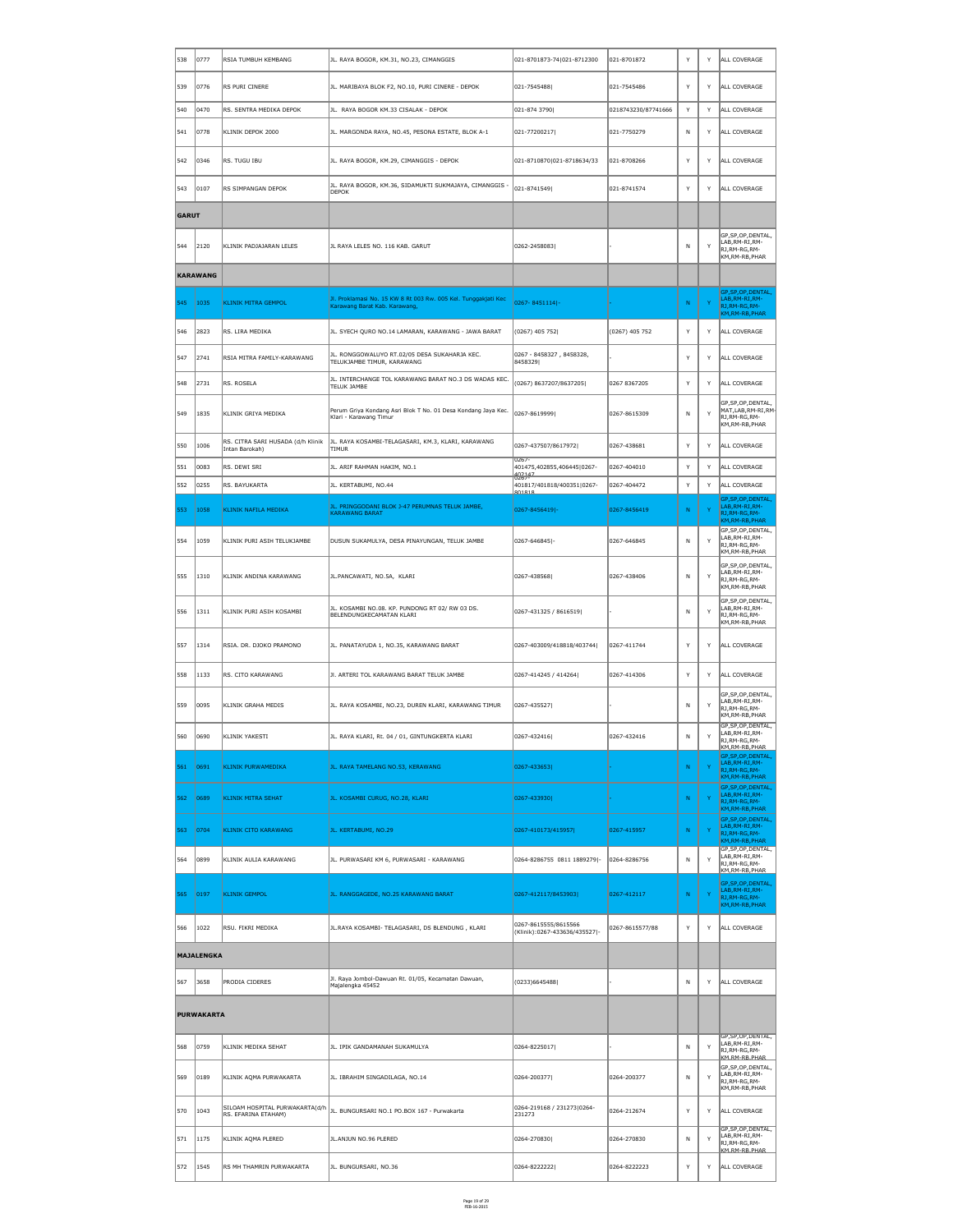| 573            | 1315               | KLINIK MIRACLE GROUP                        | KOMP. ANEKA JASA BLOK AII NO.9-10 KOTA BUKIT INDAH                 | 0264-35166, 351377                                                       | 0264-351355         | $\mathsf{N}$ | Y | GP, SP, OP, DENTAL,<br>LAB, RM-RI, RM-<br>RJ, RM-RG, RM-<br>KM,RM-RB,PHAR        |
|----------------|--------------------|---------------------------------------------|--------------------------------------------------------------------|--------------------------------------------------------------------------|---------------------|--------------|---|----------------------------------------------------------------------------------|
| 574            | 1057               | RSIA. ASRI PURWAKARTA                       | JL. VETERAN CIHIDEUNG NO.15 PURWAKARTA                             | 0264-211680 -                                                            | 0264-219047         | Y            | Y | ALL COVERAGE                                                                     |
| 575            | 1718               | RS KHUSUS BEDAH RAMA HADI                   | JL RAYA SADANG - SUBANG, DS CIWANGI BUNGUR SARI<br>PURWAKARTA      | 0264 - 202136 / 202164                                                   | 0264-8225679        | Y            | Y | ALL COVERAGE                                                                     |
| <b>SUBANG</b>  |                    |                                             |                                                                    |                                                                          |                     |              |   |                                                                                  |
| 576            | 0191               | RS. PERKEBUNAN NUSANTARA 8<br><b>SUBANG</b> | JL. OTISTA, NO.1, SUBANG                                           | $ 0260-$<br>420406,411632,420306,420436 0 0260-420391<br>260-411632/4    |                     | Y            | Y | ALL COVERAGE                                                                     |
|                | <b>SUKABUMI</b>    |                                             |                                                                    |                                                                          |                     |              |   |                                                                                  |
| 577            | 0056               | RS ISLAM ASSYIFA                            | JL. JEND. SUDIRMAN, NO. 27                                         | 0266-<br>222663/218672/241463/223742/ 0266 - 213433<br>223742 0266-21343 |                     | Y            | Y | ALL COVERAGE                                                                     |
| 578            | 1507               | RS. BHAKTI MEDICARE                         | JL. RAYA SILIWANGI, CICURUG                                        | 0266-731555                                                              | 0266-731899         | Y            | Y | ALL COVERAGE                                                                     |
| 579            | 2892               | RS. KARTIKA CIBADAK                         | JL. SILIWANGI NO.139, CIBADAK, SUKABUMI                            | (0266) 7160071                                                           | $(0266)$ 535586     | Y            | Y | ALL COVERAGE                                                                     |
| 580            | 0832               | RS HERMINA SUKABUMI                         | JL. RAYA SUKARAJA RT.003/03, SUKARAJA                              | 0266-6252525/6249292                                                     | 0266-235020         | Y            | Y | ALL COVERAGE                                                                     |
|                | <b>SUMEDANG</b>    |                                             |                                                                    |                                                                          |                     |              |   |                                                                                  |
| 581            | 2122               | KLINIK PADJADJARAN JATINANGOR               | JL. RAYA BANDUNG-SUMEDANG KM 21 JATINANGOR                         | 022-7797432 / 7781900                                                    |                     | $\mathsf{N}$ | Y | GP, SP, OP, DENTAL,<br>LAB, RM-RI, RM-<br>RJ, RM-RG, RM-<br>KM, RM-RB, PHAR      |
|                | <b>TASIKMALAYA</b> |                                             |                                                                    |                                                                          |                     |              |   |                                                                                  |
| 582            | 0253               | RS. JASA KARTINI                            | JL. OTTO ISKANDARDINATA NO 15                                      | 0265-331808/331641 0265-<br>3318641                                      | 0265-331808/331114  | Y            | Y | ALL COVERAGE                                                                     |
| 583            | 2466               | RS. PERMATA BUNDA TASIKMALAYA               | JL. BRIGJEND HR. WASITA KUSUSMAH NO.1 TASIKMALAYA,<br>JAWA BARAT   | 0265-345650                                                              |                     | Y            | Y | ALL COVERAGE                                                                     |
| 584            | 1625               |                                             | RS TASIK MEDIKA CITRATAMA (TMC)  JL. HZ MUSTOFA NO 310 TASIKMALAYA | 0265-322333                                                              | 0265-326767         | Y            | Y | ALL COVERAGE                                                                     |
| 585            | 0256               | RSI. HJ. SITI MUNIROH<br>TASIKMALAYA        | JL. TAMAN SARI, GOBRAS, NO.208                                     | 0265-323868 0265-327630                                                  | 0265-327630         | Y            | Y | ALL COVERAGE                                                                     |
|                |                    |                                             | <b>JAWA TENGAH</b>                                                 |                                                                          |                     |              |   |                                                                                  |
| <b>BREBES</b>  |                    |                                             |                                                                    |                                                                          |                     |              |   |                                                                                  |
| 586            | 2292               | RS BHAKTI ASIH BREBES                       | JL. PANGERAN DIPONEGORO NO 125 PESANTUNAN, BREBES                  | 0283-673481/671279                                                       | 0283-671391         | Y            | Y | ALL COVERAGE                                                                     |
| <b>BUMIAYU</b> |                    |                                             |                                                                    |                                                                          |                     |              |   |                                                                                  |
| 587            | 1889               | RS. MUHAMMADIYAH SITI AMINAH                | JL. DIPONEGORO, BUMIAYU                                            | 0289-432209/430683                                                       | 0289-430683         | Y            | Y | ALL COVERAGE                                                                     |
| <b>CEPU</b>    |                    |                                             |                                                                    |                                                                          |                     |              |   |                                                                                  |
| 588            | 1438               | RS. MUHAMMADIYAH CEPU                       | JL. RONGOLAWE, NO.137                                              | 0296-421727                                                              | 0296424678/424569   | Y            | Y | ALL COVERAGE                                                                     |
| <b>CILACAP</b> |                    |                                             |                                                                    |                                                                          |                     |              |   |                                                                                  |
| 589            | 1005               | <b>KLINIK DR TUTUK</b>                      | JL.PERINTIS KEMERDEKAAN 21                                         | 0282-545921 -                                                            |                     | $\mathsf{N}$ | Y | GP, SP, OP, DENTAL,<br>LAB, RM-RI, RM-<br>RJ, RM-RG, RM-<br>$ \! $ KM,RM-RB,PHAR |
| 590            | 3278               | LAB PRODIA CILACAP                          | Jl. S. Parman No. 33 Cilacap                                       | 0282-5253314                                                             |                     | N            | Y | GP,LAB                                                                           |
| 591            | 0975               | RS. ISLAM FATIMAH CILACAP                   | JL. H JUANDA NO.20                                                 | 0282-542396 -                                                            | 0282-541065/5452151 | Y            | Y | ALL COVERAGE                                                                     |
| <b>KLATEN</b>  |                    |                                             |                                                                    |                                                                          |                     |              |   |                                                                                  |
| 592            | 1519               | RSU. PKU MUHAMMADIYAH<br>DELANGGU           | JL.DELANGGU UTARA, NO.19                                           | $ 0272 - 551051 $                                                        | 0272-554041         | Y            | Y | ALL COVERAGE                                                                     |
| 893∥           | 3273               | LAB. PRODIA KLATEN                          | Jl. Pemuda Selatan No. 85 Klaten                                   | 081931783130                                                             |                     | N            | Y | GP,LAB                                                                           |
| 594            | 1441               | RS. CAKRA HUSADA KLATEN                     | JL. MERBABU, NO.7                                                  | 0272-321123-322386-322394                                                | 0272-329029         | Y            | Y | ALL COVERAGE                                                                     |
| ∫595           | 0754               | RS. ISLAM KLATEN                            | JL.RAYA SOLO KM.4                                                  | 0272-322252 -                                                            | 0272-332422         | Y            | Y | ALL COVERAGE                                                                     |
| <b>KUDUS</b>   |                    |                                             |                                                                    |                                                                          |                     |              |   |                                                                                  |
| 596            | 0146               | RS. MARDI RAHAYU KUDUS                      | JL. AKBP.R. AGIL KUSUMADYA, NO.110                                 | 0291-434707-12/435582/443581 0291-438398,434711                          |                     | Y            | Y | ALL COVERAGE                                                                     |
|                | <b>MAGELANG</b>    |                                             |                                                                    |                                                                          |                     |              |   |                                                                                  |
| 597            | 1132               | RS. LESTARI RAHARJA                         | JL. MAYJEN SUTOPO NO.5                                             | 0293-362225                                                              | 0293-362649/311512  | Y            | Y | ALL COVERAGE                                                                     |
| $ $ PATI $ $   |                    |                                             |                                                                    |                                                                          |                     |              |   |                                                                                  |
|                |                    |                                             |                                                                    |                                                                          |                     |              |   |                                                                                  |

Page 20 of 29 FEB-16-2015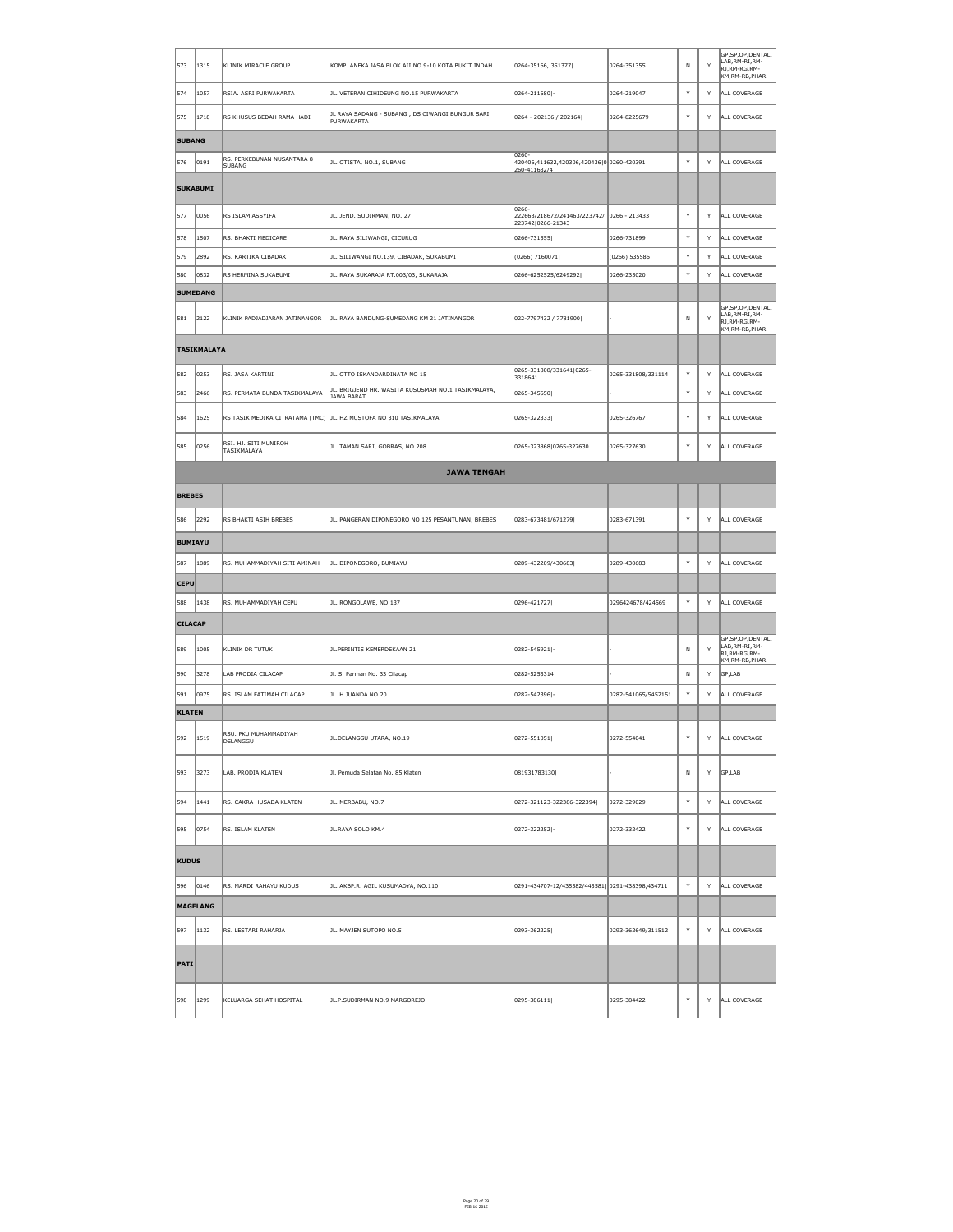|                 | <b>PEKALONGAN</b> |                                         |                                                                 |                                          |                    |   |              |                                                                             |
|-----------------|-------------------|-----------------------------------------|-----------------------------------------------------------------|------------------------------------------|--------------------|---|--------------|-----------------------------------------------------------------------------|
| ∥599            | 0120              | RS. SITI KHODIJAH PEKALONGAN            | JL. BANDUNG, NO.39-47                                           | 0285-<br>422845,425138,423590,424919     | 0285-425138        | Y | Y            | ALL COVERAGE                                                                |
|                 | <b>PEMALANG</b>   |                                         |                                                                 |                                          |                    |   |              |                                                                             |
| 600             | 1219              | RSU. SANTA MARIA PEMALANG               | JL. PEMUDA NO.24                                                | 0284 - 321251/321426                     | 0284 - 322335      | Y | Y            | ALL COVERAGE                                                                |
|                 | <b>PURWODADI</b>  |                                         |                                                                 |                                          |                    |   |              |                                                                             |
| $\parallel$ 601 | 1226              | RS. PANTI RAHAYU                        | JL. LETJEND. SUPRAPTO NO.6                                      | 0292 - 421087-422325                     | 0292-421370/425095 | Y | Y            | ALL COVERAGE                                                                |
|                 | <b>PURWOKERTO</b> |                                         |                                                                 |                                          |                    |   |              |                                                                             |
| 602             | 0201              | RSU. BUNDA PURWOKERTO                   | JL. PRAMUKA, NO.249                                             | 0281-635424 0281-632514                  | 0281-632514        | Y | Y            | ALL COVERAGE                                                                |
| $\parallel$ 603 | 1447              | RSU. ANANDA PURWOKERTO                  | JL. PEMUDA, NO.30                                               | 0281-631435-636417                       | 0281-640226/632146 | Y | Y            | ALL COVERAGE                                                                |
|                 | <b>PURWOREJO</b>  |                                         |                                                                 |                                          |                    |   |              |                                                                             |
| $\parallel$ 604 | 1908              | RS. PALANG BIRU KUTOARJO                | JL. MADITOMO 17, KUTOARJO-PURWOREJO                             | 0275-641425                              |                    | Y | Y            | ALL COVERAGE                                                                |
| 605             | 1131              | RS PKU MUHAMMADIYAH<br><b>PURWOREJO</b> | JL. BRIGJEND KATAMSO NO.144 A PURWOREJO                         | 0275-325260                              | 0275-324211        | Y | $\mathsf{N}$ | ALL COVERAGE                                                                |
| <b>SALATIGA</b> |                   |                                         |                                                                 |                                          |                    |   |              |                                                                             |
| 1606            | 1981              | RSU ANANDA SALATIGA                     | JL. KI PENJAWI NO 5, SALATIGA                                   | 0298-314151                              | 0298-322598        | Y | Y            | ALL COVERAGE                                                                |
| 607             | 1145              | RS. PURI ASIH                           | JL. JEND. SUDIRMAN NO.169 SALATIGA                              | 0298-323209/0298-312049                  | 0298-322898/311466 | Y | Y            | ALL COVERAGE                                                                |
|                 | <b>SEMARANG</b>   |                                         |                                                                 |                                          |                    |   |              |                                                                             |
| 608             | 2822              | RS. COLUMBIA ASIA SEMARANG              | JL. SILIWANGI NO. 143 SEMARANG                                  | (024) 762 9999/86462020                  | $(024)$ 7667 4228  | Y | Y            | ALL COVERAGE                                                                |
| 609             | 2969              | RS. HERMINA BANYUMANIK                  | JL. JENDRAL POLISI ANTON SOEDJARWO NO. 195 A, SEMARANG<br>50263 | (024) 7648 8989                          | $(024)$ 7647 9080  | Y | Y            | ALL COVERAGE                                                                |
| $ 610\rangle$   | 1663              | RS KEN SARAS                            | JL SOEKARNO HATTA KM 029                                        | 024-6922269                              | 0298-522706        | Y | Y            | ALL COVERAGE                                                                |
| $ 611\rangle$   | $\vert$ 2239      | LAB PRODIA SEMARANG                     | Jl. MT. Haryono no:882 Semarang                                 | 024-8414308/8444331                      |                    | N | Y            | $\big \big $ GP,LAB                                                         |
| $ 612\rangle$   | 2168              | APOTEK FARMARIN SEMARANG                | JI. KALIGARANG NO. 2D                                           | 024-8450558                              |                    | N | Y            | GP, SP, OP, DENTAL,<br>LAB, RM-RI, RM-<br>RJ, RM-RG, RM-<br>KM, RM-RB, PHAR |
| $\vert$ 613     | 1450              | RS. PERMATA MEDIKA                      | JL. MR.MOCH. ICHSAN, NO.93-97, NGALIYAN                         | 024-7625005/7618800/7626571  024-7621733 |                    | Y | Y            | ALL COVERAGE                                                                |
| $\parallel$ 614 | 0160              | RS. ST. ELISABETH - SEMARANG            | JL. KAWI NO. 1                                                  | 024-8310076/8310035                      | 024-8413373        | Y | Y            | ALL COVERAGE                                                                |
| $\vert$ 615     | 0377              | RS. TELOGOREJO                          | JL. KH. AHMAD DAHLAN                                            | 024 - 8446000/8448448 024-<br>8446000    | 024 - 8449660      | Y | Y            | ALL COVERAGE                                                                |
| 616             | 0050              | RS. PANTI WILASA DR. CIPTO              | JL. DR. CIPTO, NO.50                                            | 024 - 3546040, 3557428                   | 024-3546042        | Y | Y            | ALL COVERAGE                                                                |
| 617             | 0299              | RSU HERMINA PANDANARAN<br>SEMARANG      | JL. PANDANARAN NO.24                                            | 024-8411112/8442525                      | 024-8450818        | Y | Y            | ALL COVERAGE                                                                |
| 618             | $ 0182\rangle$    | RS ISLAM SULTAN AGUNG                   | JL. KALIGAWE KM.4                                               | 024-6580019                              | 024-6581928        | Y | Y            | ALL COVERAGE                                                                |
| $ 619\rangle$   | 0901              | RS BANYUMANIK                           | JL.BINA REMAJA NO.61                                            | 024-7471519 024-7462181                  | 024-7462181        | Y | Y            | ALL COVERAGE                                                                |
| <b>SOLO</b>     |                   |                                         |                                                                 |                                          |                    |   |              |                                                                             |
| 620             | 2907              | RS HERMINA SOLO                         | JL. KOL SUTARTO NO. 16 JEBRES SOLO                              | 0271-638989                              | $ 271\rangle$      | Y |              | Y ALL COVERAGE                                                              |
| 621             | 1179              | RS BRAYAT MINULYA                       | JI. Dr. SETIABUDI NO. 106 SURAKARTA                             | 0271-716646,710571,710170                | 0271-727309/712181 | Y | Y            | ALL COVERAGE                                                                |
| 622             | 0746              | RS PKU MUHAMMADIYAH SOLO                | JL. RONGGOWARSITO NO130, SOLO                                   | 0271-714578                              | 0271-717012        | Y | Y            | ALL COVERAGE                                                                |
| 623             | 0745              | RS ISLAM SURAKARTA                      | JL. A YANI PABELAN KARTASURA, SOLO                              | 0271-710571 0271-725134                  | 0271-710572        | Y | Y            | ALL COVERAGE                                                                |
| 624             | 0214              | RS. DR. OEN SURAKARTA(KANDANG<br>SAPI)  | JL. BRIGJEN KATAMSO NO.55, KANDANG SAPI                         | 0271-643139                              | 0271-642026        | Y | Y            | ALL COVERAGE                                                                |
| 625             | 0212              | RS ISLAM KUSTATI                        | JL. KAPTEN MULYADI NO.249                                       | $ 0271 - 643013 $                        | 0271-634823        | Y | Y            | ALL COVERAGE                                                                |
| 626             | 2181              | APOTEK FARMARIN SOLO                    | JL. GREMET NO.3 RT 007/11 MANAHAN                               | 085727427423                             |                    | N | Y            | GP, SP, OP, DENTAL,<br>LAB, RM-RI, RM-<br>RJ, RM-RG, RM-<br>KM,RM-RB,PHAR   |

Page 21 of 29 FEB-16-2015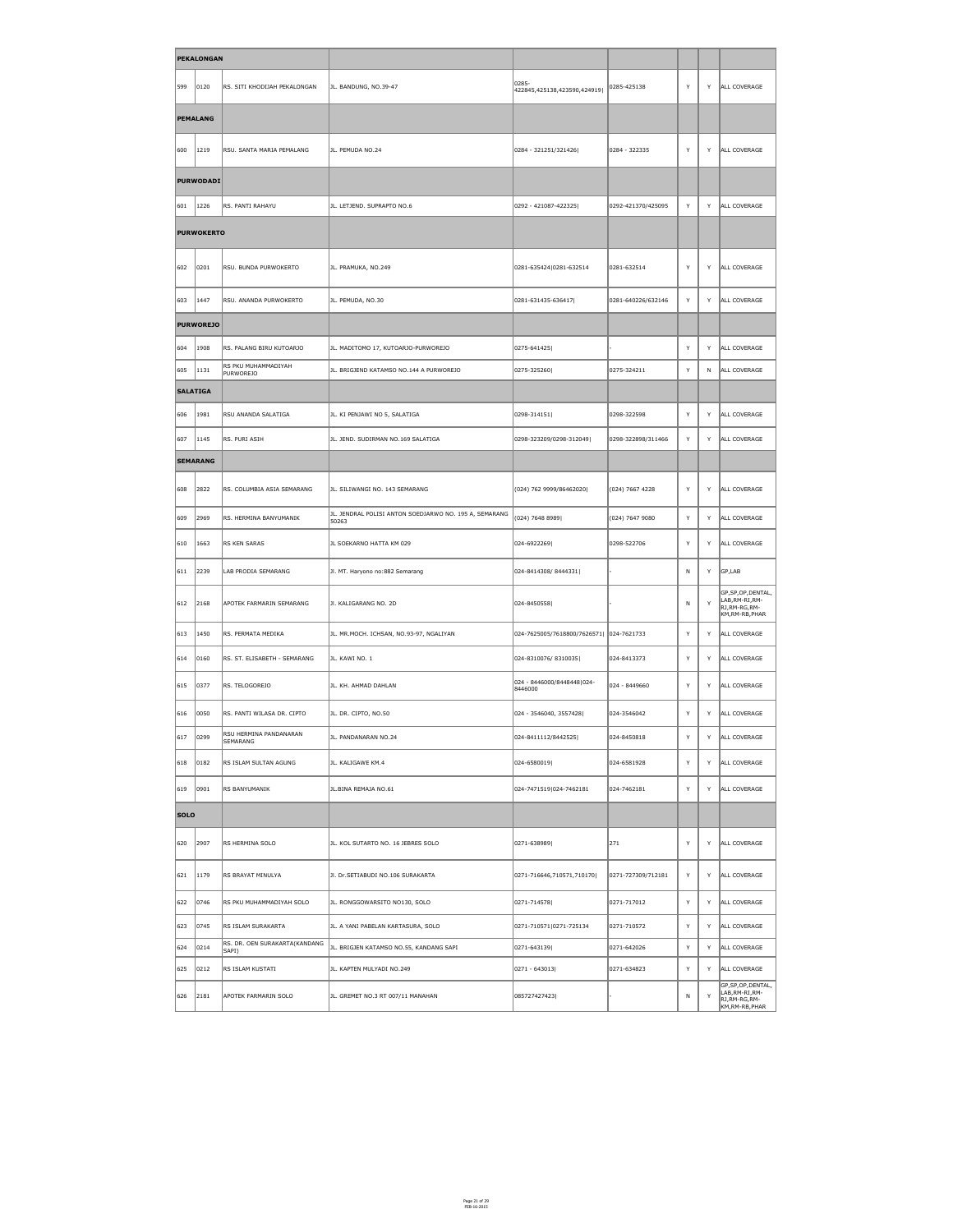| <b>TEGAL</b>   |                    |                                                               |                                                                                           |                                                                         |                    |              |    |                     |
|----------------|--------------------|---------------------------------------------------------------|-------------------------------------------------------------------------------------------|-------------------------------------------------------------------------|--------------------|--------------|----|---------------------|
| 627            | 0753               | RS ISLAM HARAPAN ANDA                                         | JL.ABABIL NO.42                                                                           | 0283-358244                                                             | 0283-351263        | Y            | Y  | ALL COVERAGE        |
| 628            | 3359               | RSIA PALARAYA                                                 | JL. PALARAYA NO. 11 A TEGAL                                                               | 0283-356009                                                             |                    | Y            | Y  | ALL COVERAGE        |
| 629            | 3219               | <b>LAB PRODIA TEGAL</b>                                       | Jl. Kapten Sudibyo No. 136 Tegal                                                          |                                                                         |                    | N            | Y  | GP,LAB              |
| 630            | $ 1540\rangle$     | RS. MITRA KELUARGA TEGAL                                      | JL. SIPELEM, NO.4, KEMANDUNGAN, TEGAL BARAT                                               | 0283-340399/340999                                                      | 0283-340902        | Y            | Y  | ALL COVERAGE        |
|                | <b>TEMANGGUNG</b>  |                                                               |                                                                                           |                                                                         |                    |              |    |                     |
| 631            | 1144               | RS. NGESTI WALUYO                                             | JL. PAHLAWAN-PARAKAN                                                                      | 0293-596008                                                             | 0293-596410        | Y            | Y  | ALL COVERAGE        |
|                |                    |                                                               | <b>JAWA TIMUR</b>                                                                         |                                                                         |                    |              |    |                     |
| <b>BANGIL</b>  |                    |                                                               |                                                                                           |                                                                         |                    |              |    |                     |
| 632            | 0700               | RS ISLAM MASYITHOH                                            | JL. A. YANI, NO.6                                                                         | 0343-741018                                                             | 0343-742425        | Y            | Y  | ALL COVERAGE        |
|                | <b>BANGKALAN</b>   |                                                               |                                                                                           |                                                                         |                    |              |    |                     |
| 633            | $\vert 3595 \vert$ | RS. LUKAS                                                     | JL.KH.MOH.KHOLIL 36A                                                                      | 085235779518                                                            |                    | N            | Y. | <b>ALL COVERAGE</b> |
|                | BANYUWANGI         |                                                               |                                                                                           |                                                                         |                    |              |    |                     |
| 634            | $ 1429\rangle$     | RS. YASMIN BANYUWANGI                                         | JL.LETKOL ISTIQLAL NO.80-84                                                               | 0333-424671                                                             | -0333-418219       | Y            | Y  | ALL COVERAGE        |
| 635            | 0726               | RS ISLAM FATIMAH BANYUWANGI                                   | JL. JEMBER, NO.25                                                                         | 0333-421451                                                             | 0333-423204/417929 | Y            | Y  | ALL COVERAGE        |
| <b>BLITAR</b>  |                    |                                                               |                                                                                           |                                                                         |                    |              |    |                     |
| 636            | $ 0269\rangle$     | RS KATOLIK BUDI RAHAYU BLITAR                                 | JL. JEND. A.YANI NO. 18 BLITAR                                                            | 0342-801066/802316/807802                                               | 0342-806509/804284 | Y            | Y  | ALL COVERAGE        |
| 637            | 3807               | RS UMUM AMINAH BLITAR                                         | JL. VETERAN NO. 39, KEPANJEN, KIDUL BLITAR 66111                                          | 0342-816304/816305                                                      | 0342-816527        | Y            | Y  | ALL COVERAGE        |
|                | <b>BONDOWOSO</b>   |                                                               |                                                                                           |                                                                         |                    |              |    |                     |
| 638            | 3892               | RS MITRA MEDIKA BONDOWOSO                                     | JL. HOS COKROAMINOTO 98, BONDOWOSO                                                        | 0332-423800; 421981                                                     | 0332 429601        | Y            | Y  | ALL COVERAGE        |
| GRESIK         |                    |                                                               |                                                                                           |                                                                         |                    |              |    |                     |
| 639            | 0596               | RS. SEMEN GRESIK                                              | JL. RA. KARTINI, NO.280 GRESIK                                                            | $ 031 -$<br>3987840,3989478,3975847                                     | 031-3987842        | $\mathsf{Y}$ | Y  | ALL COVERAGE        |
| 640            | 2610               | RS. WATES HUSADA                                              | JL. RAYA WATES UTARA KEDUNGPRING, BALONGPANGGGANG -<br>GRESIK                             | (031) 7922351                                                           |                    | $\mathsf{Y}$ | Y  | ALL COVERAGE        |
| <b>JEMBER</b>  |                    |                                                               |                                                                                           |                                                                         |                    |              |    |                     |
| 641            | 1428               | RS. BINA SEHAT                                                | JL. JAYANEGARA NO.7                                                                       | 0331-422701/424304/421713                                               | 0331-428390        | Y            | Y  | ALL COVERAGE        |
| 642            | 0725               | RS. PERKEBUNAN (PTPN) X JEMBER                                | JL. BEDADUNG, NO.2 JEMBER                                                                 | 0331-<br>487104,485415,426873,485912,4 0331-485912<br>10748 0331-487226 |                    | Y            | Y  | ALL COVERAGE        |
| <b>JOMBANG</b> |                    |                                                               |                                                                                           |                                                                         |                    |              |    |                     |
| 643            | 0978               | RS KRISTEN MOJOWARNO                                          | JL. MERDEKA NO.59, MOJOWARNO                                                              | 0321-495093 -                                                           | 0321-492200/495440 | Y            | Y  | ALL COVERAGE        |
| 644            | 1880               | RS. AIRLANGGA JOMBANG                                         | JL. AIRLANGGA NO 50 C JELAKOMBO, JOMBANG                                                  | 0321-861577                                                             | 0321-862194        | <sup>Y</sup> | Y  | ALL COVERAGE        |
| 645            | 1849               | RSIA MUSLIMAT JOMBANG                                         | JL. URIP SUMOHARJO NO 34 JOMBANG                                                          | 0321-872200/877600/869434                                               | 0321-854991        | Y            | Y  | ALL COVERAGE        |
| 646            | 1966               | RS. PELENGKAP MEDICAL CENTER                                  | JL. JUANDA NO. 03 JOMBANG                                                                 | 0321-877945 / 869826                                                    |                    | Y            | Y  | ALL COVERAGE        |
| $ 647\rangle$  | $ 0810\rangle$     | RS. DR. MOEDJITO DWIDJOSISWOJO  JL. HAYAM WURUK, NO.9 JOMBANG |                                                                                           | 0321-864308,6977788,855555                                              | 0321-877276        | Y            | Y  | ALL COVERAGE        |
| KEDIRI         |                    |                                                               |                                                                                           |                                                                         |                    |              |    |                     |
|                |                    |                                                               | $\left\ $ RS. MUHAMMADIYAH AHMAD DAHLAN $\left\  \right\ $ JL. GATOT SUBROTO NO 84 KEDIRI |                                                                         |                    |              |    |                     |

Page 22 of 29 FEB-16-2015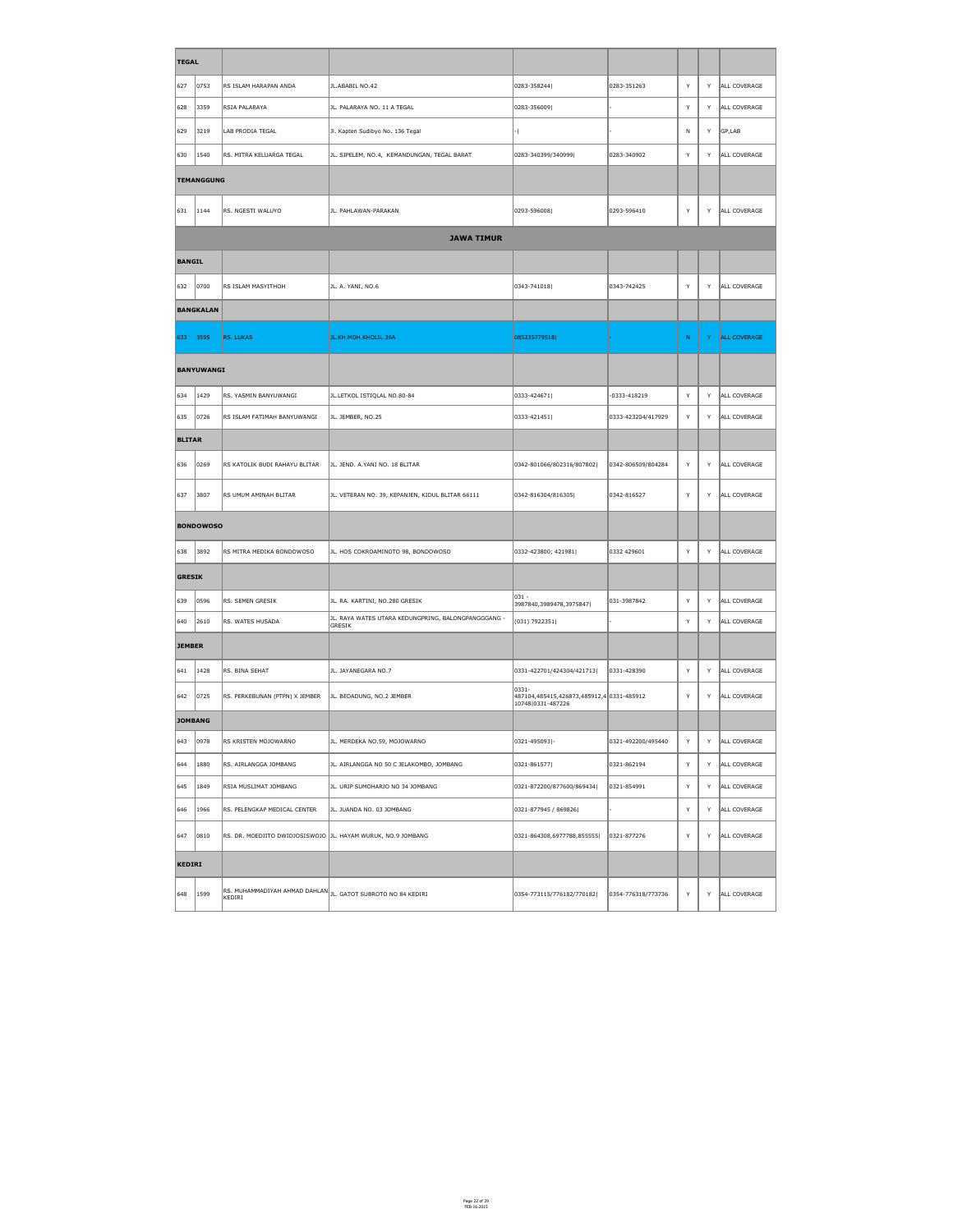| 649           | 0977               | RS BAPTIS KEDIRI                               | JL. BRIDJEN POLLBH PRANOTO NO.1                                               | 0354-682170, 683578, 684172 -                     | 0354-681173         | Y | Y            | ALL COVERAGE                                                                |
|---------------|--------------------|------------------------------------------------|-------------------------------------------------------------------------------|---------------------------------------------------|---------------------|---|--------------|-----------------------------------------------------------------------------|
| 650           | 0248               | RS. HVA TOELOENGREDJO                          | JL. A. YANI NO. 25 PARE                                                       | 0354-391047,391145                                | 0354-392883         | Y | Y            | ALL COVERAGE                                                                |
| <b>MADIUN</b> |                    |                                                |                                                                               |                                                   |                     |   |              |                                                                             |
| 651           | 0722               | RS. SANTA CLARA                                | JL. BILITON, NO.15                                                            | 0351-462688/452770/464571                         | 0351-455780/466509  | Y | Y            | ALL COVERAGE                                                                |
| 652           | 3421               | LAB PRODIA MADIUN                              | JL.SULAWESI NO.9 MADIUN                                                       | 0351453344                                        |                     | N | Y            | $\big GP,LAB$                                                               |
| <b>MALANG</b> |                    |                                                |                                                                               |                                                   |                     |   |              |                                                                             |
| 653           | 1326               | RS. WAVA HUSADA KEPANJEN                       | JL. PANGLIMA SUDIRMAN NO.99A KEPANJEN                                         | 0341-393000                                       | 0341-398398         | Y | Y            | ALL COVERAGE                                                                |
| 654           | 1561               | RS. PERMATA BUNDA MALANG                       | JL. SOEKARNO HATTA NO. 75, LOWOKWARU                                          | 0341-487487/407462                                | 0341-474242         | Y | Y            | ALL COVERAGE                                                                |
| 655           | 0609               | RS. PANTI NIRMALA                              | JL. KEBALEN WETAN, NO.2-8                                                     | 0341-362459                                       | 0341-327930         | Y | Y            | ALL COVERAGE                                                                |
| 656           | 0192               | RS. BAPTIS BATU                                | JL. RAYA TLEKUNG NO.1 JUNREJO, BATU                                           | 0341-594161 0341-598192/5                         | 0341-598911         | Y | Y            | ALL COVERAGE                                                                |
| 657           | 0252               | RS ISLAM AISYIYAH MALANG                       | JL. SULAWESI, NO.16                                                           | 0341-326773                                       | 0341-368883         | Y | Y            | ALL COVERAGE                                                                |
| ∫658          | 3611               | RSI MADINAH KASEMBON                           | JL. RAYA SUKOSARI NO. 32 KASEMBON MALANG                                      | 0354-326688/393000                                | 0354-328144         | Y | Y            | ALL COVERAGE                                                                |
| 659           | 0094               | RSU HERMINA TANGKUBANPRAHU                     | JL. TANGKUBAN PRAHU, NO.33                                                    | 0341-325082 - 354844 -<br>354845/46 0341-354844/8 | 0341-354843         | Y | Y            | ALL COVERAGE                                                                |
| 660           | 0125               | RSIA. MELATI HUSADA                            | JL. KAWI, NO.32                                                               | 0341-336271/341357 0341-<br>341357                | 0341-365094/341357  | Y | Y            | ALL COVERAGE                                                                |
| 661           | 2790               | RSIA GALERI CANDRA                             | JL. BUNGA ANDONG NO.3 MALANG 65141                                            | $(0341)$ 478571                                   | $(0341)$ 478571     | Y | Y            | ALL COVERAGE                                                                |
| 662           | 2789               | RSIA. PURI MALANG                              | JL. TAMAN SLAMET NO.20 MALANG                                                 | 0341-325329                                       | (0341) 342322       | Y | Y            | ALL COVERAGE                                                                |
| 663           | $\vert$ 2171       | APOTEK FARMARIN MALANG                         | JI. W. R.SUPRATMAN C2 Kav.9 Malang                                            | $ 0341 - 334163/4 $                               |                     | N | Y            | GP, SP, OP, DENTAL,<br>LAB, RM-RI, RM-<br>RJ, RM-RG, RM-<br>KM, RM-RB, PHAR |
|               | <b>MOJOKERTO</b>   |                                                |                                                                               |                                                   |                     |   |              |                                                                             |
| 664           | 0164               | RS. REKSA WALUYA                               | JL. MOJOPAHIT, NO.422                                                         | 0321-322170/322171 0321-<br>322171/3937           | 0321-322511         | Y | Y            | ALL COVERAGE                                                                |
| 665           | 0785               | RS. EMMA                                       | JL. RAYA IJEN WATES NO.67                                                     | 0321-328737 -                                     | 0321-334021         | Y | Y            | ALL COVERAGE                                                                |
| 666           | 0088               | RS. KARTINI MOJOKERTO                          | JL. ERLANGGA, NO.137, MOJOSARI                                                | 0321-592261                                       | 0321-595569         | Y | Y            | ALL COVERAGE                                                                |
| 667           | 0928               | RS GATOEL MOJOKERTO                            | JL. RADEN WIJAYA NO.56                                                        | 0321-321681,322329,399772 -                       | 0321-321684         | Y | Y            | ALL COVERAGE                                                                |
| 668           | 2818               | RS. MUTIARA HATI                               | JL. RAYA KEMANTREN WETAN 49, TERUSAN, GEDEG, MOJOKERTO (0321) 7223400, 363442 |                                                   |                     | Y | Y            | ALL COVERAGE                                                                |
| <b>NGAWI</b>  |                    |                                                |                                                                               |                                                   |                     |   |              |                                                                             |
| 669           | 3872               | RS. AT-TIN HUSADA                              | JL.RAYA NGAWI-SOLO KM 4                                                       | 0351453381                                        |                     | Y | Y            | ALL COVERAGE                                                                |
|               | <b>PONOROGO</b>    |                                                |                                                                               |                                                   |                     |   |              |                                                                             |
| 670           | 0823               | <b>RSU. AISYIYAH PONOROGO</b>                  | JL. DR SUTOMO NO.18-24                                                        | 0352-481784,461560,485093                         | 0352-484218         | Y | Y.           | <b>ALL COVERAGE</b>                                                         |
|               | <b>PROBOLINGGO</b> |                                                |                                                                               |                                                   |                     |   |              |                                                                             |
| $ 671\rangle$ | 0309               | RS. DHARMA HUSADA                              | JL. SOEKARNO HATTA NO.10                                                      | 0335-422176                                       | 0335-422698         | Y | N            | ALL COVERAGE                                                                |
|               | <b>SIDOARJO</b>    |                                                |                                                                               |                                                   |                     |   |              |                                                                             |
| 672           | 2755               | RSU. BUNDA SIDOARJO                            | JL. KUNDI NO.70 KEPUH KIRIMAN, WARU SIDOARJO                                  | (031) 8668880                                     | (031) 8688218       | Y | Y            | ALL COVERAGE                                                                |
| 673           | 0249               | RS. DELTA SURYA                                | JL. PAHLAWAN NO.9                                                             | 031-8962531-8961271 031-<br>8961271               | 031-8961281/8944977 | Y | Y            | ALL COVERAGE                                                                |
| 674           | 1346               | RS. CITRA MEDIKA SIDOARJO                      | JL.RAYA SURABAYA, KM.44, KRAMAT TUMENGGUNG                                    | $ 0321 - 361000 $                                 | 0321-361666/362956  | Y | Y            | ALL COVERAGE                                                                |
| 675           | 1040               | RS. MITRA KELUARGA WARU                        | JL. RAYA LETJEN. S.PARMAN, NO.8                                               | 031-8543111/8542111 -<br>$ 031 -$                 | 031-8534333         | Y | Y            | ALL COVERAGE                                                                |
| 676           | 0545               | RS. SITI KHODIJAH SEPANJANG<br><b>SIDOARJO</b> | JL. PAHLAWAN, NO.260, SEPANJANG                                               | 7881130,7882123,7872081,6013 031-7876066<br> 4373 |                     | Y | Y            | ALL COVERAGE                                                                |
| 677           | 1108               | RSAB. SOERYA                                   | JL. RAYA KALIJATEN, NO. 11-15, TAMAN SEPANJANG                                | $ 031 - 7885011 $ -                               | 031-7873633         | Y | Y            | ALL COVERAGE<br>GP, SP, OP, DENTAL,                                         |
| 1678          | 1336               | KLINIK CITRA GADING MEDIKA                     | JL.BRIGJEN KATAMSO BLOK A 408-409 REWIN WARU                                  | 031-8679727                                       | 031-8683181         | N | $\mathsf{Y}$ | LAB, RM-RI, RM-<br>RJ, RM-RG, RM-<br>KM RM-RR PHAR                          |
| 679           | 1339               | <b>KLINIK GRAHA MEDICA</b>                     | JL. BRIGJEN KATAMSO NO.7 WARU                                                 | $ 031 - 8554910 $                                 | 031-8554911         | N | Y.           | <b>ALL COVERAGE</b>                                                         |
| 680           | 1342               | KLINIK MEDIS GELORA                            | PERUM TAMAN PINANG INDAH, BLOK B7, NO.3-3A                                    | 031-8929139                                       | 031-8929123         | N | Y            | GP, SP, OP, DENTAL,<br>LAB, RM-RI, RM-<br>RJ, RM-RG, RM-<br>KM, RM-RB, PHAR |

Page 23 of 29 FEB-16-2015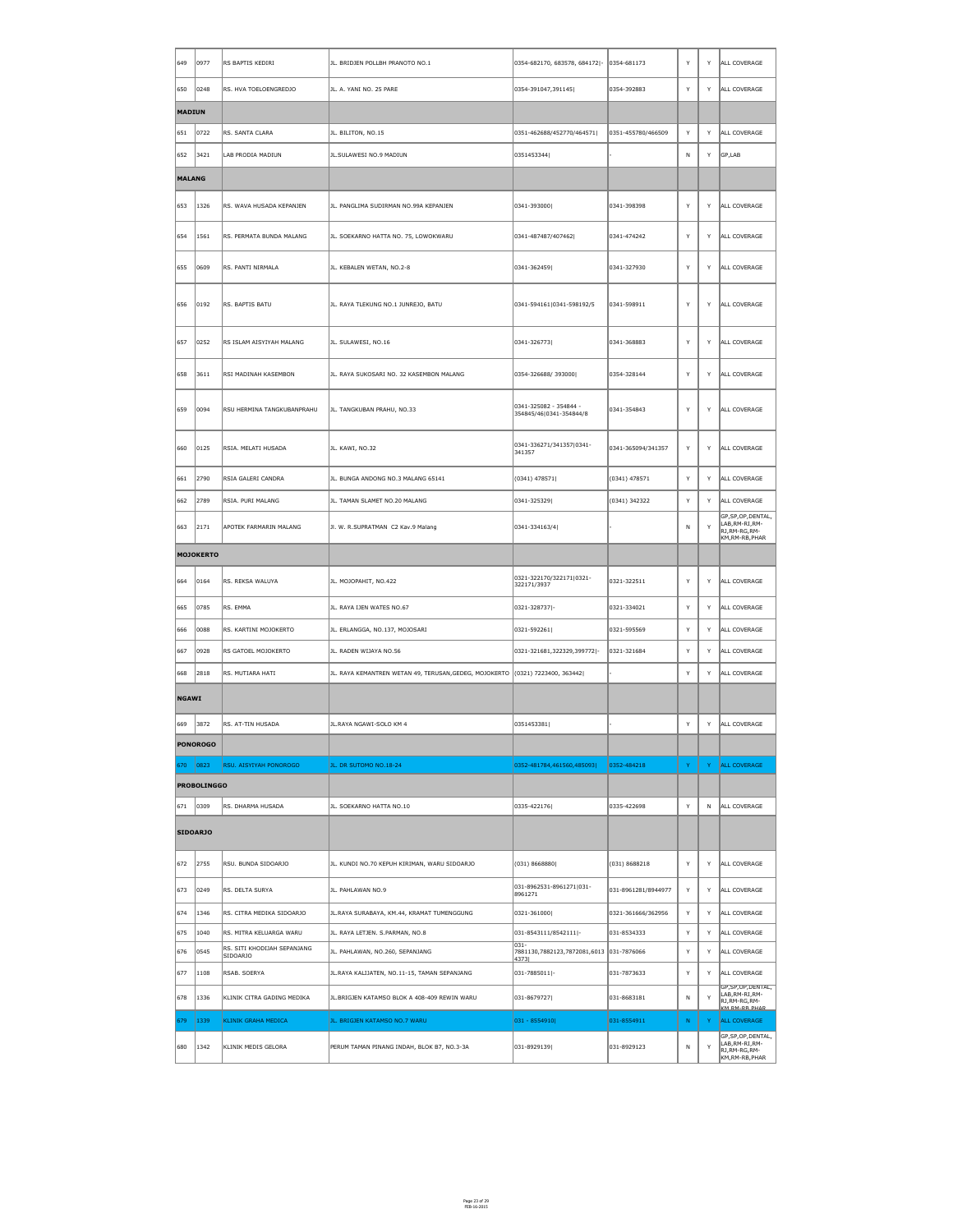| <b>SURABAYA</b> |                     |                                                      |                                                                  |                                                                                  |                     |              |              |                                                                                                 |  |
|-----------------|---------------------|------------------------------------------------------|------------------------------------------------------------------|----------------------------------------------------------------------------------|---------------------|--------------|--------------|-------------------------------------------------------------------------------------------------|--|
| 681             | 1690                | RS. BEDAH SURABAYA                                   | JL. RAYA MANYAR NO 9 SURABAYA                                    | 031-5999369,5999339                                                              | 031-5995284         | $\mathsf{Y}$ | <b>V</b>     | ALL COVERAGE                                                                                    |  |
| 682             | 0081                | SILOAM HOSPITALS SURABAYA                            | JL. RAYA GUBENG NO. 70, SURABAYA                                 | $ 031 - 5031333/5031821 $                                                        | 031-5031533/5039313 | Y            | Y            | ALL COVERAGE                                                                                    |  |
| 683             | 2925                | RS. MITRA KELUARGA KENJERAN                          | JL. KENJERAN 506 SURABAYA 60114                                  | $(031)$ 99000880                                                                 | $(031)$ 99000885    | Y            | Y            | ALL COVERAGE                                                                                    |  |
| 684             | 0136                | RS. MITRA KELUARGA SURABAYA                          | JL. SATELIT INDAH II, DARMO SATELIT                              | 031-7345333                                                                      | 031-7345955         | Y            | Y            | ALL COVERAGE                                                                                    |  |
| 685             | $ 0163\rangle$      | RS. DARMO                                            | JL. RAYA DARMO, NO.90                                            | 031 - 567 6253/54/55/56                                                          | 031-5620690         | Y            | Y            | ALL COVERAGE                                                                                    |  |
| 686             | 0829                | RS. PREMIER SURABAYA (RS.<br>SURABAYA INTERNASIONAL) | JL. NGINDEN INTAN BARAT, BLOK B                                  | 031-5993211 031-5993211                                                          | 031-5993214         | $\mathsf{Y}$ | Y            | ALL COVERAGE                                                                                    |  |
| 687             | 0544                | RS. ST. VINCENTIUS A. PAULO (RS.<br>$ RKZ\rangle$    | JL. DIPONEGORO NO.51                                             | $\parallel$ 031-<br> 5677562,5687846,5663895 031- 031-5674748/5651057<br>5687846 |                     | Y            | Y            | ALL COVERAGE                                                                                    |  |
| 688             | 0895                | RS PRIMASATYA HUSADA CITRA (<br> PHC                 | JL. PRAPAT KURUNG SELATAN NO.1 TANJUNG PERAK                     | 031-3294801-3 -                                                                  | 031-3294804         | Y            | ╰            | ALL COVERAGE                                                                                    |  |
| 689             | 0896                | KLINIK KEBRAON                                       | JL.GRIYA KEBRAON BLOK FA NO.37                                   | $ 031 - 7663816 $ -                                                              | 031-7663816         | N            | $\vee$       | GP, SP, OP, DENTAL,<br>LAB, RM-RI, RM-<br>RJ, RM-RG, RM-<br>KM, RM-RB, PHAR                     |  |
| 690             | 0897                | KLINIK BENOWO                                        | PONDOK BENOWO INDAH, BLOK PP/22                                  | 031-70547492 -                                                                   |                     | N            | $\vee$       | GP, SP, OP, DENTAL,<br>LAB, RM-RI, RM-<br>RJ,RM-RG,RM-<br>KM, RM-RB, PHAR                       |  |
| 691             | 1163                | <b>BRAIN CLINIC</b>                                  | JL. SULAWESI, NO.63                                              | 031-5018800/031-5038004                                                          |                     | N            | $\mathbf{v}$ | GP, SP, OP, DENTAL,<br>$\vert$ MAT,LAB,RM-RI,RM- $\vert$<br>RJ, RM-RG, RM-<br>KM, RM-RB, PHAR   |  |
| 692             | 1364                | RS. ISLAM SURABAYA JEMURSARI                         | JL. JEMURSARI NO.51-57                                           | $ 031 -$<br>8471877/8471878/8471889                                              | 031-8437784         | $\mathsf{Y}$ | Y            | ALL COVERAGE                                                                                    |  |
| 693             | 2001                | RS. WIYUNG SEJAHTERA                                 | JL. KARANGAN PDAM NO.1-3 WIYUNG SURABAYA                         | (031) 7532653                                                                    | (031) 7533726       | Y            | Y            | ALL COVERAGE                                                                                    |  |
| 694             | 0830                | RS. ADI HUSADA UNDAAN WETAN                          | JL.UNDAAN WETAN NO40-44 SURABAYA                                 | 031-5321256 031-5318000                                                          | 031-5321081         | Y            |              | ALL COVERAGE                                                                                    |  |
| 695             | 2212                | APOTEK FARMARIN SURABAYA                             | Jl. Jemur Andayani II/1, Surabaya                                | 031-8418190                                                                      |                     | N            | $\vee$       | GP, SP, OP, DENTAL,<br>LAB, RM-RI, RM-<br>RJ,RM-RG,RM-<br>KM, RM-RB, PHAR                       |  |
| 696             | 2217                | RS. KENDANG SARI SURABAYA                            | Jl. Raya Kendangsari No.38 Surabaya                              |                                                                                  |                     | $\vee$       | $\checkmark$ | ALL COVERAGE                                                                                    |  |
| 697             | 0980                | RS ISLAM SURABAYA                                    | JL. JEND A YANI NO.2-4                                           | $ 031 - 8284505 $ -                                                              | 031-8291805         | Y            |              | ALL COVERAGE                                                                                    |  |
| 698             | 1363                | RS. BUNDA SURABAYA                                   | JL.RAYA KANDANGAN NO.23-24 BENOWO                                | 031 -<br>7442220/7440077/7400694                                                 | 031 - 7442133       | Y            | Y            | ALL COVERAGE                                                                                    |  |
| 699             | 1365                | RS. MATA UNDAAN                                      | JL.UNDAAN KULON, NO.19                                           | $ 031 - 5343806/531619 $                                                         | 031-5317503         | Y            | Y            | ALL COVERAGE                                                                                    |  |
| 700             | 1453                | RS. ONKOLOGI                                         | ARAYA GALAXI BUMI PERMAI BLOK A2/7 JL. ARIEF RAHMAN<br>HAKIM 182 | $ 031 - 5914855 $                                                                | 031-5914860         | Y            | Y            | ALL COVERAGE                                                                                    |  |
| 701             | 1454                | RS. PUTRI (RS KHUSUS OBSTETRI &<br>GINEKOLOGI)       | JL. ARIF RAHMAN HAKIM, NO.122                                    | 031-5999987                                                                      | 031-5997215         | $\mathsf{Y}$ | <b>V</b>     | ALL COVERAGE                                                                                    |  |
| 702             | 0809                | RS SPESIALIS HUSADA UTAMA                            | JL. PROF DR MOESTOPO 31-35                                       | $ 031 - 5017975/5018335 (021)$<br>9100682                                        | 031-5018337         | Y            | Y            | ALL COVERAGE                                                                                    |  |
| 703             | 1201                | RS. ADI HUSADA KAPASARI                              | JI. KAPASARI NO.97-101                                           | 031-3764555                                                                      | 031-3764666         | Y            | Y            | ALL COVERAGE                                                                                    |  |
| 704             | $ 2315\rangle$      | NATIONAL HOSPITAL SURABAYA                           | BOULEVARD FAMILI SEL KAV 1 GRAHA FAMILI, SURABAYA                | $ 031 - 2975777 $                                                                | 031-297799          | Y            | Y            | ALL COVERAGE                                                                                    |  |
| 705             | 2476                | RS. ROYAL SURABAYA                                   | JL. RUNGKUT INDUSTRI I/ 1 SURABAYA                               | $ 031 - 8476111 $                                                                | 031-8476211         | <sup>Y</sup> | Y            | ALL COVERAGE                                                                                    |  |
| 706             | 2785                | RS. ORTHOPEDI DAN<br><b>TRAUMATOLOGY</b>             | JL. EMERALD MANSION TX 10 CITRALAND, SURABAYA                    | (031) 57431299                                                                   | (031) 57431255      | Y            | Y            | ALL COVERAGE                                                                                    |  |
| 707             | 2786                | RS. PURA RAHARJA                                     | JL. PUNCANG ADI 12-14 SURABAYA                                   | (031) 5019898/ 5022151/<br>5024591                                               |                     | Y            | $\vee$       | GP, SP, OP, DENTAL,<br>LAB, RM-RI, RM-<br>$\overline{\mathsf{R}$ J,RM-RG,RM-<br>KM, RM-RB, PHAR |  |
| <b>TUBAN</b>    |                     |                                                      |                                                                  |                                                                                  |                     |              |              |                                                                                                 |  |
| 708             | 2002                | RS. NAHDATUL ULAMA TUBAN                             | JL. LETDA SUCIPTO NO 211 TUBAN                                   | 0356-328244/(0356) 328299                                                        | (0356) 712072       | Y            | Y            | ALL COVERAGE                                                                                    |  |
|                 | <b>TULUNG AGUNG</b> |                                                      |                                                                  |                                                                                  |                     |              |              |                                                                                                 |  |
| 709             | 3655                | PRODIA TULUNGAGUNG                                   | Jl. Dr. Sutomo No. 89, Tulungagung 66261                         | $(0355)$ 336989                                                                  |                     | N            | Y            | ALL COVERAGE                                                                                    |  |
| $ 710\rangle$   | $ 0813\rangle$      | <b>RS. ISLAM ORPEHA</b>                              | JL. KH. R. ABDUL FATAH                                           | $ 0355 - 323186 $                                                                | 0355-327691         | Y            |              | ALL COVERAGE                                                                                    |  |
| 711             | 3826                | RS ERA MEDIKA                                        | JL. RAYA PULOSARI, NGUNUT, TULUNGAGUNG, JAWA TIMUR               | 0355-398706/396566/<br> 08155199111                                              | 0355-398706         | Y            | Y            | ALL COVERAGE                                                                                    |  |
|                 |                     |                                                      | <b>KALIMANTAN BARAT</b>                                          |                                                                                  |                     |              |              |                                                                                                 |  |
|                 | <b>KETAPANG</b>     |                                                      |                                                                  |                                                                                  |                     |              |              |                                                                                                 |  |
|                 |                     |                                                      |                                                                  |                                                                                  |                     |              |              |                                                                                                 |  |

| $\sqrt{712}$ | ∥1800 | KETAPANG<br>$     -$<br>◡ | KETAPANG<br><b>IEND</b><br>. SUDIRMAN NO | '32814<br>∎∩53∠ | 10534-31649 |  | .JVERAG' |
|--------------|-------|---------------------------|------------------------------------------|-----------------|-------------|--|----------|
|              |       |                           |                                          |                 |             |  |          |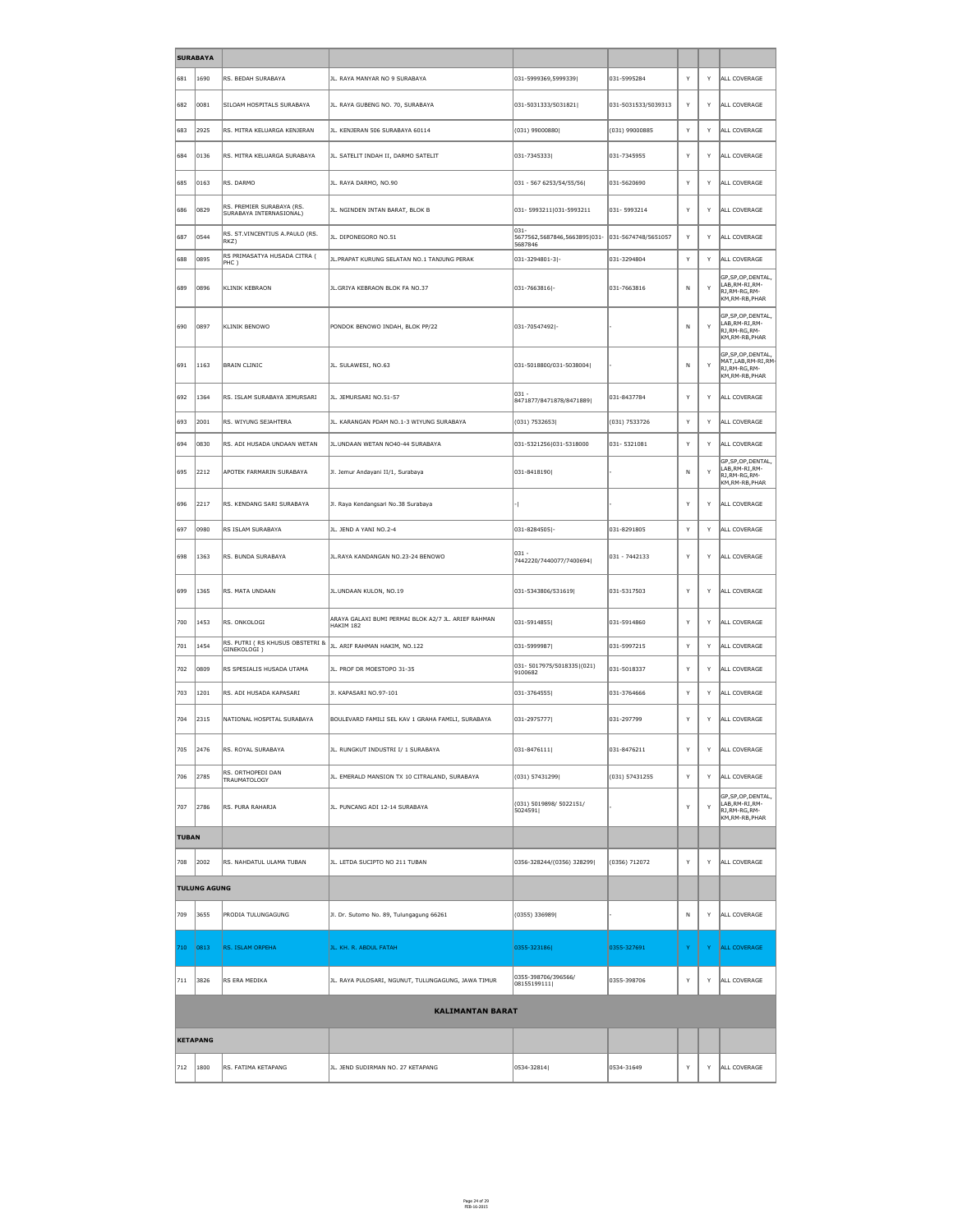|                | <b>PONTIANAK</b>     |                                                                 |                                                                                                       |                                                   |                     |              |              |                                                                                                    |
|----------------|----------------------|-----------------------------------------------------------------|-------------------------------------------------------------------------------------------------------|---------------------------------------------------|---------------------|--------------|--------------|----------------------------------------------------------------------------------------------------|
| 713            | 1106                 | RS. SANTO ANTONIUS                                              | JL.KH. WAHID HASYIM NO.249                                                                            | $ 0561 - 732101 $ -                               | 0561-742242/733623  | Y            | Y            | ALL COVERAGE                                                                                       |
| 714            | $ 1431\rangle$       | RSIA ANUGERAH BUNDA<br>KHATULISTIWA                             | JL. AHMAD YANI NO. 5-7                                                                                | $ 0561 - 581818 $                                 | 0561-584100         | $\mathsf{Y}$ | Y            | ALL COVERAGE                                                                                       |
|                | <b>SINGKAWANG</b>    |                                                                 |                                                                                                       |                                                   |                     |              |              |                                                                                                    |
| 715            | 2621                 | RSU HARAPAN BERSAMA                                             | Jln. P. Belitung No. 61) Singkawang                                                                   | 0562-631791                                       | 0562-633359         | Y            | Y            | ALL COVERAGE                                                                                       |
| 716            | 1368                 | RS. SANTO VINCENTIUS<br>SINGKAWANG                              | JL. P. DIPONEGORO NO.5                                                                                | 0562-631008                                       | 0562-633881         | Y            | Y            | ALL COVERAGE                                                                                       |
|                |                      |                                                                 | <b>KALIMANTAN SELATAN</b>                                                                             |                                                   |                     |              |              |                                                                                                    |
|                | BANJARMASIN          |                                                                 |                                                                                                       |                                                   |                     |              |              |                                                                                                    |
| 717            | 1011                 |                                                                 | KLINIK SURYA MEDIKA SATUI (SMS)  JL. PROPINSI NO 11, RT 17 SUNGAI DANAU SATUI                         | 0512-61717 0778-322122                            | 0512-61312          | N            | $\mathbf{Y}$ | GP, SP, OP, DENTAL,<br>LAB, RM-RI, RM-<br>RJ, RM-RG, RM-<br>KM, RM-RB, PHAR                        |
| 718            | 0849                 | RS. ISLAM BANJARMASIN                                           | JL. LET JEN S PARMAN GG.PURNAMA NO.1 BANJARMASIN                                                      | 0511-3350332, 3354896,<br>3350335 0511-3350332/35 | 0511-3351690        | Y            | Y            | ALL COVERAGE                                                                                       |
|                | <b>KANDANGAN</b>     |                                                                 |                                                                                                       |                                                   |                     |              |              |                                                                                                    |
| 719            | 1799                 | RS PAHLAWAN MEDIKA CENTER                                       | JL. PAHLAWAN NO. 15 KANDANGAN KAB. HULU SUNGAI SELATAN 0517-23191                                     |                                                   | 0517-23678          | Y            | Y            | ALL COVERAGE                                                                                       |
|                | <b>MARTAPURA</b>     |                                                                 |                                                                                                       |                                                   |                     |              |              |                                                                                                    |
| 720            | 2721                 | RS. PELITA INSANI                                               | JL. SEKUMPUL NO.66 MARTAPURA 70614, KALIMANTAN SELATAN (0511) 4722210, 4722220                        |                                                   | (0511) 4722230      | Y            | Y            | ALL COVERAGE                                                                                       |
|                |                      |                                                                 | <b>KALIMANTAN TENGAH</b>                                                                              |                                                   |                     |              |              |                                                                                                    |
|                | <b>PANGKALAN BUN</b> |                                                                 |                                                                                                       |                                                   |                     |              |              |                                                                                                    |
| 721            | 3529                 | KLINIK KESUMA                                                   | JL. ISKANDAR NO. 12 A, PANGKALAN BUN, KALIMANTAN TENGAH (0532) 23935                                  |                                                   | $(0532)$ 23935      | N            | Y            | ALL COVERAGE                                                                                       |
|                |                      |                                                                 | <b>KALIMANTAN TIMUR</b>                                                                               |                                                   |                     |              |              |                                                                                                    |
|                | <b>BALIKPAPAN</b>    |                                                                 |                                                                                                       |                                                   |                     |              |              |                                                                                                    |
| 722            | 0686                 | PANACEA CLINIC                                                  | KOMP MAL FANTASI BLOK AB2 NO.18-20 BALIKPAPAN BARU<br>76114                                           | 0542-877898,7204046 0751-<br>444712/5             | 0542-877641/7031819 | N            | Y            | GP, SP, OP, DENTAL,<br>LAB, RM-RI, RM-<br>RJ, RM-RG, RM-<br>KM, RM-RB, PHAR<br>GP, SP, OP, DENTAL, |
| 723            | 0692                 | APOTIK KANIDA FARMA II                                          | JL. JEND. SUDIRMAN, NO. 23                                                                            | 0542-424309,0542 420496 0542-<br>420496           | 0542-424031         | $\mathsf{N}$ | Y            | LAB, RM-RI, RM-<br>RJ, RM-RG, RM-<br>KM, RM-RB, PHAR                                               |
| 724            | 3459                 |                                                                 | SUMATERA EYE CENTRE BALIKPAPAN Ruko sentra eropa blok AA 2B no.16 balikpapan baru                     | (0542) 876732/876941                              |                     | N            | Y            | GP, SP, OP, DENTAL,<br>LAB, RM-RI, RM-<br>RJ, RM-RG, RM-<br>KM, RM-RB, PHAR                        |
| 725            | 0633                 | RS. PERTAMINA BALIKPAPAN                                        | JL. JEND SUDIRMAN NO.1                                                                                | 0542-734020/21                                    | 0542-7517493        | Y            | Y            | ALL COVERAGE                                                                                       |
| 726            | 0672                 | RSIA. PERMATA HATI BALIKPAPAN                                   | JL. IMAM BONJOL NO.1                                                                                  | 0542-413932/413928                                | 0542 - 413928       | Y            | Y            | ALL COVERAGE                                                                                       |
| 727            | 0632                 | RS. RESTU IBU                                                   | JL. JEND. A. YANI, NO.12                                                                              | 0542-427342/3/4 0542-427342                       | 0542-441494/417290  | Y            | Y            | ALL COVERAGE                                                                                       |
| 728            | 1374                 | BALIKPAPAN HUSADA)                                              | SILOAM HOSPITALS BALIKPAPAN (RS JL. MT.HARYONO NO.9 RINGROAD, BALIKPAPAN - KALIMANTAN<br><b>TIMUR</b> | 0542 - 8862 999                                   | 0542-7206517        | Y            | Y            | ALL COVERAGE                                                                                       |
| 729            | 2073                 | KLINIK MEDIKA UTAMA (KMU<br>SETIARA)                            | JL. MULAWARMAN NO. 24 RT 7 MANGGAR BARU BALIKPAPAN,<br><b>KALIMANTAN TIMUR</b>                        | 0542-770846                                       | 0542-770847         | N            | Y            | GP, SP, OP, DENTAL,<br>LAB, RM-RI, RM-<br>RJ, RM-RG, RM-<br>KM, RM-RB, PHAR                        |
| <b>BONTANG</b> |                      |                                                                 |                                                                                                       |                                                   |                     |              |              |                                                                                                    |
| 730            | 1214                 | RS. PUPUK KALTIM BONTANG                                        | JI. OKSIGEN NO.1, KOMP.PUPUK KALTIM                                                                   | 0548-41118/41444                                  | 0548-41555          | Y            | Y            | ALL COVERAGE                                                                                       |
| 731            | 2118                 | RS AMALIA BONTANG                                               | JL. R. SOEPRAPTO NO. 22 BONTANG BARU, KOTA BONTANG<br>KALTIM                                          | 0548-25050                                        | 0548-23275          | Y            | Y            | ALL COVERAGE                                                                                       |
| 732            | 2474                 | KLINIK RSPKT 1                                                  | JL. IMAM BONJOL BONTANG-KALTIM                                                                        | 0548-24800                                        |                     | N.           | Y            | GP, SP, OP, DENTAL,<br>LAB, RM-RI, RM-<br>RJ, RM-RG, RM-<br>KM, RM-RB, PHAR                        |
|                |                      | <b>KUTAI KARTANEGARA</b>                                        |                                                                                                       |                                                   |                     |              |              |                                                                                                    |
| 733            | 1074                 | KLINIK MAJU SEJAHTERA                                           | JL. MOH. HATTA, HANDIL 3, MUARA JAWA                                                                  | $ 0541 - 691891/ 081333001836 $ -                 | 0541-691892         | N            | Y            | GP, SP, OP, DENTAL,<br>LAB, RM-RI, RM-<br>RJ, RM-RG, RM-<br>KM, RM-RB, PHAR                        |
|                | <b>SAMARINDA</b>     |                                                                 |                                                                                                       |                                                   |                     |              |              |                                                                                                    |
| 734            | 3460                 | SUMATERA EYE CENTRE SAMARINDA   JL. A. YANI NO. 6 A-B SAMARINDA |                                                                                                       | $(0541)$ 200257, 200258                           |                     | Y            | Y            | GP, SP, OP, DENTAL,<br>LAB, RM-RI, RM-<br>RJ, RM-RG, RM-<br>KM, RM-RB, PHAR                        |
| 735            | 0230                 | RS. H. DARJAD                                                   | JL. DAHLIA, NO.4                                                                                      | 0541-732698,734123,732609                         | 0541-732562         | $\mathsf{Y}$ | Y            | ALL COVERAGE                                                                                       |

Page 25 of 29 FEB-16-2015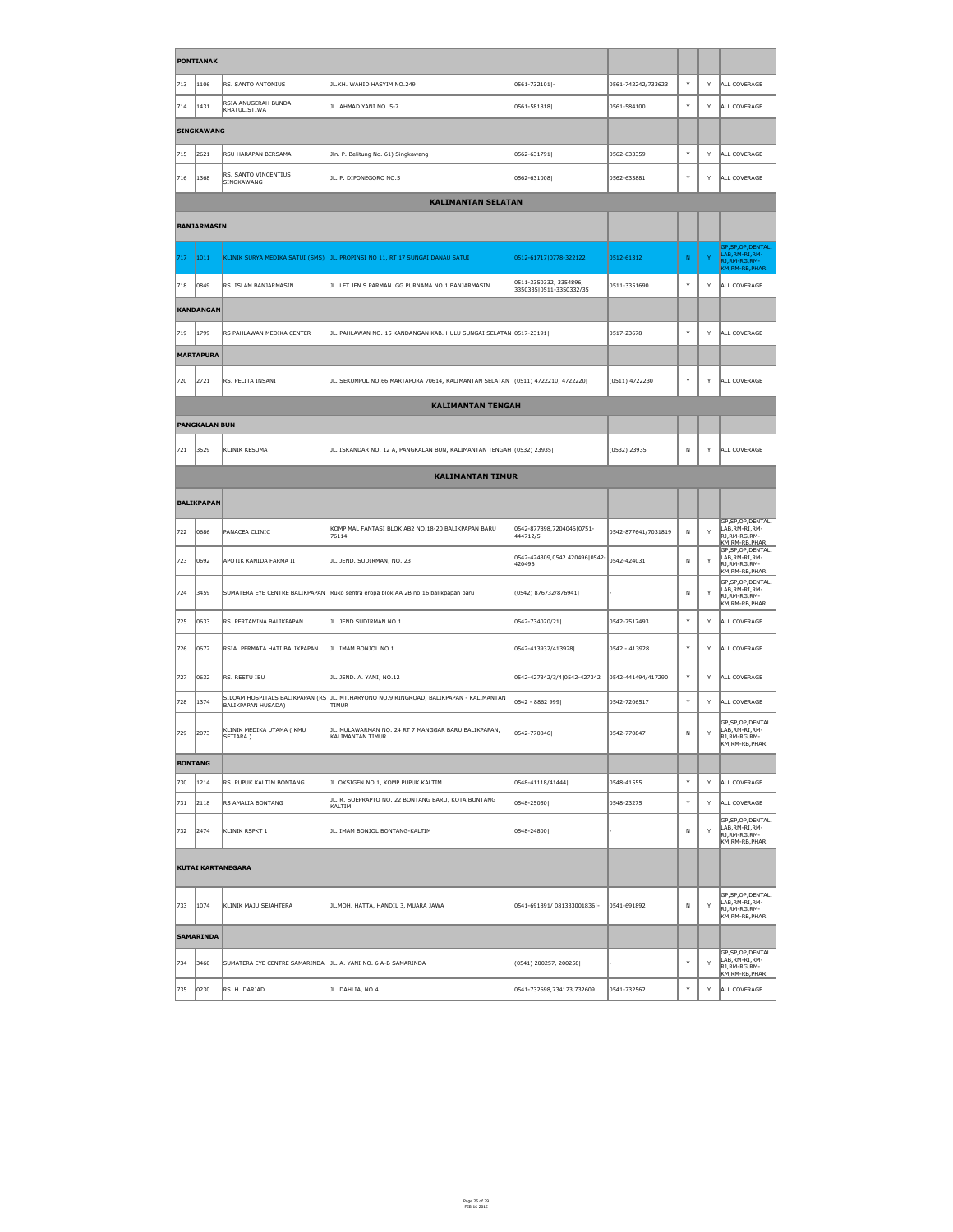| 736           |                        |                                              |                                                                                                                |                                               |                      | Y            | Y            |                                                                             |
|---------------|------------------------|----------------------------------------------|----------------------------------------------------------------------------------------------------------------|-----------------------------------------------|----------------------|--------------|--------------|-----------------------------------------------------------------------------|
| 737           | 2453                   | RS. SAMARINDA MEDIKA CITRA                   | JL. KADRIE OENING NO.81 RT.35 SAMARINDA 75124                                                                  | (0541) 7273000                                | (0541) 7272888       | $\mathsf{v}$ | Y            | ALL COVERAGE<br>ALL COVERAGE                                                |
|               | 2473                   | RS. SIAGA RAMANIA                            | JL. RAMANIA 3 ( JL. JEND. SOEPARTO) SAMARINDA, KALTIM<br>JL. CIPTO MANGUN KUSUMO RT 12 NO 52 KEL SENGKOTEK LOA | 0541-739772                                   | 0541-749131          |              |              | GP, SP, OP, DENTAL,<br>LAB, RM-RI, RM-                                      |
| 738           | 1656                   | KLINIK MELATI HUSADA                         | JUAN SAMARINDA                                                                                                 | 0541-260721                                   | 0541-241752          | N            | Y            | RJ, RM-RG, RM-<br>KM, RM-RB, PHAR                                           |
|               | <b>SANGATTA</b>        |                                              |                                                                                                                |                                               |                      |              |              |                                                                             |
| 739           | 1801                   | RS. SOHC, SANGATTA                           | JL. YOS SUDARSO IV, No. 1, TELUK LINGGA, SANGATTA-<br>KALIMANTAN TIMUR                                         | 0549-23417                                    | 0549-23417           | Y            | Y            | ALL COVERAGE                                                                |
| 740           | 3579                   |                                              | RS. PERTAMEDIKA AULIA SANGATTA  JL. KARYA ETAM RT. 14 NO. 79, SANGATTA 75611                                   | $(0549)$ 2029456                              | (0549) 2029404/20294 | $\mathsf{v}$ | Y            | ALL COVERAGE                                                                |
| 741           | 1376                   | RS. PKT PRIMA SANGATTA (RS.<br>PUPUK KALTIM) | JL.YOS SUDARSO I NO.1 SANGATTA - KALIMANTAN TIMUR                                                              | 05495503889/22005/5523889/55<br>25555/5501323 | 0549-25927           |              | Y            | ALL COVERAGE                                                                |
|               |                        |                                              | <b>KALIMANTAN UTARA</b>                                                                                        |                                               |                      |              |              |                                                                             |
|               | <b>TARAKAN</b>         |                                              |                                                                                                                |                                               |                      |              |              |                                                                             |
| 742           | 1529                   | RS PERTAMINA TARAKAN                         | JL. MULAWARMAN NO. 14, TARAKAN                                                                                 | 0551-31403/31665                              | 0551-33310           | Y            | Y            | ALL COVERAGE                                                                |
|               |                        |                                              | <b>LAMPUNG</b>                                                                                                 |                                               |                      |              |              |                                                                             |
|               | <b>BANDAR LAMPUNG</b>  |                                              |                                                                                                                |                                               |                      |              |              |                                                                             |
| 743           | 0487                   | RS. ADVENT LAMPUNG                           | JL. TEUKU UMAR, NO.48                                                                                          | 0721-703459                                   | 0721-786349/770717   | Y            | Y            | ALL COVERAGE                                                                |
| 744           | 0486                   | RS. IMMANUEL WAY HALIM                       | JL. SOEKARNO-HATTA, WAY HALIM                                                                                  | 0721-704900,704630/628                        | 0721-704807/784897   | Y            | $\mathsf{Y}$ | ALL COVERAGE                                                                |
| 745           | $\parallel$ 1378       | RS. URIP SUMOHARJO                           | JL.URIP SUMOHARJO NO.200 SUKARAME                                                                              | 0721-771322/23/24                             | 0721-771321          | Y            | $\mathsf{Y}$ | ALL COVERAGE                                                                |
| 746           | 1228                   | RS. BUMI WARAS                               | JL. WOLTER MONGINSIDI, NO.235                                                                                  | 0721-<br>254589/261122/257925/267855          | 0721-257926          | Y            | Y            | ALL COVERAGE                                                                |
| 747           | 1632                   | RS. NATAR MEDIKA (YADIKA GROUP)              | JL RAYA NATAR NO. 04 MUARA PUTIH, KEC NATAR LAMPUNG<br>∫SELATAN                                                | 0721-92521/92519                              | 0721-92519           | Y            | Y            | ALL COVERAGE                                                                |
| 748           | $\ 1871$               | RS PERTAMINA BINTANG AMIN                    | JL PRAMUKA NO 27, LAMPUNG                                                                                      | $ 0721 - 273601 $                             | 0721-273597          | Y            | Y            | ALL COVERAGE                                                                |
| 749           | 1352                   | RS. GRAHA HUSADA LAMPUNG                     | JL. GAJAH MADA, NO. 6 GH, TANJUNG AGUNG, BANDAR<br>LAMPUNG                                                     | $ 0721 - 240000 $                             | 0721-263181/268417   | Y            | Y            | ALL COVERAGE                                                                |
| 750           | 1970                   | RSIA. BUNDA AS-SYIFA                         | JL. DR.SUSILO NO. 54 PAHOMAN TELUK BETUNG UTARA BANDAR<br><b>LAMPUNG</b>                                       | 0721-240474/259259/256256                     | 0721-266800          | Y.           | Y            | ALL COVERAGE                                                                |
| 751           | 2767                   | RS ISLAM ASY-SYIFAA                          | JL. NEGARA LINTAS SUMATERA KM.65 YUKUM JAYA - BANDAR<br>JAYA, KEC. TERBANGGI BESAR, LAMPUNG TENGAH 34162       | (0725) 25264                                  | (0752) 527476        | Y            | Y            | ALL COVERAGE                                                                |
|               | <b>LAMPUNG SELATAN</b> |                                              |                                                                                                                |                                               |                      |              |              |                                                                             |
| 752           | 3170                   | KLINIK DUA PUTRI JAYA                        | JL. IR. SUTAMI KM.30 DESA MALANG SARI, TANJUNG SARI-<br>LAMPUNNG SELATAN                                       | 085366797190                                  |                      | $\mathsf{N}$ | Y            | GP, SP, OP, DENTAL,<br>LAB, RM-RI, RM-<br>RJ, RM-RG, RM-<br>KM, RM-RB, PHAR |
|               |                        |                                              | <b>NAD</b>                                                                                                     |                                               |                      |              |              |                                                                             |
|               |                        |                                              |                                                                                                                |                                               |                      |              |              |                                                                             |
|               | <b>BANDA ACEH</b>      |                                              |                                                                                                                |                                               |                      |              |              |                                                                             |
| 753           | 1100                   | RS. TEUNGKU FAKINAH                          | JL. JEND. SUDIRMAN NO.27-29                                                                                    | 0651-41454 / 081377028888 -                   | 0651-47646/49454     | Y            | N            | H&S, MAT                                                                    |
| 754           | 1789                   | KLINIK SPECIALIS CEMPAKA LIMA                | JL. TENGKU M. DAUD BEUREUEH NO 156                                                                             | 0651-33345 / 08126922264                      |                      | N            | Y            | GP, SP, OP, DENTAL,<br>LAB, RM-RI, RM-<br>RJ, RM-RG, RM-<br>KM, RM-RB, PHAR |
| 755           | 1790                   | RS. CEMPAKA AZ ZAHRA                         | JL. POCUT BAREN NO 36-38-40 BANDA ACEH                                                                         | $ 0651 - 31066 $                              | 0651-25281           | Y            | $\mathsf{Y}$ | ALL COVERAGE                                                                |
|               | <b>LHOKSEUMAWE</b>     |                                              |                                                                                                                |                                               |                      |              |              |                                                                             |
| 756           | 1975                   | KLINIK VINCA ROSEA                           | Jl. Darussalam No. 36 - Lhokseumawe                                                                            | $ 0645 - 7011117 / 46725 $                    | 0645-630218          | N            | Y            | GP, SP, OP, DENTAL,<br>LAB, RM-RI, RM-<br>RJ, RM-RG, RM-<br>KM, RM-RB, PHAR |
|               |                        |                                              | <b>NTB</b>                                                                                                     |                                               |                      |              |              |                                                                             |
|               | <b>MATARAM</b>         |                                              |                                                                                                                |                                               |                      |              |              |                                                                             |
| 757           | 1645                   | RS. HARAPAN KELUARGA MATARAM                 | JL. AHMAD YANI NO. 9 SELAGALAS, SANDUBAYA, MATARAM -<br>LOMBOK (NTB)                                           | 0370-670000,6177027,6177000  0370-673666      |                      | Y            | Y            | ALL COVERAGE                                                                |
| 758           | 1956                   | RSI SITI HAJAR MATARAM                       | JL. CATUR WARGA NO. 6 MATARAM                                                                                  | 0370-623498                                   |                      | $\mathsf{v}$ | Y            | ALL COVERAGE                                                                |
| 759           | $\vert$ 1957           | RSIA PERMATA HATI MATARAM                    | JL. Majapahit No 8 MATARAM                                                                                     | 0370-6668888                                  |                      | Y            | Y            | GP, SP, OP, DENTAL,<br>LAB, RM-RI, RM-<br>RJ, RM-RG, RM-<br>KM, RM-RB, PHAR |
|               |                        |                                              | <b>NTT</b>                                                                                                     |                                               |                      |              |              |                                                                             |
| <b>KUPANG</b> |                        |                                              |                                                                                                                |                                               |                      |              |              |                                                                             |
| 760           | 1647                   | RSIA. DEDARI                                 | JL. RANTAI DAMAI 69 D TDM OEBUFU KUPANG-NTT                                                                    | 0380-8553914/826774                           | 0380-830041/8553914  | Y            | Y            | ALL COVERAGE                                                                |
|               |                        |                                              |                                                                                                                |                                               |                      |              |              |                                                                             |

| 761           | 2972           | RS. KARTINI KUPANG | JL. FRANS SEDA NO.17, Kelurahan Tuak Daun Merah, KUPANG-<br>85228 | $ 0380 - 80265111 $ | (0380) 831270 | $\checkmark$ |        | ALL COVERAGE                                                                                    |
|---------------|----------------|--------------------|-------------------------------------------------------------------|---------------------|---------------|--------------|--------|-------------------------------------------------------------------------------------------------|
|               |                |                    | <b>PAPUA</b>                                                      |                     |               |              |        |                                                                                                 |
| <b>TIMIKA</b> |                |                    |                                                                   |                     |               |              |        |                                                                                                 |
| 762           | $ 2732\rangle$ | KLINIK PURI HUSADA | JL. BUDI UTOMO UJUNG, TIMIKA PAPUA                                | $(0901)$ 3126661    |               | N            | $\vee$ | GP, SP, OP, DENTAL,<br>$\parallel$ LAB,RM-RI,RM-<br>$\ RJ, RM-RG, RM-$<br>$\vert$ KM,RM-RB,PHAR |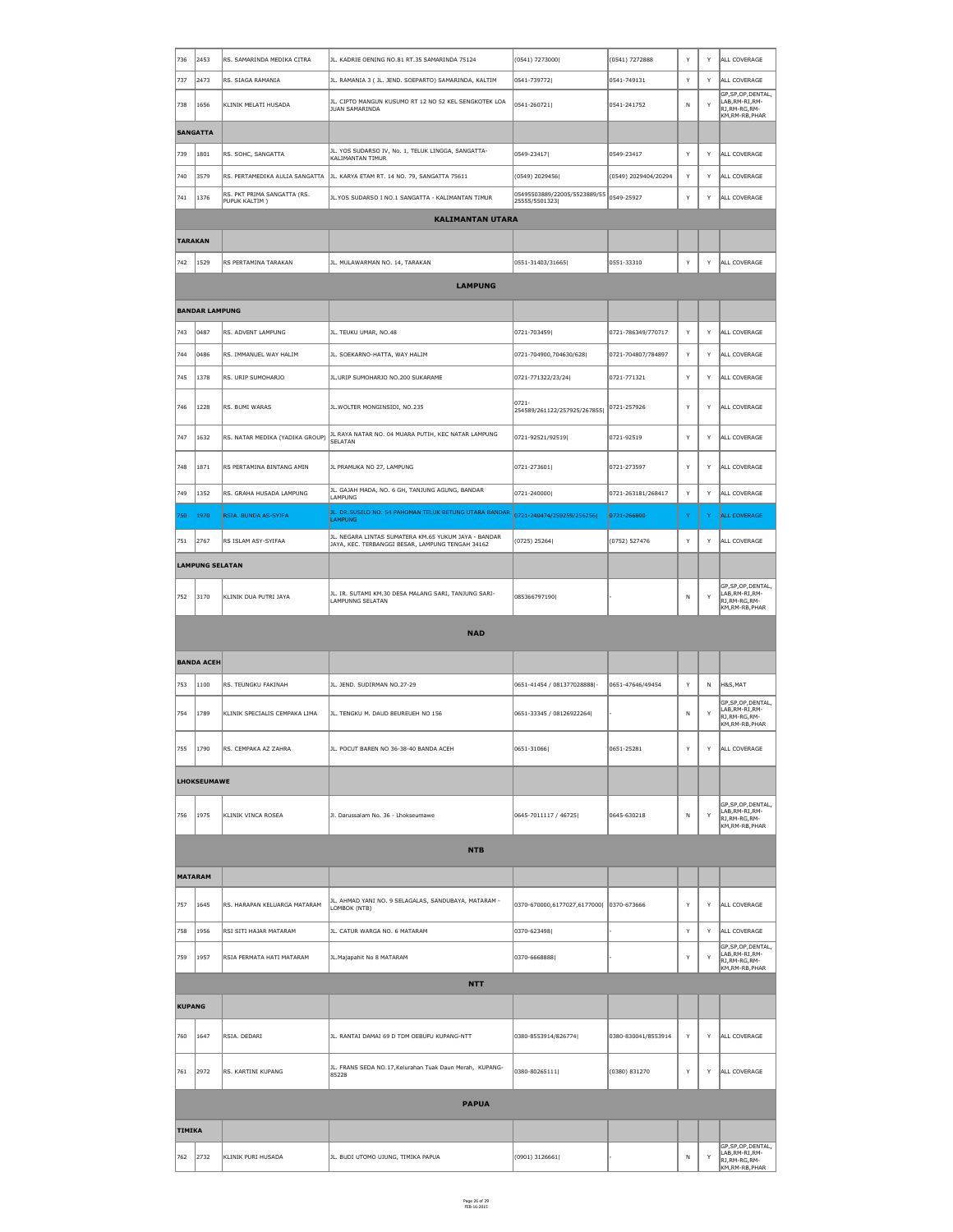|                | <b>PAPUA BARAT</b>     |                                                 |                                                                                        |                                                                      |                    |              |                      |                                                                                                    |  |  |  |
|----------------|------------------------|-------------------------------------------------|----------------------------------------------------------------------------------------|----------------------------------------------------------------------|--------------------|--------------|----------------------|----------------------------------------------------------------------------------------------------|--|--|--|
| <b>SORONG</b>  |                        |                                                 |                                                                                        |                                                                      |                    |              |                      |                                                                                                    |  |  |  |
| 763            | 1475                   | RS. PERTAMINA SORONG                            | JI. AHMAD YANI NO. 13                                                                  | 0951-321362, 321581                                                  | 0951-326110        | Y            | Y                    | ALL COVERAGE                                                                                       |  |  |  |
|                |                        |                                                 | <b>RIAU</b>                                                                            |                                                                      |                    |              |                      |                                                                                                    |  |  |  |
| DURI           |                        |                                                 |                                                                                        |                                                                      |                    |              |                      |                                                                                                    |  |  |  |
|                |                        |                                                 |                                                                                        | 0765-                                                                |                    |              |                      |                                                                                                    |  |  |  |
| 764            | 0921                   | RS. PERMATA HATI DURI                           | JL. JEND SUDIRMAN NO.37 SIMPANG PADANG                                                 | 598101/94902/596899/94668/gig 0765-595799<br>i91367 0765-0765-596899 |                    | Y            | Y                    | ALL COVERAGE                                                                                       |  |  |  |
|                | <b>INDRAGIRI HILIR</b> |                                                 |                                                                                        |                                                                      |                    |              |                      |                                                                                                    |  |  |  |
| 765            | 2302                   | RS INDRAGIRI                                    | JL. TRIMAS NO. 77 TEMBILAHAN INDRAGIRI HILIR - RIAU                                    | 0768-23555                                                           | 0768-21539         | $\mathsf{Y}$ | Y                    | ALL COVERAGE                                                                                       |  |  |  |
|                | <b>PEKANBARU</b>       |                                                 |                                                                                        |                                                                      |                    |              |                      |                                                                                                    |  |  |  |
| 766            | 0663                   | RSIA. ERIA BUNDA                                | JL. KH. AHMAD DAHLAN, NO.163                                                           | 0761-23100/23600                                                     | 0761-47235         | Y            | Y                    | ALL COVERAGE                                                                                       |  |  |  |
| 767            | 0841                   | <b>RSIA ZAINAB</b>                              | JL.RONGGOWARSITO I NO.1                                                                | 0761-24000                                                           | 0761-859448        | Y            | Y                    | <b>ALL COVERAGE</b>                                                                                |  |  |  |
| 768            | 2926                   | RSIA ANDINI                                     | JL. TUANKU TAMBUSAI NO.55, PEKANBARU                                                   | $(0761)$ 33612                                                       | $(0761)$ 33649     | Y            | Y                    | ALL COVERAGE                                                                                       |  |  |  |
| 769            | 2837                   | KLINIK MATA SUMATERA EYE CENTER<br>PEKANBARU    | JL. ARIFIN AHMAD NO. 58 PEKANBARU                                                      | 0761-565686                                                          | 0761-565786        | N            | Y                    | GP, SP, OP, DENTAL,<br>LAB, RM-RI, RM-<br>RJ, RM-RG, RM-<br>KM, RM-RB, PHAR                        |  |  |  |
| ∥770           | 3003                   | PRAKTEK DRG. TENSY A. T                         | JL. AHMAD YANI 111C ( APOTEK PANGEAN ) PEKANBARU                                       | 081365910510; 082388848546                                           |                    | N            | Y                    | GP, SP, OP, DENTAL,<br>LAB, RM-RI, RM-<br>RJ, RM-RG, RM-<br>KM, RM-RB, PHAR                        |  |  |  |
| 771            | 2468                   | RS. AWAL BROS PANAM                             | JL. HR. SOEBRANTAS RT. 01/RW. 03 NO 88 KEL. TUAH KARYA<br>KEC. TAMPAN PANAM, PEKANBARU | 0761-586 888                                                         | 0761 586111        | Y            | Y                    | ALL COVERAGE                                                                                       |  |  |  |
| 772            | 2590                   | RSB. ANNISA TANGKERANG                          | JL. GARUDA NO. 66 TASKURUN UNJUNG TANGKERANG TENGAH,<br>PEKANBARU                      | $(0761)$ 848 652                                                     | $(0761)$ 848 652   | Y            | Y                    | ALL COVERAGE                                                                                       |  |  |  |
| 773            | 2409                   | <b>RSIA BUDHI MULIA</b>                         | Jl.Soekarno Hatta No.226-228 Arengka, Pekanbaru                                        | 0761-3069900/8417200                                                 | 0761-8417255       | <sup>Y</sup> | Y.                   | <b>ALL COVERAGE</b>                                                                                |  |  |  |
| 774            | 0920                   | RS AWAL BROS PEKANBARU                          | JL.JEND SUDIRMAN NO.117                                                                | 0761-47333 -                                                         | 0761-47222         | Y            | Y                    | ALL COVERAGE                                                                                       |  |  |  |
| 775            | 1535                   | EKA HOSPITAL PEKANBARU                          | JL. SOEKARNO HATTA, KM.6,5                                                             | 0761-6989999                                                         | 0761-6989944       | Y            | Y                    | ALL COVERAGE                                                                                       |  |  |  |
|                |                        |                                                 | <b>RIAU KEPULAUAN</b>                                                                  |                                                                      |                    |              |                      |                                                                                                    |  |  |  |
| <b>BATAM</b>   |                        |                                                 |                                                                                        |                                                                      |                    |              |                      |                                                                                                    |  |  |  |
| 776            | 0485                   | <b>GENTA MEDICAL CENTER</b>                     | MUKA KUNING INDAH, BLOK F, NO.10                                                       | 0778-361909                                                          |                    | N            | Y                    | GP, SP, OP, DENTAL,<br>LAB, RM-RI, RM-<br>RJ, RM-RG, RM-<br>KM, RM-RB, PHAR<br>GP, SP, OP, DENTAL, |  |  |  |
| $\vert$ 777    | 0484                   | RB BUDI ROSARI                                  | JL. MAHKOTA SIMPANG, NO.1, BENGKONG MAHKOTA                                            | 0778-427854                                                          | 0778-432833        | N            | Y                    | MAT, LAB, RM-RI, RM-<br>$\mathsf{R}$ J,RM-RG,RM-<br>KM, RM-RB, PHAR                                |  |  |  |
| 778            | 2503                   | RS. GRAHA HERMINE                               | KOMP. RUKO ASIH RAYA NO.9-15, BATU AJI                                                 | (0778) 363318, 363127                                                | $(0778)$ 363164    | $\mathsf{Y}$ | Y                    | ALL COVERAGE                                                                                       |  |  |  |
| ∥779           | 0584                   | RS. AWAL BROS BATAM                             | JL.GAJAH MADA KAV.1 BALOI                                                              | $ 0778 - 431777 $                                                    | 0778-430777        | Y            | Y                    | ALL COVERAGE                                                                                       |  |  |  |
| 780            | 2448                   | YAHYA MEDICAL CENTER & APOTIK<br><b>ZAHRUNI</b> | KOMPLEK RUKO SAGULUNG PERMAI BLOK B14-15, SAGULUNG<br>KOTA, BATAM                      | $(0778)$ 392748                                                      | (0778) 392749      | $\mathsf{N}$ | Y                    | GP, SP, OP, DENTAL,<br>LAB, RM-RI, RM-<br>RJ, RM-RG, RM-<br>KM, RM-RB, PHAR                        |  |  |  |
| <b>BINTAN</b>  |                        |                                                 |                                                                                        |                                                                      |                    |              |                      |                                                                                                    |  |  |  |
| 781            | 1240                   | <b>BP &amp; RB TIARA MEDIKA</b>                 | JL KAMPUNG HARAPAN RT 01/01 TELUK SASAH, TANJUNG UBAN                                  | $ 0771 - 484427 $                                                    | 0771-484427        | Y            | Y                    | ALL COVERAGE                                                                                       |  |  |  |
|                | <b>BINTAN UTARA</b>    |                                                 |                                                                                        |                                                                      |                    |              |                      |                                                                                                    |  |  |  |
| 782            | 2457                   | RSUD TANJUNG UBAN                               | JL. INDUN SURI SIMPANG BUSUNG NO.1 TANJUNG UBAN 29152                                  | (0771) 482655/082324421982                                           |                    | Y            | Y                    | ALL COVERAGE                                                                                       |  |  |  |
| <b>KARIMUN</b> |                        |                                                 |                                                                                        |                                                                      |                    |              |                      |                                                                                                    |  |  |  |
| 783            | 1237                   | <b>KLINIK SAYANG IBU</b>                        | JL. AHMAD YANI, NO.20, BARAN SATU, MERAL, TANJUNG BALAI                                | $ 0777 - 21676 $                                                     | $0777 - 22252$     | $\mathbb N$  | $\blacktriangledown$ | <b>ALL COVERAGE</b>                                                                                |  |  |  |
| 784            | 1291                   | APOTIK DEVI FARMA                               | JL. AHMAD YANI, SEI PASIR, MERAL, TANJUNG BALAI                                        | 0777-21388                                                           | 0777-368974/21388  | $\mathsf{N}$ | Y                    | GP, SP, OP, DENTAL,<br>LAB, RM-RI, RM-<br>RJ, RM-RG, RM-                                           |  |  |  |
|                |                        |                                                 | <b>SULAWESI SELATAN</b>                                                                |                                                                      |                    |              |                      | KM,RM-RB,PHAR                                                                                      |  |  |  |
|                | <b>MAKASSAR</b>        |                                                 |                                                                                        |                                                                      |                    |              |                      |                                                                                                    |  |  |  |
| 785            | 1630                   | RS. AWAL BROS MAKASSAR                          | JL.JEND. URIP SUMOHARJO NO.43 MAKASSAR                                                 | 0411-454567/452725                                                   | 0411-459288/455123 | Y            | Y                    | ALL COVERAGE                                                                                       |  |  |  |
| 786            | 1389                   | RS. GRESTELINA                                  | JL.LETJEN HERTASNING RAYA NO.51                                                        | 0411-448855/448852                                                   | 0411-448854        | Y            | Y                    | ALL COVERAGE                                                                                       |  |  |  |
| 787            | 1388                   | RATULANGI MEDICAL CENTRE                        | JL.SAM RATULANGI NO.28                                                                 | 0411-878605/06/88                                                    | 0411-878587        | $\mathsf{N}$ | Y                    | GP, SP, OP, DENTAL,<br>LAB, RM-RI, RM-<br>RJ, RM-RG, RM-<br>KM, RM-RB, PHAR                        |  |  |  |
| 788            | 2178                   | APOTEK FARMARIN MAKASSAR                        | JL. SAMRATULANGI NO. 51 D MAKASSAR                                                     | 0811414971                                                           |                    | $\mathsf{N}$ | Y                    | GP, SP, OP, DENTAL,<br>LAB, RM-RI, RM-<br>RJ, RM-RG, RM-<br>KM, RM-RB, PHAR                        |  |  |  |
| 789            | 1847                   | SILOAM HOSPITALS MAKASSAR                       | JL. METRO TANJUNG BUNGA KAV. 9 PANAMBUNGAN KEC.<br>MARISSO - MAKASAR                   | $ 0411 -$<br>8117555/8117430/5290000                                 | 0411-8117911       | Y            | Y                    | ALL COVERAGE                                                                                       |  |  |  |
|                |                        |                                                 | <b>SULAWESI TENGAH</b>                                                                 |                                                                      |                    |              |                      |                                                                                                    |  |  |  |

| <b>PALU</b>    |                |                                     |                                                                                              |                           |               |           |           |              |
|----------------|----------------|-------------------------------------|----------------------------------------------------------------------------------------------|---------------------------|---------------|-----------|-----------|--------------|
| ∥790           | $ 0639\rangle$ | RSU. WOODWARD (BALA<br>KESELAMATAN) | JL. LH. WOODWARD NO.1                                                                        | $ 0451 - 421769, 423744 $ | 0451 - 423744 | $\lambda$ | $\sqrt{}$ | ALL COVERAGE |
|                |                |                                     | <b>SULAWESI TENGGARA</b>                                                                     |                           |               |           |           |              |
| <b>BAU BAU</b> |                |                                     |                                                                                              |                           |               |           |           |              |
| 791            | 2300           | RS. MURHUM                          | JL. SULTAN MURHUM NO. 69 KEL. WAJO KEC. MURHUM SULTENG, $ _{0402-2822650}$<br><b>BAU BAU</b> |                           |               | $\lambda$ | $\lambda$ | ALL COVERAGE |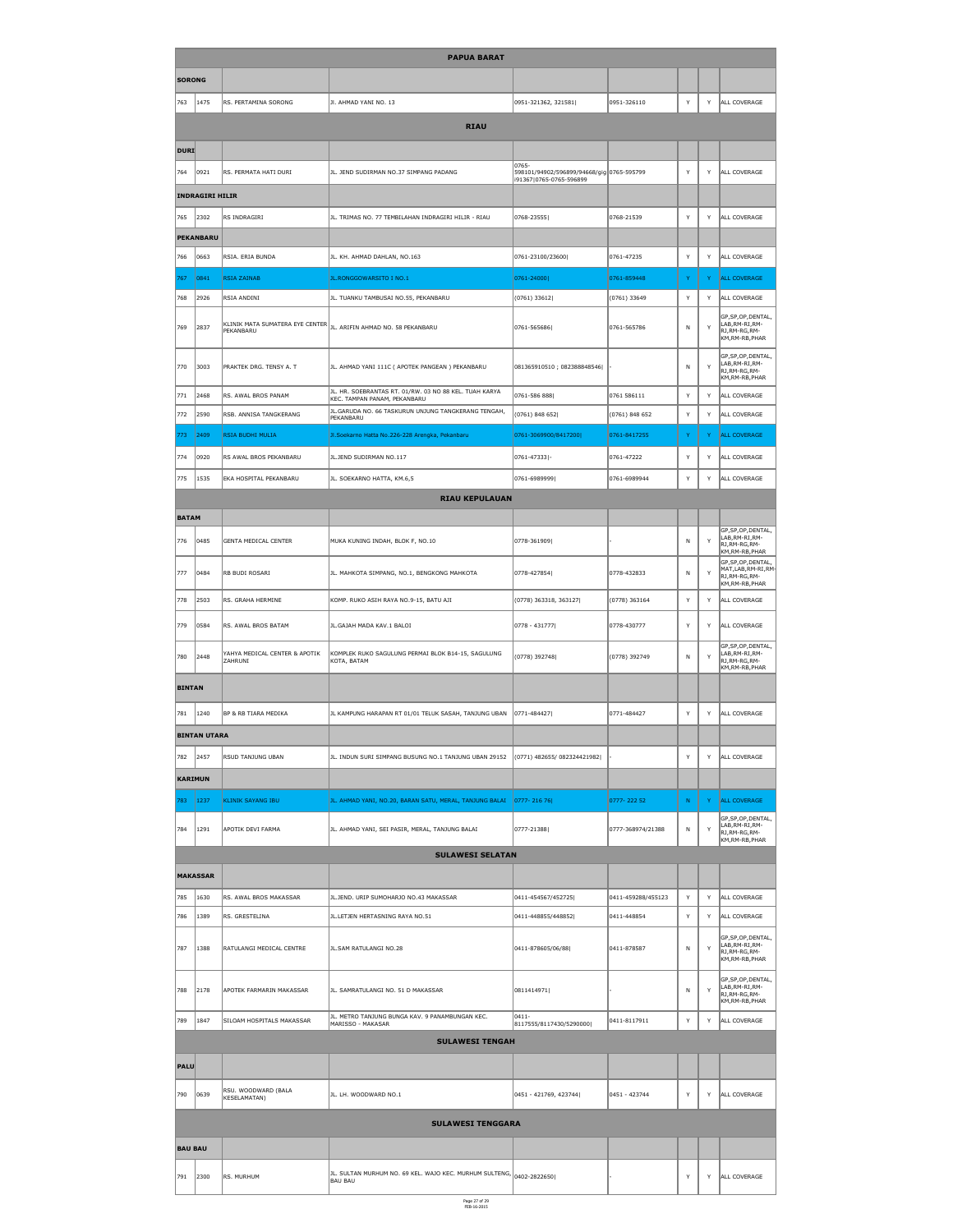|                |                      |                                                                    | <b>SULAWESI UTARA</b>                                               |                                                                                      |                      |              |   |                                                                               |
|----------------|----------------------|--------------------------------------------------------------------|---------------------------------------------------------------------|--------------------------------------------------------------------------------------|----------------------|--------------|---|-------------------------------------------------------------------------------|
| <b>MANADO</b>  |                      |                                                                    |                                                                     |                                                                                      |                      |              |   |                                                                               |
| 792            | 1798                 | SILOAM HOSPITALS MANADO                                            | JL. SAM RATULANGI NO 22 MANADO                                      | $ 0431 -$<br>8883180/8883131/8883911                                                 | 0431-8883133         | Y            | Y | ALL COVERAGE                                                                  |
| 793            | 1502                 | RS. ADVENT MANADO                                                  | JL. 14 FEBRUARI, NO.1, TELING ATAS                                  | 0431-847950/858429                                                                   | 0431-850012          | Y            | Y | ALL COVERAGE                                                                  |
| 794            | 2875                 | POLIKLINIK PERTAMINA MANADO                                        | JL. SAM RATULANGI N0.8 MANADO                                       |                                                                                      |                      | $\mathsf{N}$ | Y | ALL COVERAGE                                                                  |
|                |                      |                                                                    | <b>SUMATERA BARAT</b>                                               |                                                                                      |                      |              |   |                                                                               |
|                | <b>BUKIT TINGGI</b>  |                                                                    |                                                                     |                                                                                      |                      |              |   |                                                                               |
| 795            | 1398                 | RSU. MADINA                                                        | JL. GURU HAMZAH NO.17                                               | $ 0752 - 21388 $                                                                     | 0752-626677/62       | Y            | Y | ALL COVERAGE                                                                  |
| <b>PADANG</b>  |                      |                                                                    |                                                                     |                                                                                      |                      |              |   |                                                                               |
| 796            | 2369                 | RS MATA. PADANG EYE CENTER (PEC) Jl. Pemuda No. 53 Padang - Sumbar |                                                                     | $ 0751 - 30094 $                                                                     |                      | <sup>V</sup> | Y | ALL COVERAGE                                                                  |
| 797            | 2714                 | <b>SEMEN PADANG HOSPITAL</b>                                       | JL. BY PASS KM 7 KEL. PISANG, KEC. PAUH PADANG - SUMBAR             | $(0751)$ 777888, 4782999.,<br>4782997                                                | (0751) 4782990       | Y            | Y | ALL COVERAGE                                                                  |
| 798            | 0304                 | <b>RS SELAGURI</b>                                                 | JL. A.YANI, NO.26                                                   | $ 0751 - 33010/21953 $                                                               | 0751-840051          | Y            | Y | ALL COVERAGE                                                                  |
| 799            | 0616                 | RS. YOS SUDARSO                                                    | JL. SITUJUH, NO.1                                                   | $ 0751 - 33230/33231 $                                                               | 0751-31811           | Y            | Y | ALL COVERAGE                                                                  |
| 800            | 1569                 | <b>RSIA CICIK</b>                                                  | JL. DR. SUTOMO NO.94 MARAPALAM PADANG 25125                         | $(0751)$ 38846; 38866                                                                | $(0751)$ 841286      | Y            | Y | ALL COVERAGE                                                                  |
| 801            | 1688                 | RS MARNAINI ASRI                                                   | JL. DR MOH. HATTA                                                   | $ 0751 - 24575 $                                                                     | $-0751 - 841104$     | Y            | Y | GP, SP, OP, DENTAL,<br>MAT,LAB,RM-RI,RM-<br>RJ, RM-RG, RM-<br>KM, RM-RB, PHAR |
|                |                      |                                                                    | <b>SUMATERA SELATAN</b>                                             |                                                                                      |                      |              |   |                                                                               |
|                | <b>BATU RAJA</b>     |                                                                    |                                                                     |                                                                                      |                      |              |   |                                                                               |
| 802            | 1284                 | RS. SANTO ANTONIO                                                  | JL. KOMISARIS UMAR NO. 33, BATURAJA                                 | $ 0735-$<br>320395/322418/324700                                                     | 0735-320201          | Y            | Y | ALL COVERAGE                                                                  |
|                | <b>LUBUK LINGGAU</b> |                                                                    |                                                                     |                                                                                      |                      |              |   |                                                                               |
| 803            | 2715                 | RS AR BUNDA LUBUK LINGGAU                                          | Jl. Garuda No 245 RT 03 Kel. Bandung Kiri, Kec. Linggau Barat 1     | (0733) 324955/324963                                                                 | (0733) 321892        | Y            | Y | ALL COVERAGE                                                                  |
| 804            | 1869                 | KLINIK SEKATA                                                      | JL. YOS SUDARSO NO. 230 TABAH JEMEKEH, LUBUK LINGGAU                | $ 0733 - 321357 $                                                                    |                      | N            | Y | GP, SP, OP, DENTAL,<br>LAB, RM-RI, RM-<br>RJ, RM-RG, RM-<br>KM, RM-RB, PHAR   |
|                | <b>MUARA ENIM</b>    |                                                                    |                                                                     |                                                                                      |                      |              |   |                                                                               |
| 805            | 2124                 | RS PUSPA MUARA ENIM                                                | JL. AK GANI NO 102 MUARA ENIM                                       | 0734-451146                                                                          | 0734-422353          | Y            | Y | ALL COVERAGE                                                                  |
|                | <b>PALEMBANG</b>     |                                                                    |                                                                     |                                                                                      |                      |              |   |                                                                               |
| 806            | 0885                 | RSIA YK. MADIRA                                                    | JL.JEND SUDIRMAN NO.1051 C-D PALEMBANG                              | 0711-364954,362766, 374802,<br>374785 0711-356173                                    | $(0711)$ 356173      | Y            | Y | ALL COVERAGE                                                                  |
| 807            | 0688                 | RS ISLAM SITI KHADIJAH<br>PALEMBANG                                | JL. DEMANG LEBAR DAUN, LORONG PAKJO                                 | $ 0711 - 356008 $                                                                    | 0711-311884          | Y            | Y | ALL COVERAGE                                                                  |
| 808            | 1884                 | SILOAM SRIWIJAYA PALEMBANG                                         | JL. POM IX KEL. LOROK PAKJO KEC. ILIR BARAT 1 PALEMBANG             | $ 0711 -$<br>5649090/5229100/5603911                                                 | 0711-5649099/5649100 | Y            | Y | ALL COVERAGE                                                                  |
| 809            | 2787                 | RS. PERTAMINA PLAJU PERTAMEDIKA                                    | JL. BERINGIN NO.1 KOMPLEK PERTAMINA PLAJU SUMATERA<br>SELATAN 30268 | (0711) 597401                                                                        | (0711) 542388        | Y            | Y | ALL COVERAGE                                                                  |
| 810            | 1622                 | RS. HERMINA PALEMBANG                                              | JL. BASUKI RAHMAT NO.897 RT.011/003 KEL.20 ILIR II<br>KEC.KEMUNING  | $ 0711 - 352525 $                                                                    | 0711-366945          | Y            | Y | ALL COVERAGE                                                                  |
| 811            | 0883                 | RS BUNDA PALEMBANG                                                 | JL. DEMANG LEBAR DAUN, PALEMBANG                                    | 0711-312866,311866 0711-<br>311866                                                   | 0711-355553          | Y            | Y | ALL COVERAGE                                                                  |
|                | <b>PRABUMULIH</b>    |                                                                    |                                                                     |                                                                                      |                      |              |   |                                                                               |
| $ 812\rangle$  | 0824                 | RS. PERTAMINA PRABUMULIH                                           | JL. KESEHATAN, NO.100, KOMPLEK PERTAMINA PRABUMULIH                 | $ 0713 -$<br>383333/382749/322069/382742/ 0713-321903/325181<br>382731 (0713) 382731 |                      | Y            | Y | ALL COVERAGE                                                                  |
| 813            | 1449                 | RS. AR BUNDA PRABUMULIH                                            | JL. ANGKATAN 45, KEL GUNUNG IBUL PRABUMULIH TIMUR                   | $[0713-322954, 7003330]$                                                             | 0713-325980/322954   | Y            | Y | ALL COVERAGE                                                                  |
|                |                      |                                                                    | <b>SUMATERA UTARA</b>                                               |                                                                                      |                      |              |   |                                                                               |
| <b>BINJAI</b>  |                      |                                                                    |                                                                     |                                                                                      |                      |              |   |                                                                               |
| 814            | 1652                 | <b>RS LATERSIA</b>                                                 | JL. SOEKARNO HATTA, KM.18 NO.451, BINJAI                            | 061-8829588/8829788                                                                  | 061-8822565          | Y            | Y | ALL COVERAGE                                                                  |
| 815            | 1811                 | RS. BIDADARI BINJAI                                                | PERINTIS KEMERDEKAAN NO 174 A KEBUN LADA KOTA BIJAI                 | $ 061 - 8830003 $                                                                    | 061 - 8826004        | Y            | Y | ALL COVERAGE                                                                  |
| <b>LANGKAT</b> |                      |                                                                    |                                                                     |                                                                                      |                      |              |   |                                                                               |
| 816            | 1653                 | RS PERTAMINA PANGKALAN<br>BRANDAN                                  | JL. WAHIDIN NO.01 PANGKALAN BRANDAN LANGKAT-SUMUT                   | $ 0620-322612,322455 $                                                               | 0620-323392          | Y            | Y | ALL COVERAGE                                                                  |
|                | <b>LUBUK PAKAM</b>   |                                                                    |                                                                     |                                                                                      |                      |              |   |                                                                               |
|                |                      |                                                                    |                                                                     |                                                                                      |                      |              |   |                                                                               |

| $ 81\rangle$ | 2020 | IRS. | . GRAND MEDISTRA LUBUK PAKAM   JL. RAYA MEDAN-LUBUK PAKAM KM 25 NO. 66 | 1-7955114 | $\sqrt{061-7950114}$ |  | $\cdot$ | . COVERAGE<br>I ALI |  |
|--------------|------|------|------------------------------------------------------------------------|-----------|----------------------|--|---------|---------------------|--|
|--------------|------|------|------------------------------------------------------------------------|-----------|----------------------|--|---------|---------------------|--|